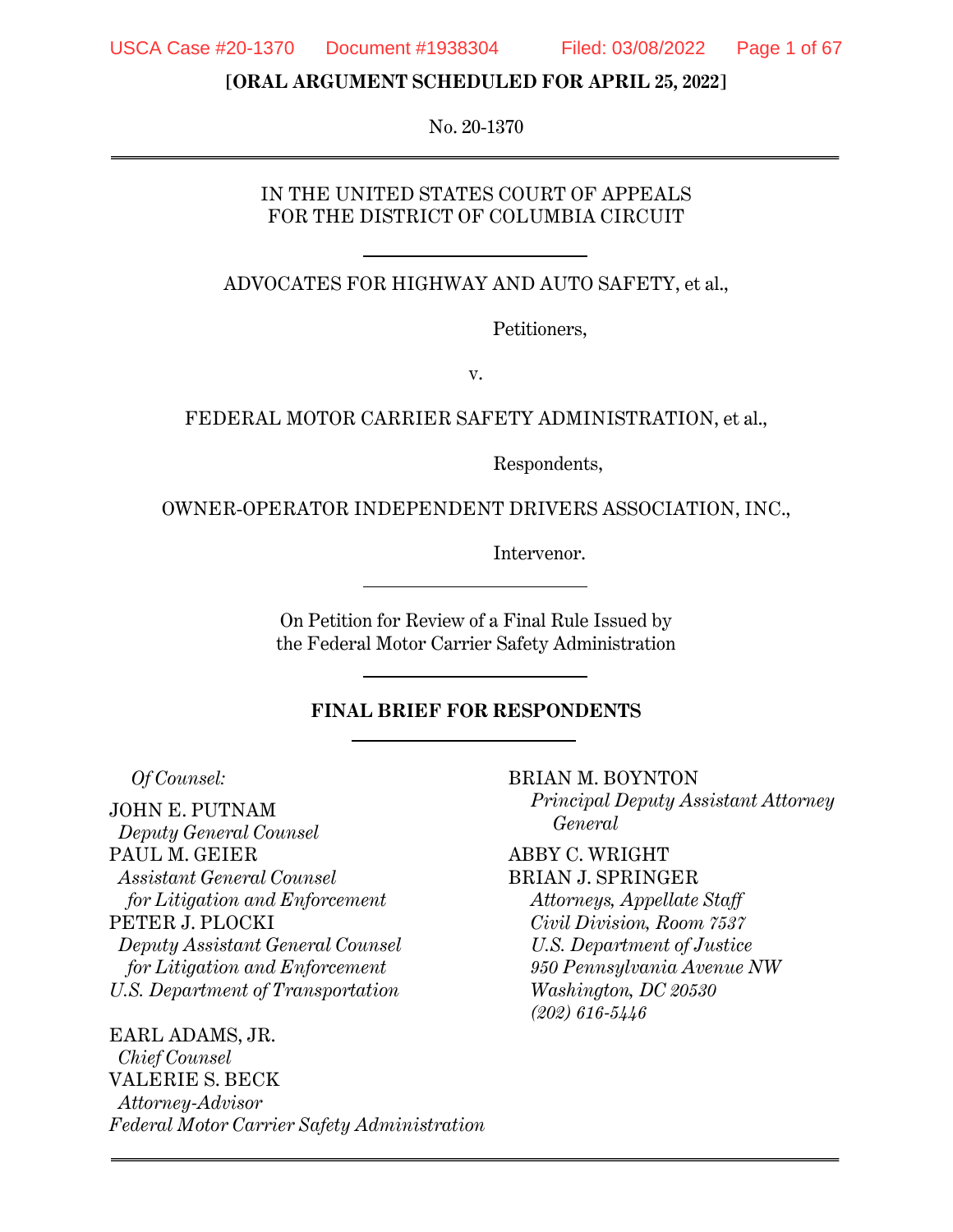## **CERTIFICATE AS TO PARTIES, RULINGS, AND RELATED CASES**

Pursuant to D.C. Circuit Rule 28(a)(1), the undersigned counsel certifies as follows:

### **A. Parties and Amici**

Petitioners are Advocates for Highway and Auto Safety, International Brotherhood of Teamsters, Citizens for Reliable and Safe Highways, and Parents Against Tired Truckers.

Respondents are the Federal Motor Carrier Safety Administration,

United States Department of Transportation, and United States.

The intervenor is Owner-Operator Independent Drivers Association, Inc. To date, there are no amici in this case.

### **B. Rulings Under Review**

The ruling under review is a final rule of the Federal Motor Carrier Safety Administration titled "Hours of Service of Drivers" published in the Federal Register at 85 Fed. Reg. 33,396 (June 1, 2020) (JA 218-274).

### **C. Related Cases**

This Court adjudicated petitions for review of earlier versions of the hours-of-service rules in *Public Citizen v. Federal Motor Carrier Safety Administration*, No. 03-1165; *Owner-Operator Independent Drivers Association v. Federal Motor Carrier Safety Administration*, Nos. 06-1035,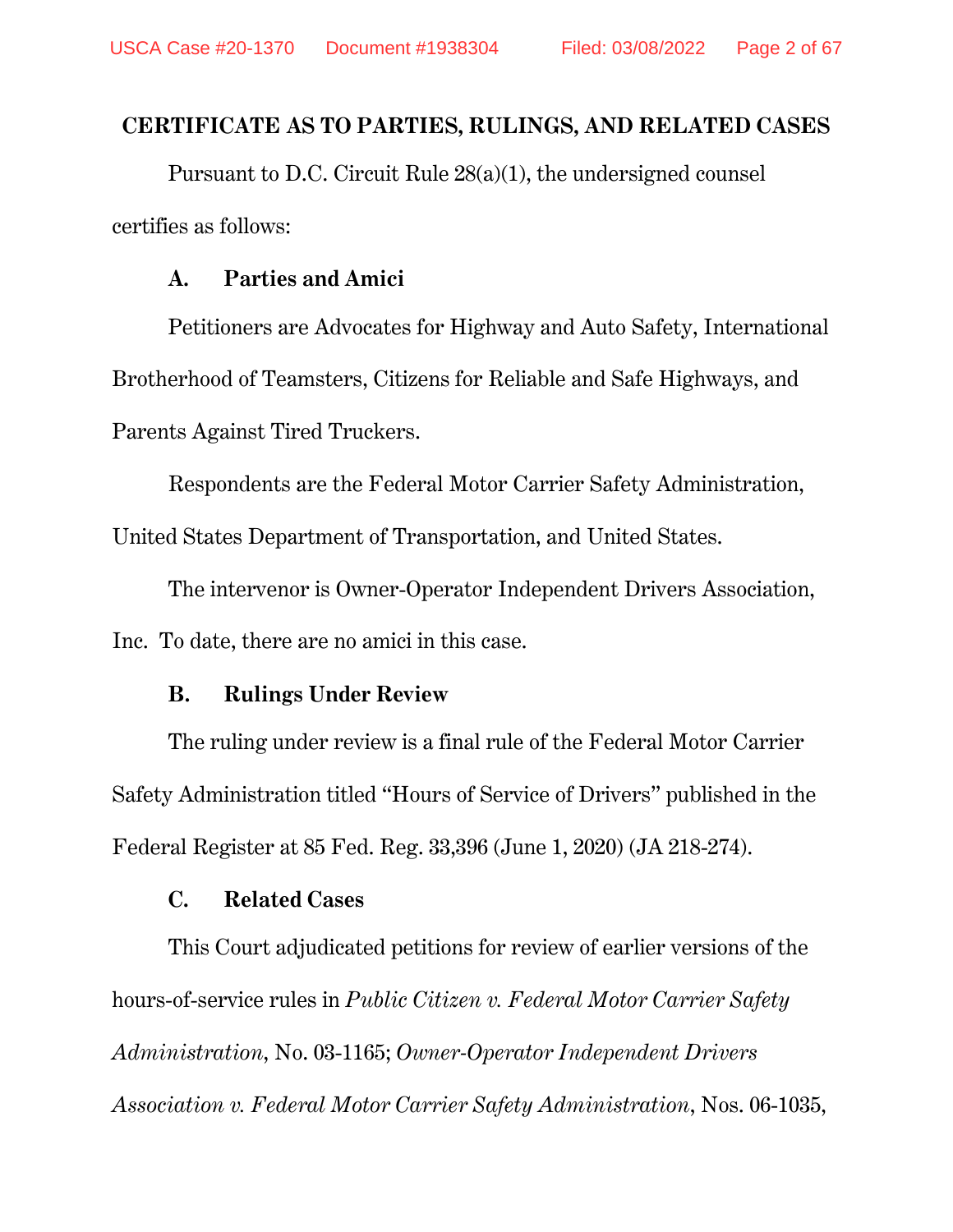06-1078; and *American Trucking Associations v. Federal Motor Carrier* 

*Safety Administration*, Nos. 12-1092, 12-1113. Undersigned counsel is not

aware of any related cases pending in this Court or any other court.

*/s/ Brian J. Springer*  Brian J. Springer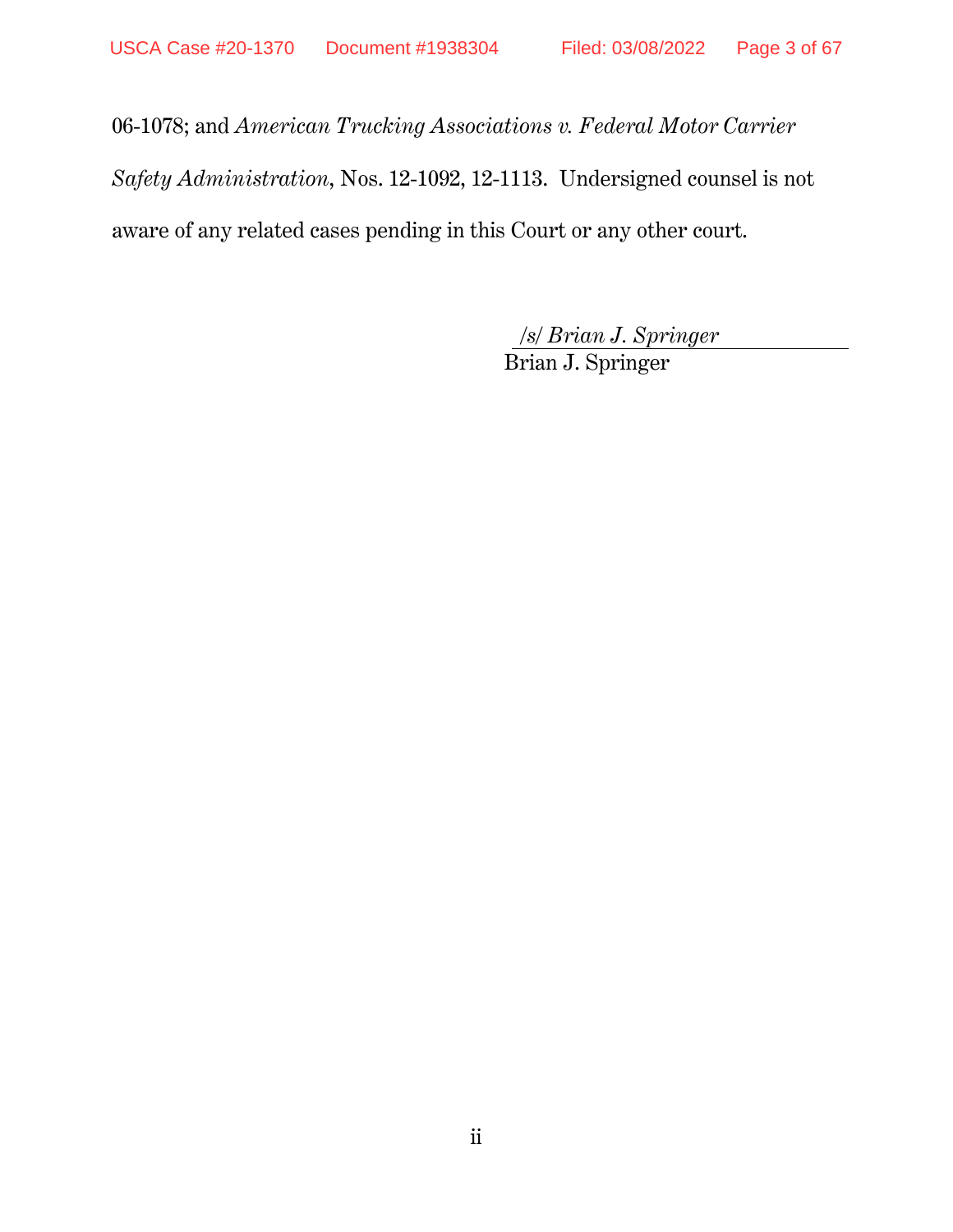# **TABLE OF CONTENTS**

|                                                                                                                 | <b>GLOSSARY</b>                                     |    |                                                                                                                                                                                                                                                                                                                                                                                                                                                                                                                                       |
|-----------------------------------------------------------------------------------------------------------------|-----------------------------------------------------|----|---------------------------------------------------------------------------------------------------------------------------------------------------------------------------------------------------------------------------------------------------------------------------------------------------------------------------------------------------------------------------------------------------------------------------------------------------------------------------------------------------------------------------------------|
|                                                                                                                 |                                                     |    |                                                                                                                                                                                                                                                                                                                                                                                                                                                                                                                                       |
|                                                                                                                 |                                                     |    |                                                                                                                                                                                                                                                                                                                                                                                                                                                                                                                                       |
|                                                                                                                 |                                                     |    |                                                                                                                                                                                                                                                                                                                                                                                                                                                                                                                                       |
|                                                                                                                 |                                                     |    | $\begin{minipage}{.4\linewidth} \textbf{STATEMENT OF THE CASE} \end{minipage} \begin{minipage}{.4\linewidth} \textbf{0} \end{minipage} \begin{minipage}{.4\linewidth} \textbf{0} \end{minipage} \begin{minipage}{.4\linewidth} \textbf{0} \end{minipage} \begin{minipage}{.4\linewidth} \textbf{0} \end{minipage} \begin{minipage}{.4\linewidth} \textbf{0} \end{minipage} \begin{minipage}{.4\linewidth} \textbf{0} \end{minipage} \begin{minipage}{.4\linewidth} \textbf{0} \end{minipage} \begin{minipage}{.4\linewidth} \textbf{$ |
| Ι.                                                                                                              |                                                     |    |                                                                                                                                                                                                                                                                                                                                                                                                                                                                                                                                       |
| П.                                                                                                              |                                                     |    |                                                                                                                                                                                                                                                                                                                                                                                                                                                                                                                                       |
| III.                                                                                                            |                                                     |    |                                                                                                                                                                                                                                                                                                                                                                                                                                                                                                                                       |
|                                                                                                                 |                                                     |    |                                                                                                                                                                                                                                                                                                                                                                                                                                                                                                                                       |
|                                                                                                                 |                                                     |    |                                                                                                                                                                                                                                                                                                                                                                                                                                                                                                                                       |
|                                                                                                                 |                                                     |    |                                                                                                                                                                                                                                                                                                                                                                                                                                                                                                                                       |
| Ι.                                                                                                              |                                                     |    |                                                                                                                                                                                                                                                                                                                                                                                                                                                                                                                                       |
| II.                                                                                                             | FMCSA's Incremental Changes to the Hours-of-Service |    |                                                                                                                                                                                                                                                                                                                                                                                                                                                                                                                                       |
| A.<br>FMCSA Provided Ample Explanation and Empirical<br>Evidence to Support the Modifications to the Short-Haul |                                                     |    | Exception from the Hours-Logging Requirement30                                                                                                                                                                                                                                                                                                                                                                                                                                                                                        |
|                                                                                                                 |                                                     | 1. | FMCSA Reasonably Determined that the Short-<br>Haul Changes Promote Flexibility Without<br>Adversely Affecting Driver Safety or Health 30                                                                                                                                                                                                                                                                                                                                                                                             |
|                                                                                                                 |                                                     | 2. | Petitioners' Contentions Before This Court Should<br>Be Rejected Because They Misunderstand the<br>Regulatory Changes and Were Fully Considered and                                                                                                                                                                                                                                                                                                                                                                                   |
|                                                                                                                 |                                                     |    |                                                                                                                                                                                                                                                                                                                                                                                                                                                                                                                                       |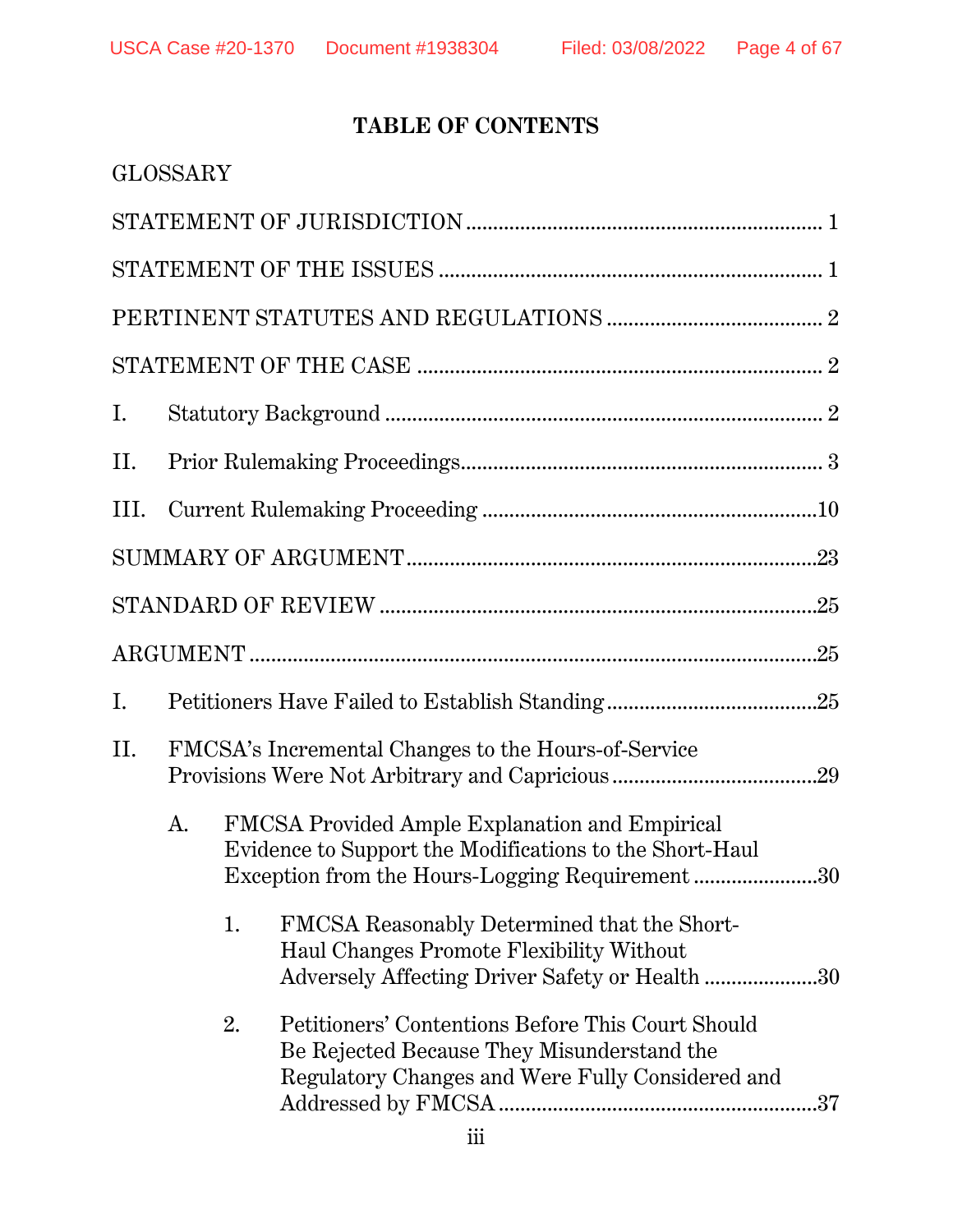| <b>B.</b> | FMCSA Properly Applied Its Expertise and Experience in<br>Light of the Evidentiary Record to Support the |                                                                                               | .49 |
|-----------|----------------------------------------------------------------------------------------------------------|-----------------------------------------------------------------------------------------------|-----|
|           | 1.                                                                                                       | FMCSA Reasonably Determined that the Changes<br>to the Break Rule Promote Flexibility Without |     |
|           | 2.                                                                                                       | Petitioners' Counterarguments Lack Merit and                                                  |     |
|           |                                                                                                          |                                                                                               | 56. |
|           |                                                                                                          | CERTIFICATE OF COMPLIANCE                                                                     |     |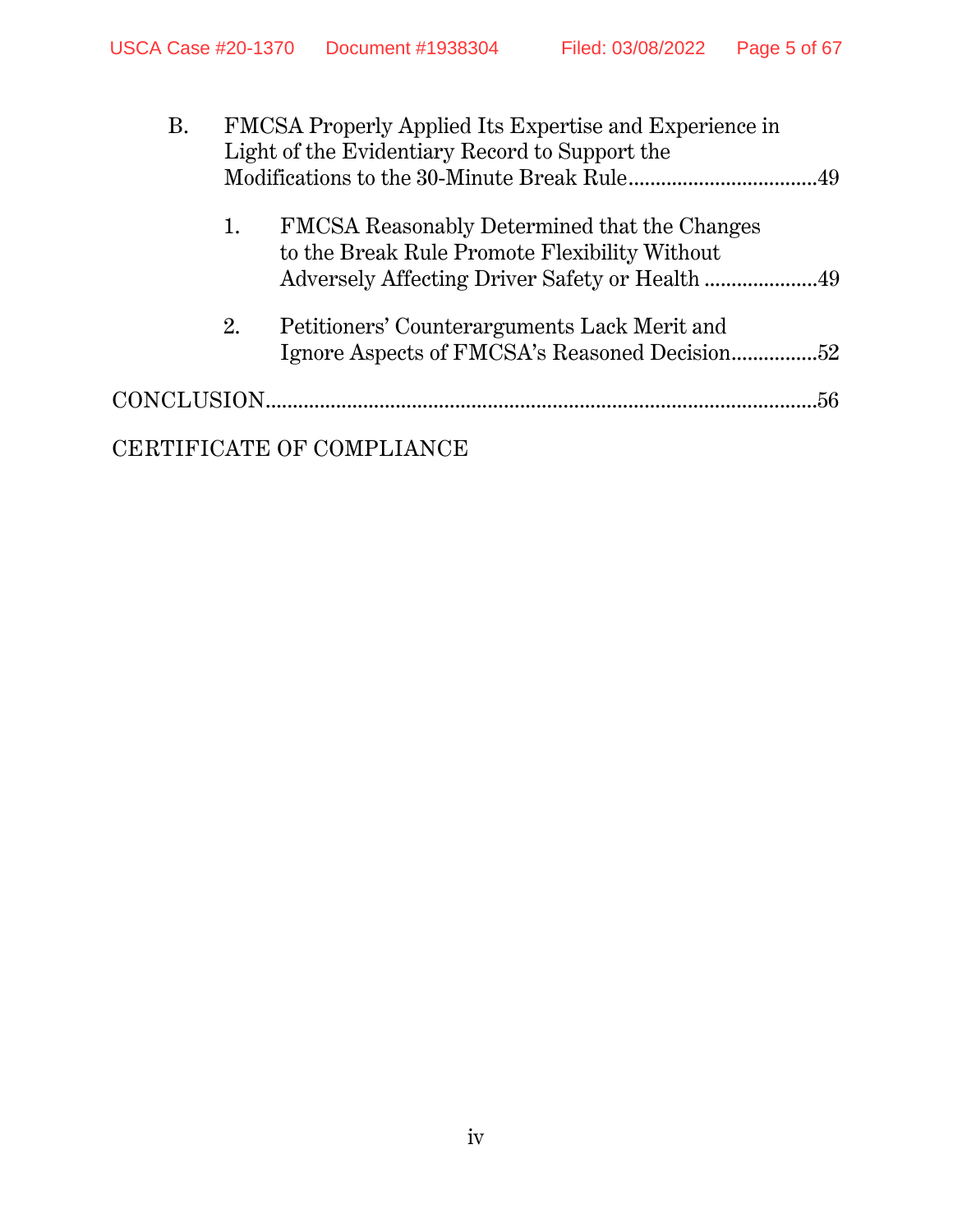# **TABLE OF AUTHORITIES**

| Cases:                                   | $Page(s)$ |
|------------------------------------------|-----------|
| American Trucking Ass'ns v. FMCSA,       |           |
| American Wildlands v. Kempthorne,        |           |
| Appalachian Power Co. v. EPA,            |           |
| Burlington Truck Lines v. United States, |           |
| Chamber of Commerce of U.S. v. EPA,      |           |
| Clapper v. Amnesty Int'l USA,            | .29       |
| Clinton v. City of New York,             |           |
| Domestic Sec., Inc. v. SEC,              |           |
| FCC v. Prometheus Radio Project,         |           |
| FERC v. Electric Power Supply Ass'n,     |           |
| <i>Havens Realty Corp. v. Coleman,</i>   | .28       |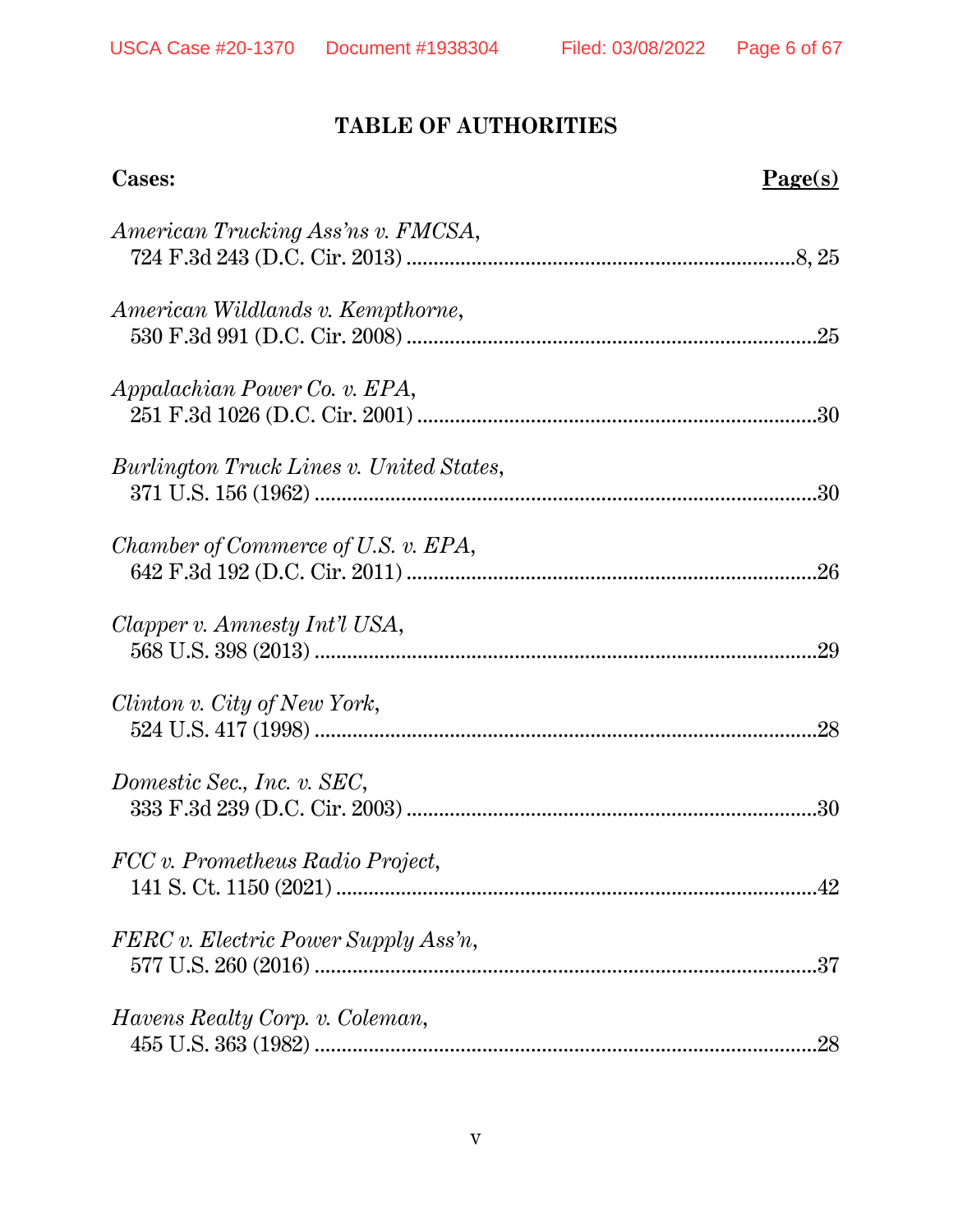| International Bhd. of Teamsters v. U.S. Dep't of Transp.,                         |  |
|-----------------------------------------------------------------------------------|--|
| Motor Vehicle Mfrs. Ass'n of the U.S., Inc. v. State Farm Mut.<br>Auto. Ins. Co., |  |
| Owner-Operator Indep. Drivers Ass'n v. U.S. Dep't of Transp.,                     |  |
| Owner-Operator Indep. Drivers Ass'n v. FMCSA,                                     |  |
| Public Citizen v. FMCSA,                                                          |  |
| Twin Rivers Paper Co. LLC v. SEC,                                                 |  |

## **Statutes:**

| Surface Transportation Extension Act of 2004, |  |
|-----------------------------------------------|--|
|                                               |  |
|                                               |  |
|                                               |  |
|                                               |  |
|                                               |  |
|                                               |  |
|                                               |  |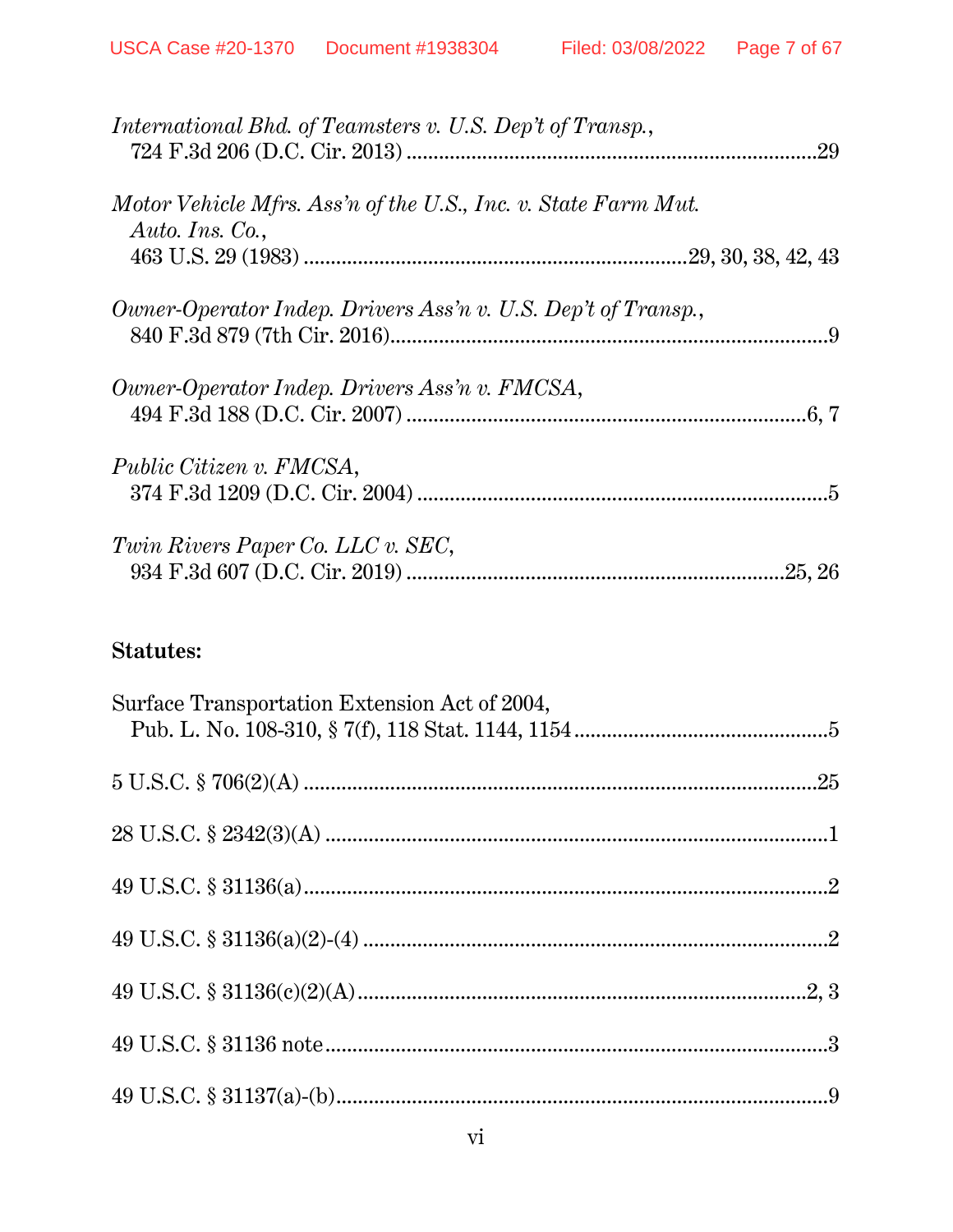# **Regulations:**

# **Other Authorities:**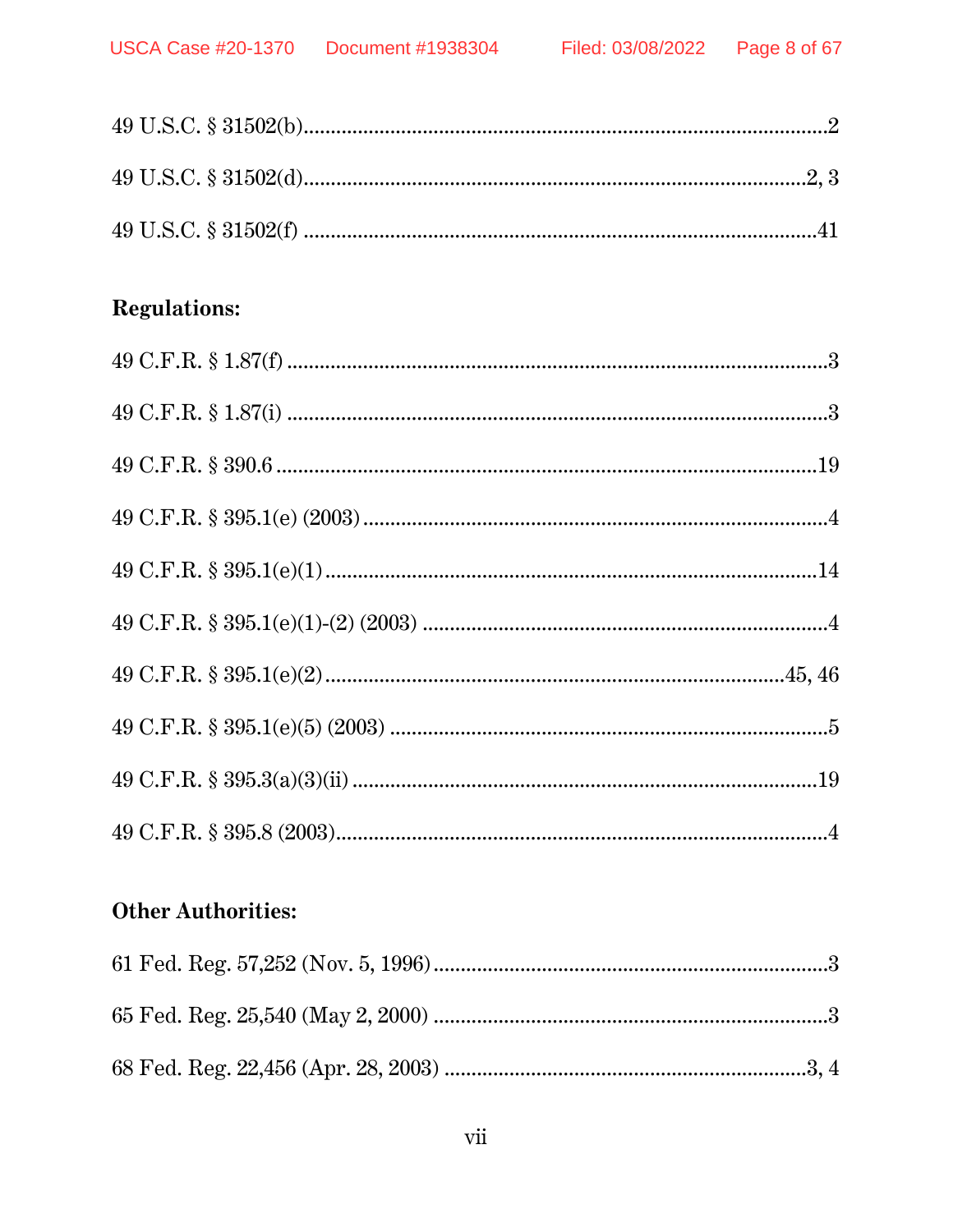| 85 Fed. Reg. 33,396 (June 1, 2020) 1, 13, 14, 15, 16, 17, 18, 19, 20, 21, 22,<br>27, 28, 30, 31, 32, 33, 34, 35, 36, 37, 38, 39, 40,<br>$41, 42, 43, 44, 45, 47, 48, 49, 50, 51, 52, 53, 54, 55$                                       |
|----------------------------------------------------------------------------------------------------------------------------------------------------------------------------------------------------------------------------------------|
| FMCSA, U.S. Dep't of Transp., Regulatory Evaluation of Electronic<br>Logging Devices and Hours of Service Supporting Documents<br>Final Rule (2015), available at<br>$\rm https://www.regularions.gov/document/FMCSA-2010-0167-228110$ |
| Eric R. Teoh, et al., Crash Risk Factors for Interstate Large Trucks in<br>North Carolina,                                                                                                                                             |
| U.S. Dep't of Transp., The Impact of Driving, Non-Driving Work, and<br>Rest Breaks on Driving Performance in Commercial Motor Vehicle                                                                                                  |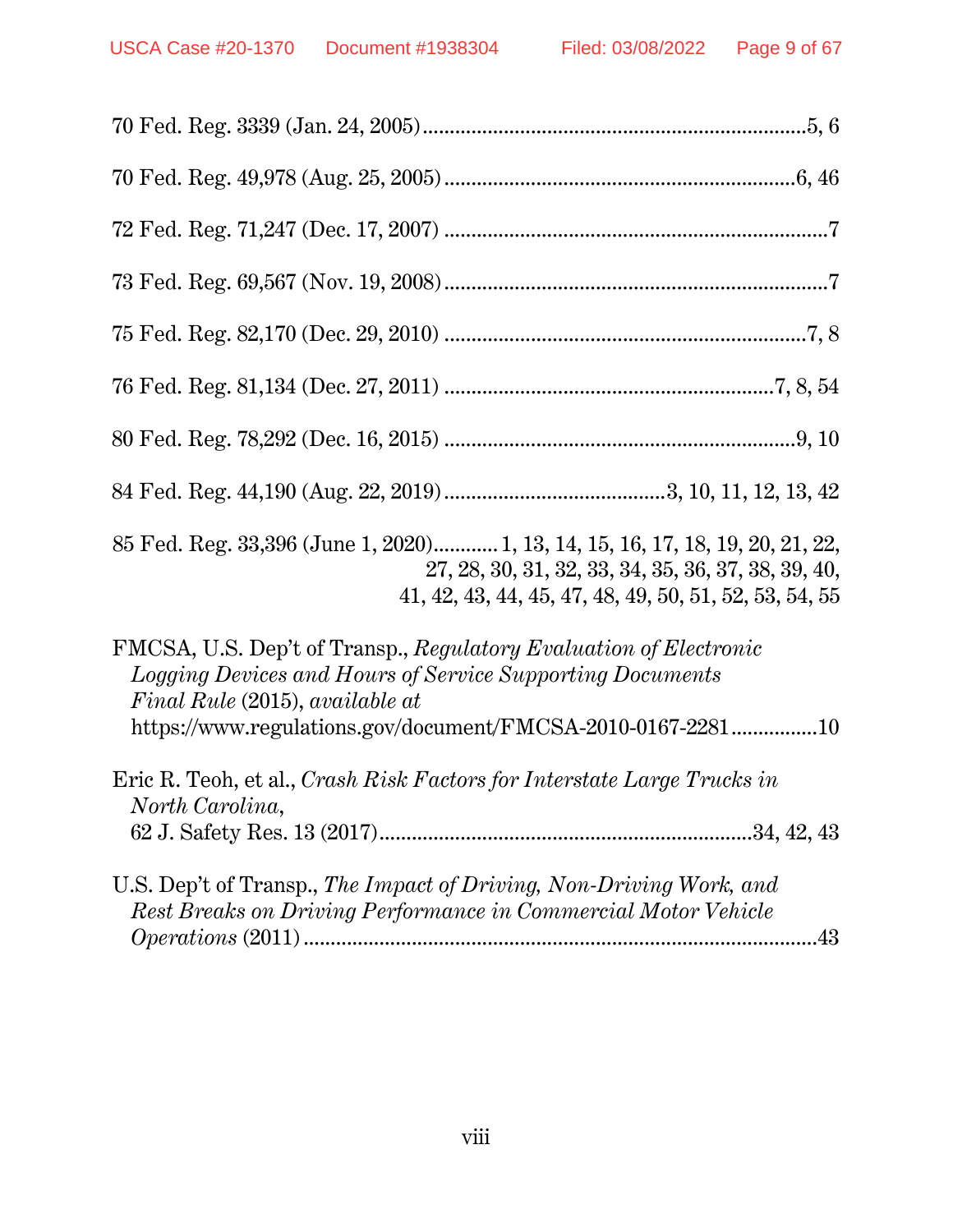# **GLOSSARY**

| <b>FMCSA</b> | Federal Motor Carrier Safety Administration |
|--------------|---------------------------------------------|
| JA           | Joint Appendix                              |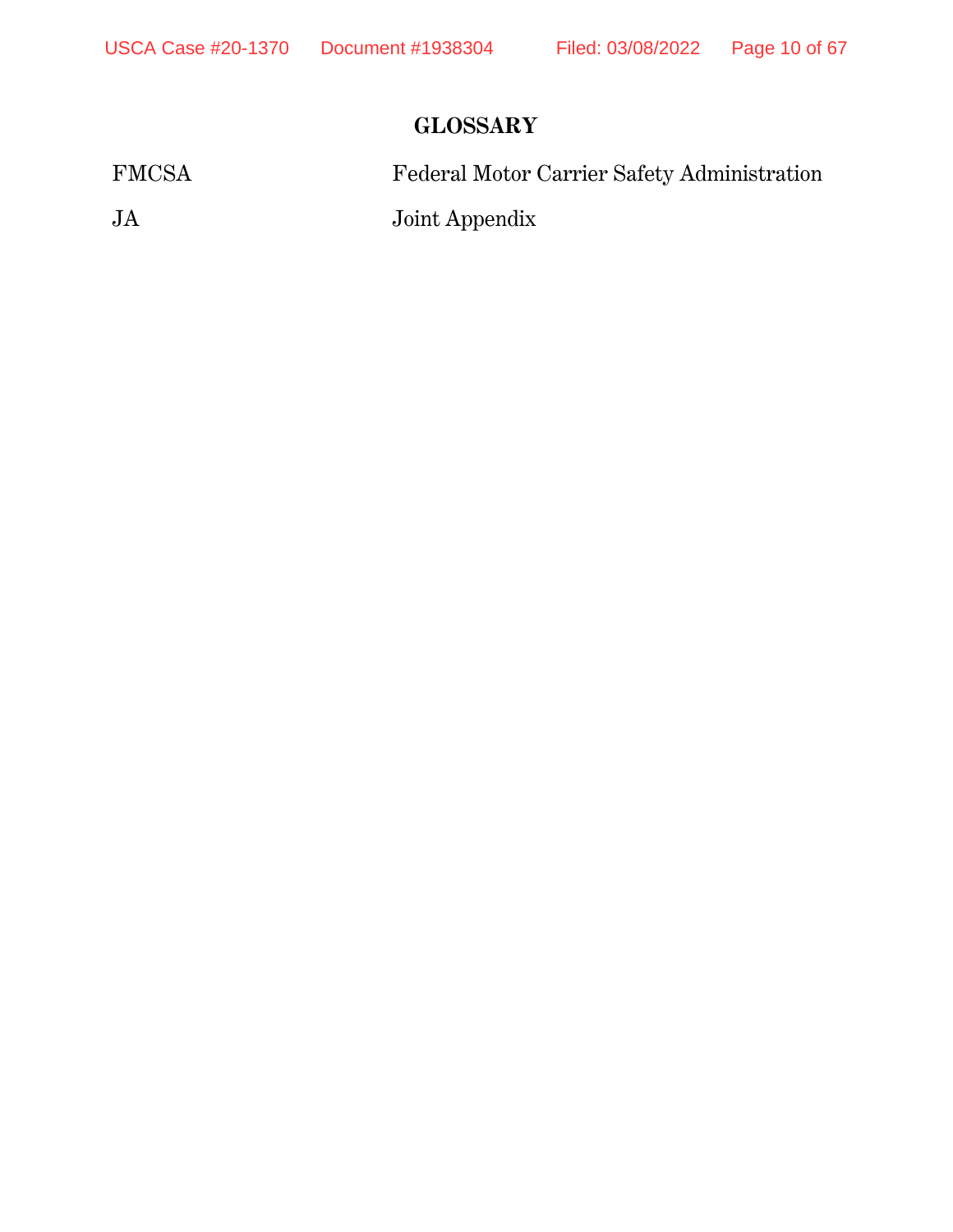#### **STATEMENT OF JURISDICTION**

This is a challenge to a final rule of the Federal Motor Carrier Safety Administration (FMCSA) published in the Federal Register on June 1, 2020. 85 Fed. Reg. 33,396 (JA 218-274). On June 30, 2020, petitioners filed an administrative petition for reconsideration, which FMCSA denied on August 25, 2020. Petitioners timely filed their petition for review on September 16, 2020. This Court's jurisdiction rests on 28 U.S.C. § 2342(3)(A). As discussed below, petitioners have not submitted sufficient information or evidence to demonstrate that they have standing to challenge the final rule.

#### **STATEMENT OF THE ISSUES**

The hours-of-service rules concern the amount of time drivers of commercial motor vehicles may drive within certain daily and weekly on-duty periods. Here, FMCSA did not allow drivers any additional driving time but made incremental changes to allow greater flexibility without compromising driver health or safety. The questions presented are the following:

1. Whether FMCSA reasonably modified the prerequisites for the short-haul exception to an hours-logging requirement.

2. Whether FMCSA reasonably modified the parameters of the 30 minute break requirement.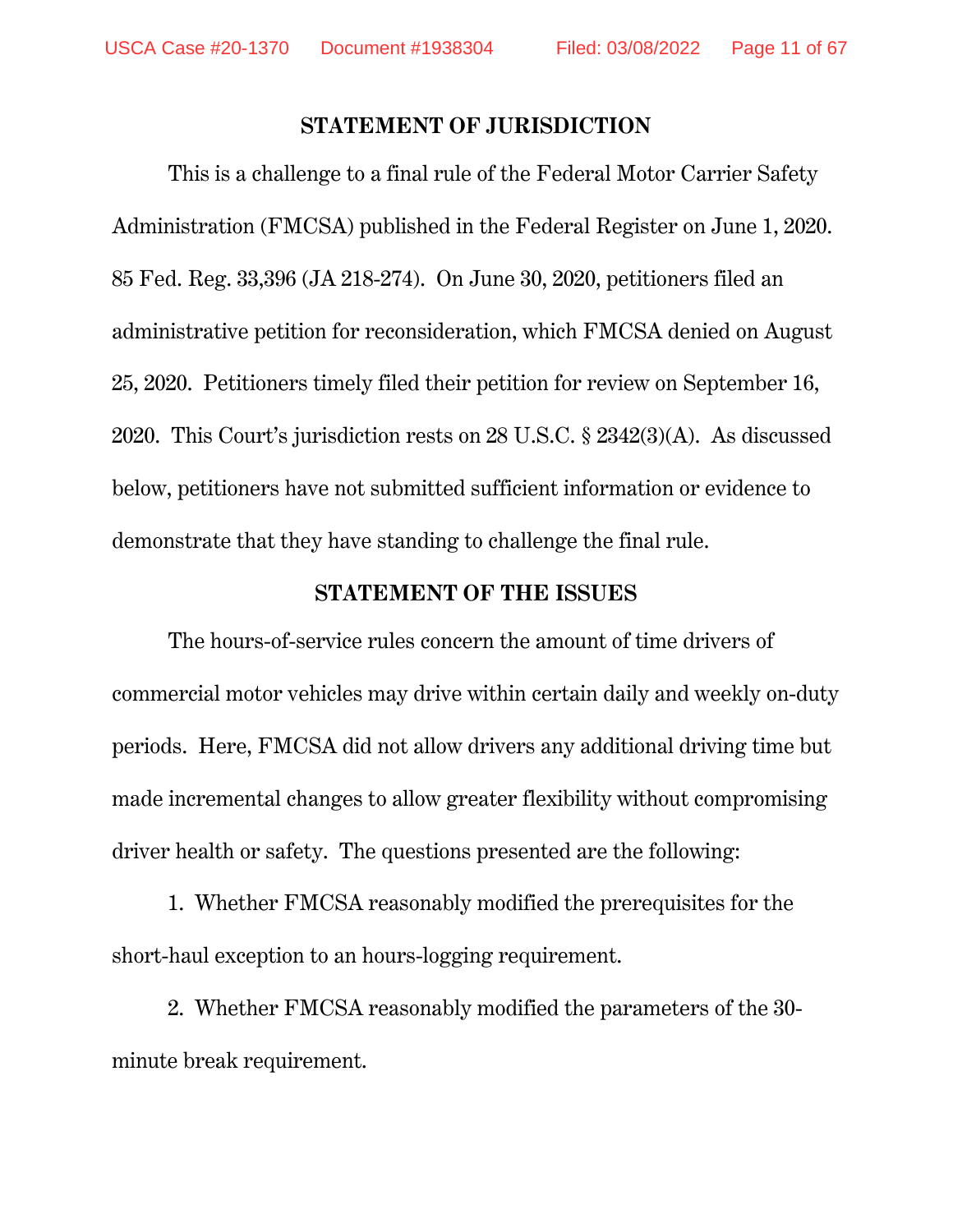#### **PERTINENT STATUTES AND REGULATIONS**

Pertinent statutes and regulations are reproduced in the addendum to petitioners' brief.

### **STATEMENT OF THE CASE**

#### **I. Statutory Background**

Congress authorized the Secretary of Transportation to "prescribe regulations on commercial motor vehicle safety" that include "minimum safety standards for commercial motor vehicles." 49 U.S.C. § 31136(a). The regulations must ensure, among other things, that "the responsibilities imposed on operators of commercial motor vehicles do not impair their ability to operate the vehicles safely," that "the physical condition of operators" is "adequate to enable them to operate the vehicles safely," and that "the operation of commercial motor vehicles does not have a deleterious effect on the physical condition of the operators." *Id.* § 31136(a)(2)-(4). The Secretary is also authorized to issue regulations pertaining to the hours of service for employees of motor carriers and motor private carriers. *See id.* § 31502(b).

Before prescribing such regulations, however, the Secretary must consider the "costs and benefits" of any proposal. 49 U.S.C.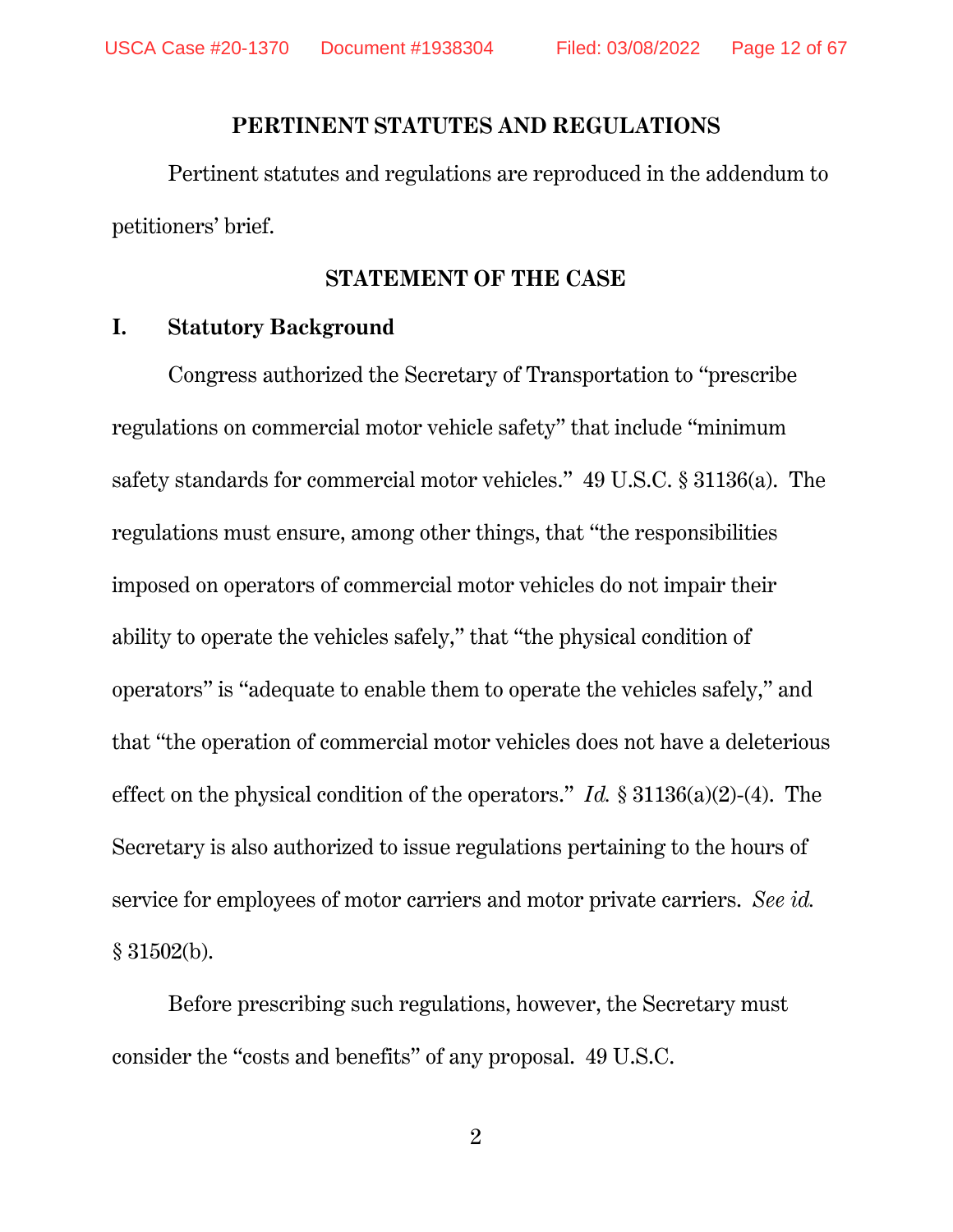§§ 31136(c)(2)(A), 31502(d). The Secretary has delegated authority under these statutes to FMCSA. 49 C.F.R. § 1.87(f), (i).

#### **II. Prior Rulemaking Proceedings**

**A.** Hours-of-service regulations governing commercial motor vehicles (colloquially, large trucks and buses) were initially promulgated by the Interstate Commerce Commission in the late 1930s, with the last major amendment in 1962. 84 Fed. Reg. 44,190, 44,193 (Aug. 22, 2019) (JA 92). In 1995, Congress directed FMCSA's predecessor, the Federal Highway Administration, to initiate a rulemaking to address "a variety of fatiguerelated issues pertaining to commercial motor vehicle safety." 49 U.S.C. § 31136 note.

The Federal Highway Administration initiated the rulemaking in 1996. 61 Fed. Reg. 57,252 (Nov. 5, 1996). FMCSA continued with a notice of proposed rulemaking in 2000, 65 Fed. Reg. 25,540 (May 2, 2000), which led to a final rule in 2003, 68 Fed. Reg. 22,456 (Apr. 28, 2003). For drivers of property-carrying commercial motor vehicles, the 2003 rule set the maximum amount of daily driving at 11 hours, limited the shift in which driving could occur to a total of 14 hours (including off-duty time and breaks), and required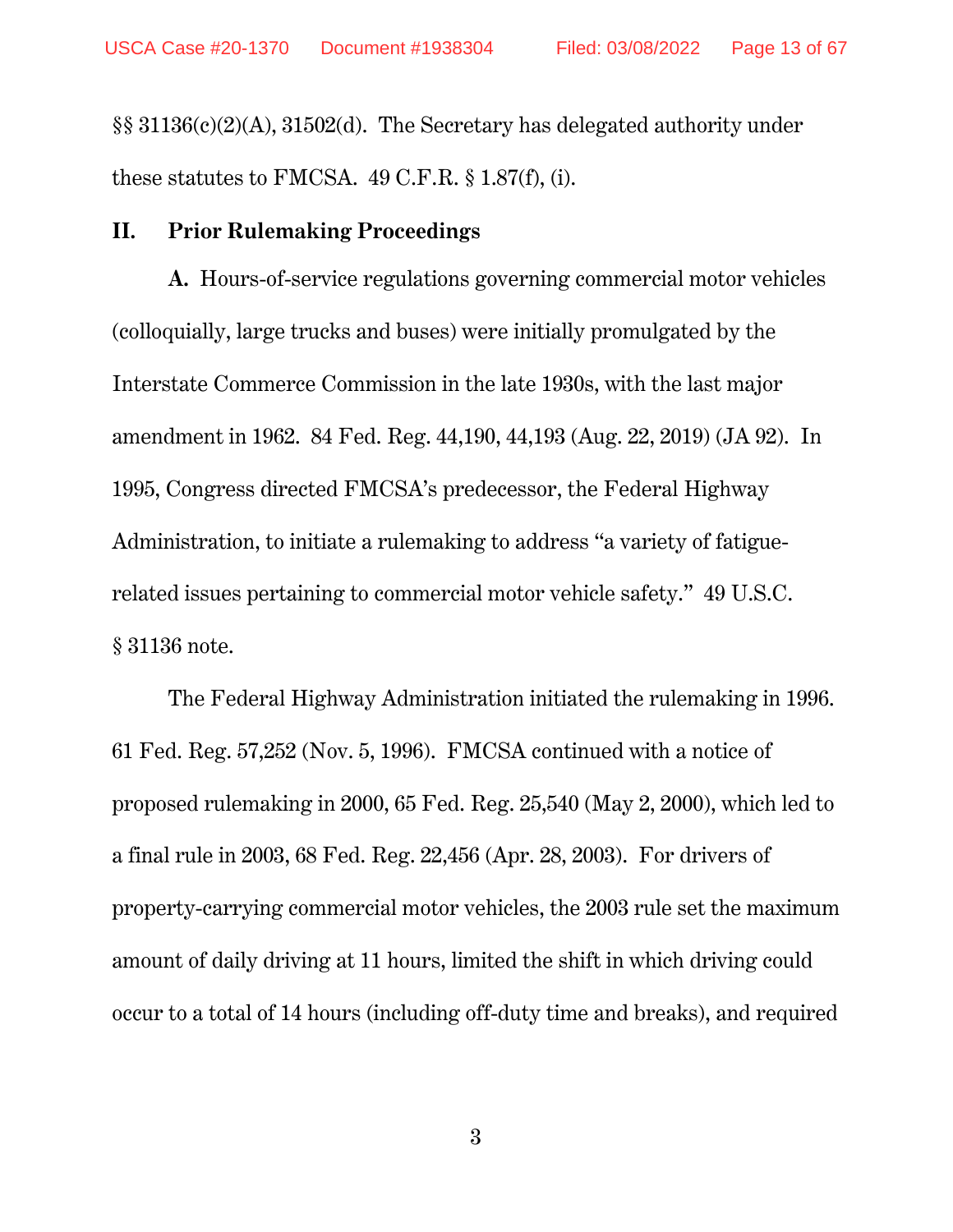10 hours of off-duty time between shifts. *Id.* at  $22,457, 22,473, 22,501$ .<sup>1</sup> In general, drivers could not drive after being on duty for more than 60 hours in 7 days or more than 70 hours in 8 days, though they could "restart" these weekly periods by taking at least 34 consecutive hours off-duty. *Id.* at 22,479.

Of particular relevance here, drivers were generally obligated to use a paper graph grid to record their time spent in each duty status (e.g., driving, on duty but not driving, off duty). *See* 49 C.F.R. § 395.8 (2003). In some circumstances, short-haul drivers who operate within a geographic radius of a normal work reporting location and return to that location at the end of a workday were entitled to an exception from these records of duty status requirements (but not from the substantive limits on driving and on-duty time). *See id.* § 395.1(e) (2003). To qualify for the so-called short-haul exception, those drivers had to stay within a 100-air-mile radius of their reporting location and finish their shift within 12 hours. *Id.* § 395.1(e)(1)-(2) (2003). Their employers were still required to maintain at the place of business time records showing each driver's start time, total time on duty,

 $\overline{a}$ 

<sup>&</sup>lt;sup>1</sup> Drivers of passenger-carrying vehicles are subject to slightly different restrictions, but this brief only refers to drivers of propertycarrying vehicles for ease of reading.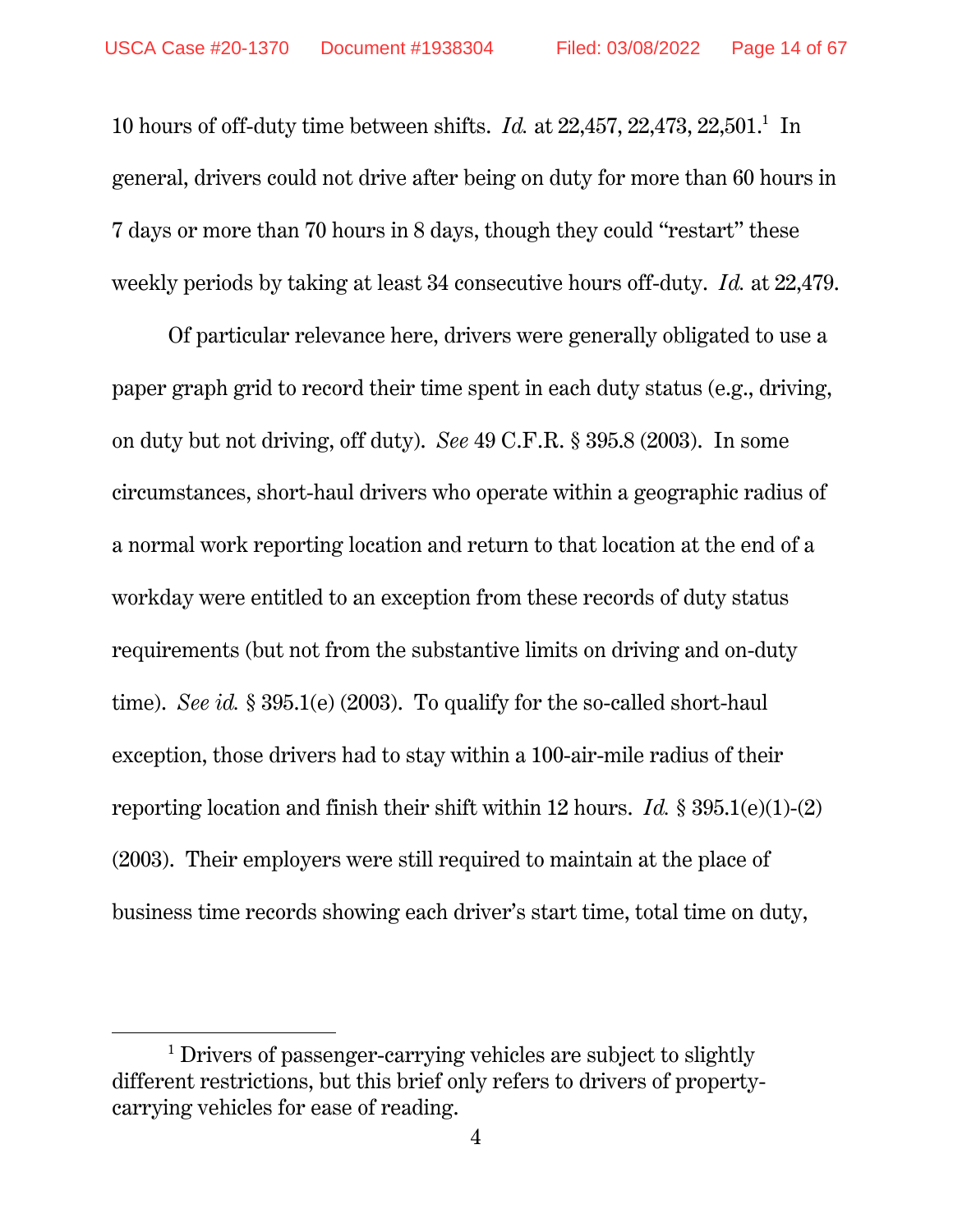and end time (as well as total time for the preceding 7 days for new or intermittent drivers). *Id.* § 395.1(e)(5) (2003).

In *Public Citizen v. FMCSA*, 374 F.3d 1209, 1216-17 (D.C. Cir. 2004), this Court held that FMCSA's failure to consider the statutorily mandated factor of driver health required vacatur of the 2003 rule. The Court noted that while FMCSA could weigh other factors, it was also required to consider driver health. *Id.* at 1217. The Court discussed "concerns" regarding petitioners' other objections to the rule (none of which pertained to the shorthaul exception), but declined to rule on those objections and left the agency "free in its further proceedings to consider the other objections anew in light of this opinion and its own responses to the driver health requirement." *Id.* at 1216-18. Before the mandate issued, Congress enacted legislation to make the 2003 rule effective for one year or until the effective date of a new rule. *See* Surface Transportation Extension Act of 2004, Pub. L. No. 108-310, § 7(f), 118 Stat. 1144, 1154.

**B.** In early 2005, FMCSA published a notice of proposed rulemaking that recommended following the substance of the 2003 rule and asked the public to comment on multiple substantive issues as well as any changes necessary to comply with the *Public Citizen* decision. 70 Fed. Reg. 3339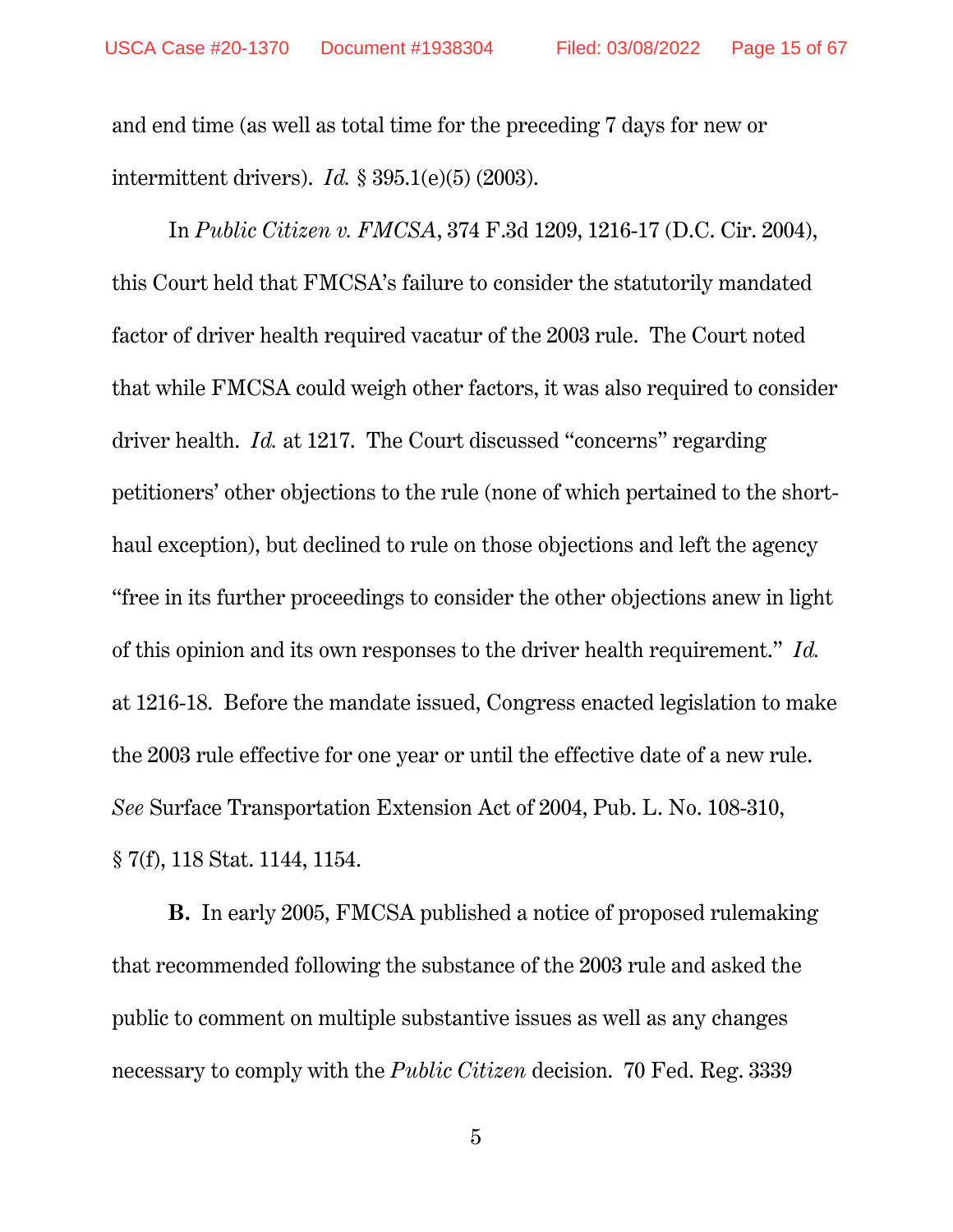(Jan. 24, 2005). FMCSA subsequently issued a new rule in August 2005 that largely retained the substantive driving and on-duty limitations. 70 Fed. Reg. 49,978 (Aug. 25, 2005).

The rule also adopted the short-haul exception "for drivers who meet specific duty time requirements (report to and leave from work within 12 consecutive hours) and operate in a 100 air-mile radius of their work reporting location." 70 Fed. Reg. at 50,032. The agency explained that these drivers are exempt from preparing records of duty status because short-haul operations "make frequent stops, deliveries, and pick-ups throughout the day," which would create a "paperwork burden" if the drivers had to log "entries" every time that they switched from driving to non-driving tasks. *Id.* For similar reasons, the rule included another exception from these logging requirements for short-haul operations not requiring a commercial driver's license, with a 150 air-mile operating radius and a 14-hour workday (extendable to 16 hours twice a week). *Id.* at 50,033.

In *Owner-Operator Independent Drivers Association v. FMCSA*, 494 F.3d 188 (D.C. Cir. 2007), this Court considered dual challenges to the 2005 rule. This Court granted a petition for review filed by safety groups and vacated two hours-of-service provisions on procedural grounds, but denied a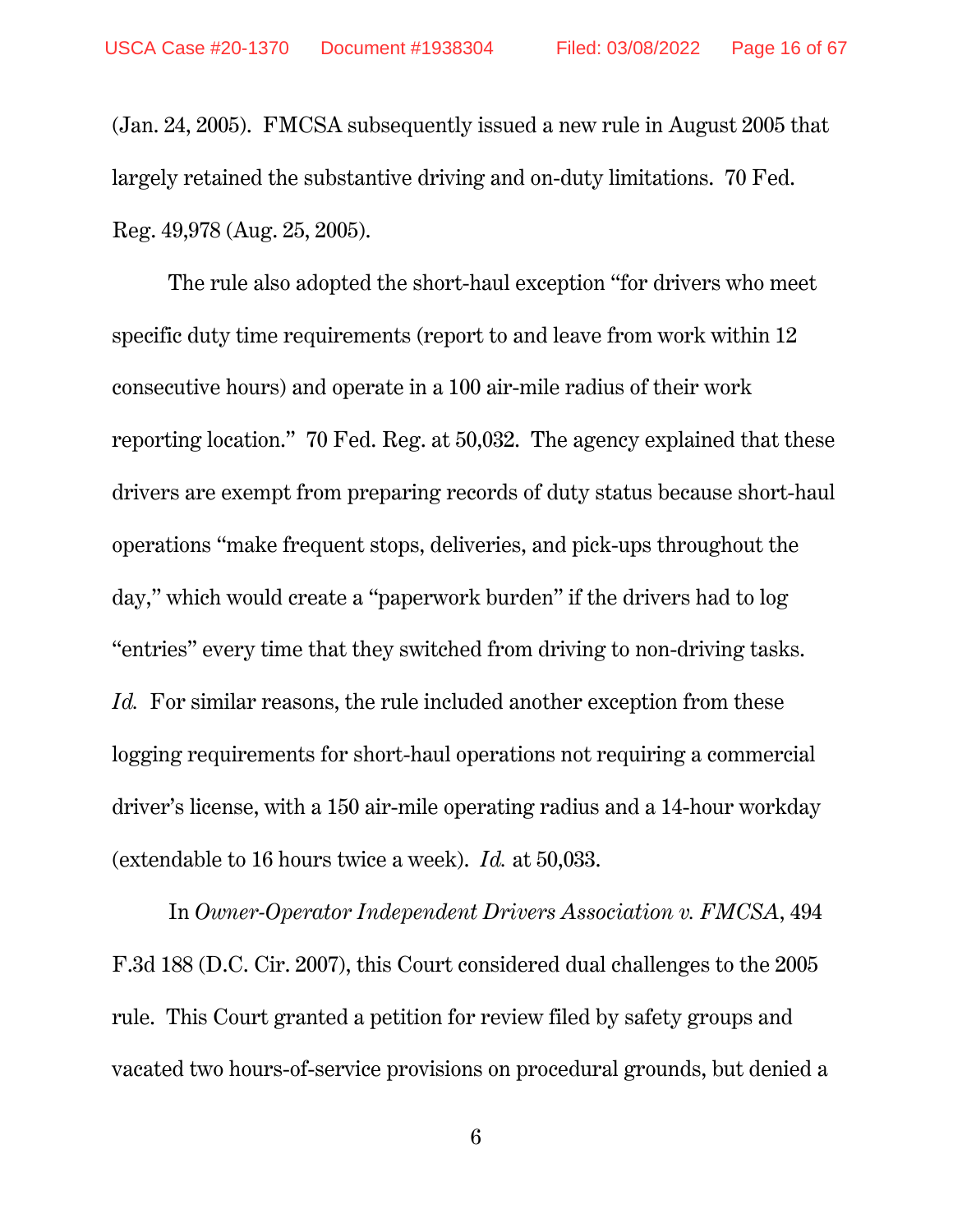petition filed by trucking organizations. *Id.* at 201-08. No party challenged the short-haul exception, and the Court did not address it.

**C.** FMCSA subsequently promulgated an interim final rule and request for comments in 2007. 72 Fed. Reg. 71,247 (Dec. 17, 2007). The agency fixed the procedural problems identified by this Court and, ultimately, retained the provisions that had been vacated on non-substantive grounds. *Id.* at 71,248, 71,253-56. In 2008, FMCSA issued a final rule identical to the 2007 interim final rule. 73 Fed. Reg. 69,567 (Nov. 19, 2008). Although a petition for review was filed, that petition was settled and ultimately dismissed. *See Public Citizen v. FMCSA*, No. 09-1094 (D.C. Cir. Feb. 8, 2012).

Following a 2010 notice of proposed rulemaking, 75 Fed. Reg. 82,170 (Dec. 29, 2010), FMCSA promulgated a final rule in 2011, 76 Fed. Reg. 81,134 (Dec. 27, 2011). Two aspects of that rulemaking are particularly relevant here. First, without formally proposing revisions, the agency solicited comments on the effects of having one consolidated short-haul "exemption from the logging requirement" for vehicles that do and do not require a commercial driver's license, with an accompanying extension of "the 100 air-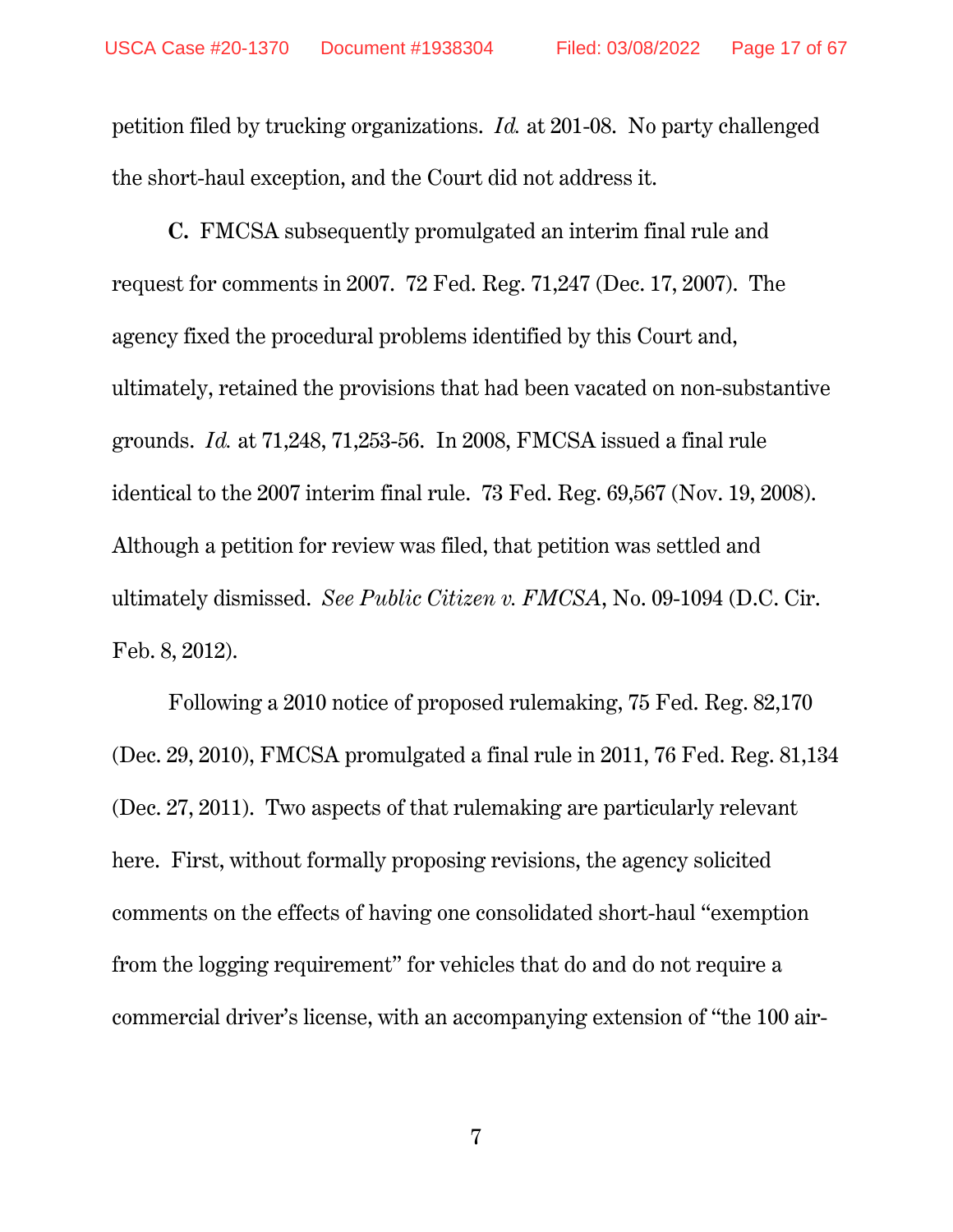mile radius . . . to 150 miles." 75 Fed. Reg. at 82,184. In the final rule, FMCSA decided not to make this modification. 76 Fed. Reg. at 81,160.

Second, the 2011 rule included an off-duty break provision, which required a 30-minute break off duty after 8 hours on duty before any further driving. 76 Fed. Reg. at 81,154. Citing a 2011 study, the agency noted that accident risks generally fall after a break and claimed that, while all "nondriving activities (both work- and rest-related)" reduce these risks, off-duty breaks provide the greatest benefit. *Id.* The provision was designed to allow drivers greater flexibility in scheduling breaks during the day and applied to both long- and short-haul drivers. *Id.* at 81,136.

In *American Trucking Associations v. FMCSA*, this Court largely upheld the final rule against challenges from safety groups and trucking organizations. 724 F.3d 243 (D.C. Cir. 2013). However, the Court vacated "the agency's application of the 30-minute break to short-haul drivers" because the rule distinguished between long- and short-haul operations but justified applying the new requirement only to the former. *Id.* at 245, 253. Short-haul drivers remain exempt from the 30-minute break requirement (in addition to the hours-logging requirements) because FMCSA has not received new evidence warranting a different conclusion.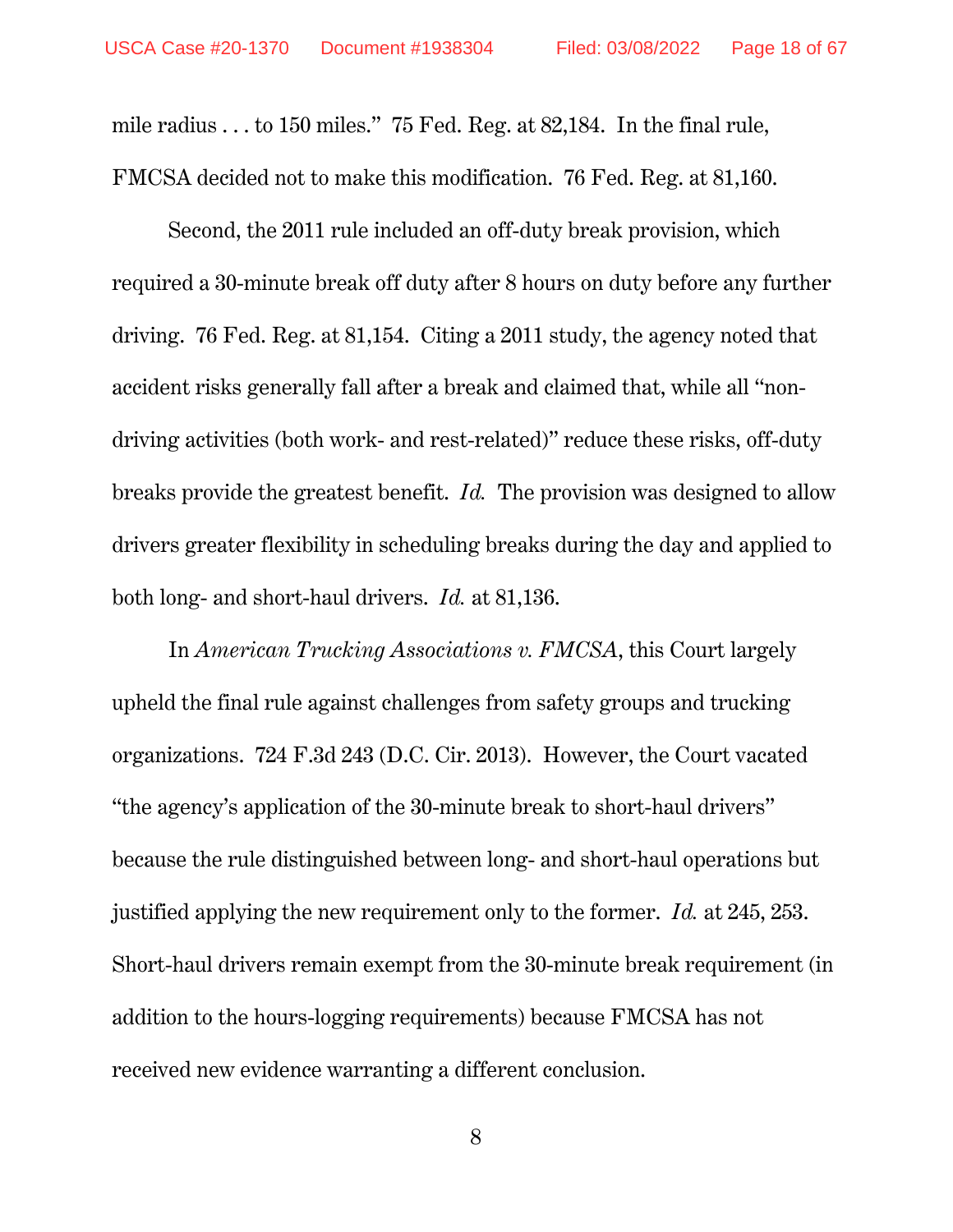**D.** A related rulemaking also provides helpful context for the current rule. To improve compliance with existing hours-of-service rules, Congress in 2012 enacted a statute directing the Secretary of Transportation to issue regulations requiring most commercial motor vehicles to install electronic logging devices, which must meet technical specifications and performance and design standards in order to synchronize with the engine and automatically record driving hours. 49 U.S.C. § 31137(a)-(b). In 2015, FMCSA promulgated a final rule mandating that most motor carriers and drivers who were required to prepare and retain paper records of duty status instead use electronic logging devices to record the driver's duty status and clarifying the necessary supporting documents. 80 Fed. Reg. 78,292 (Dec. 16, 2015); *see Owner-Operator Indep. Drivers Ass'n v. U.S. Dep't of Transp.*, 840 F.3d 879 (7th Cir. 2016) (after vacating prior iteration of the rule, upholding 2015 final rule).

The agency explained that drivers operating under the short-haul exception (who use timecards and are not required to keep records of duty status) need not use an electronic logging device. 80 Fed. Reg. at 78,294. Nothing precludes carriers from installing such devices or drivers from using them, *id.* at 78,307, but FMCSA concluded in its regulatory impact analysis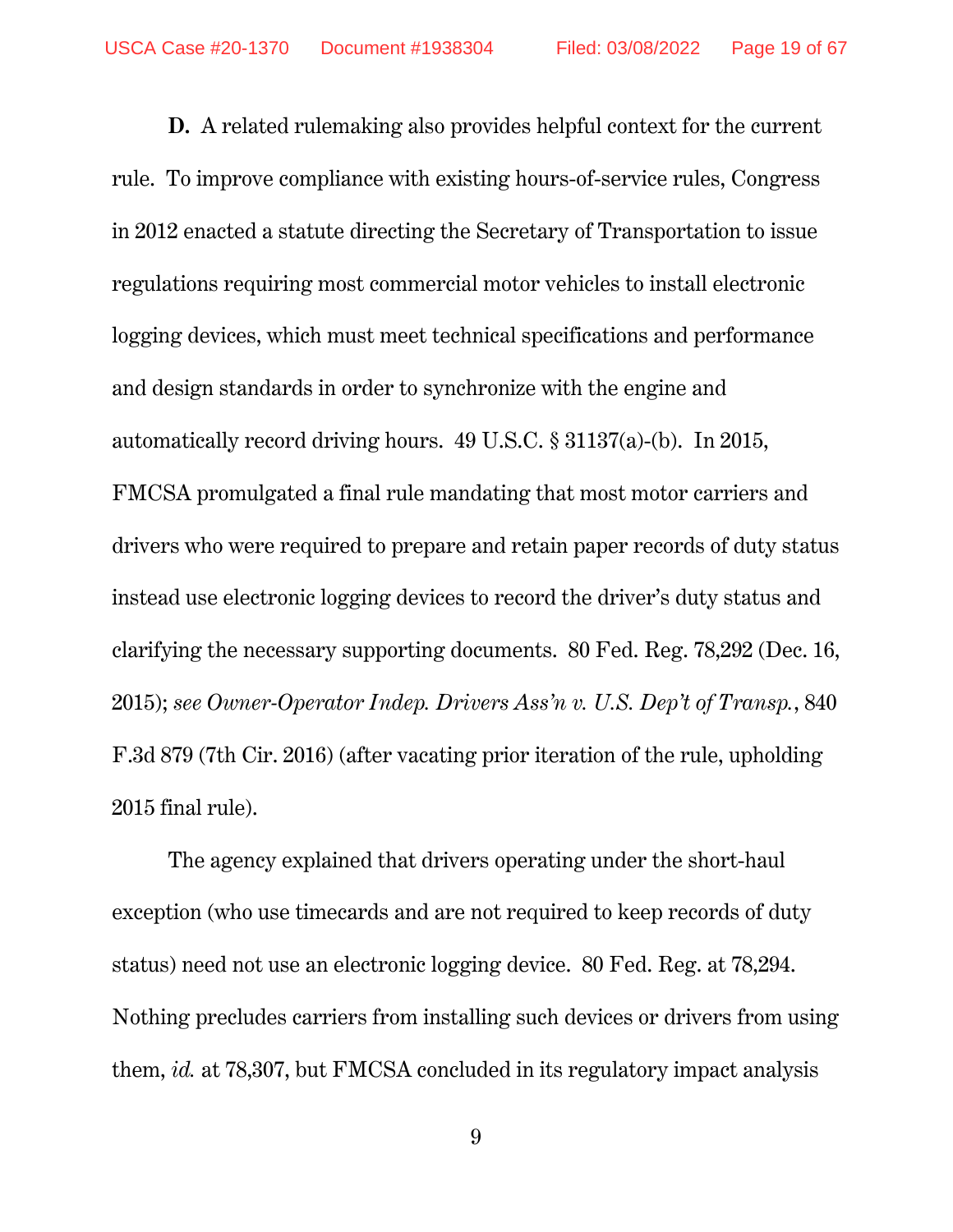that requiring the use of such devices was "not a cost-effective solution to improving [hours-of-service] compliance" for this group of drivers, FMCSA, U.S. Dep't of Transp., *Regulatory Evaluation of Electronic Logging Devices and Hours of Service Supporting Documents Final Rule* at v (2015), *available at* https://www.regulations.gov/document/FMCSA-2010-0167-2281. The rule also permits operating outside the short-haul exception for up to 8 days of any 30-day period without incurring the expense of installing and using an electronic logging device, provided that drivers keep paper logs of their records of duty status for those days. 80 Fed. Reg. at 78,313.

#### **III. Current Rulemaking Proceeding**

**A.** The use of electronic logging devices to record driving time demonstrated "the rigidity of [certain hours-of-service] provisions and the practical ramifications drivers faced." 84 Fed. Reg. at 44,195 (JA 94). Prompted by requests from Congress and other interested parties, and consistent with agency practice to periodically review regulations, FMCSA published an advance notice of proposed rulemaking and held several listening sessions in 2018 to receive information on areas covered by the hours-of-service rules, including short-haul operations and the 30-minute break requirement at issue in this case. *Id.* at 44,195-96 (JA 94-95). In 2019,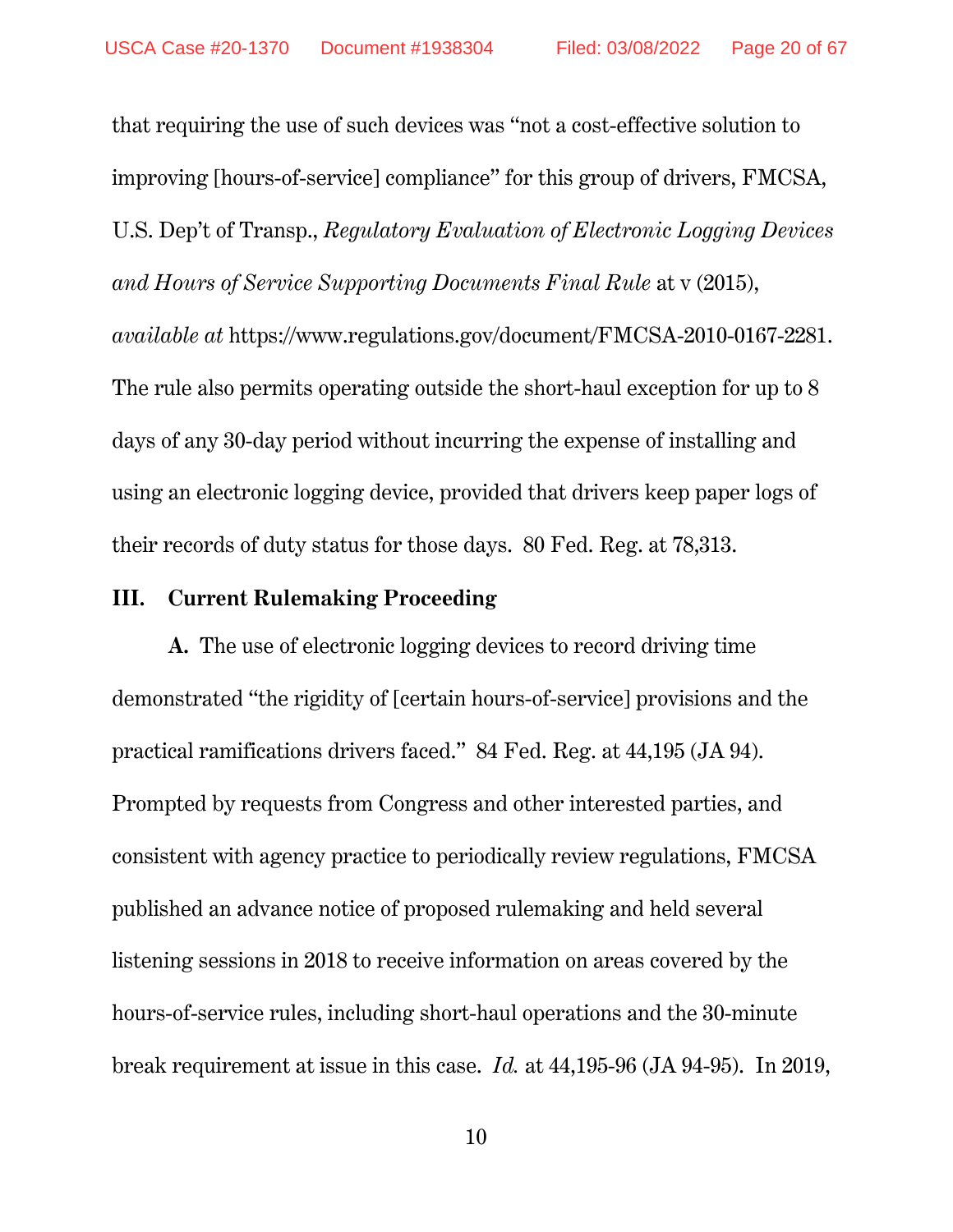FMCSA issued a notice of proposed rulemaking, in which the agency proposed rule revisions "to provide greater flexibility for drivers . . . without adversely affecting safety." *Id.* at 44,190-91 (JA 89-90).

The agency noted that it was considering an expansion of the shorthaul exception, which would increase the number of drivers and trips eligible to use time cards instead of paper or electronic records of duty status. 84 Fed. Reg. at 44,198 (JA 97). With support from a large proportion of commenters, the notice proposed extending the "distance restriction . . . from 100 air miles to 150 air miles" and the "maximum allowable work day . . . from 12 to 14 hours." *Id.* (JA 97); *id.* at 44,196 (JA 95) ("Drivers and individuals supported other issues raised in the [notice], especially extending the short-haul duty period from 12 hours to 14 hours."). Nevertheless, "[t]ruck drivers would continue to be limited to 11 hours of driving time" and "would need to complete their work day within 14 hours of the beginning of the work shift." *Id.* at 44,198 (JA 97).

As the agency described, the modifications would bring the eligibility criteria for the short-haul exception in line with the distance restriction for short-haul drivers who do not hold a commercial driver's license and the driving window restriction for long-haul drivers. 84 Fed. Reg. at 44,198 (JA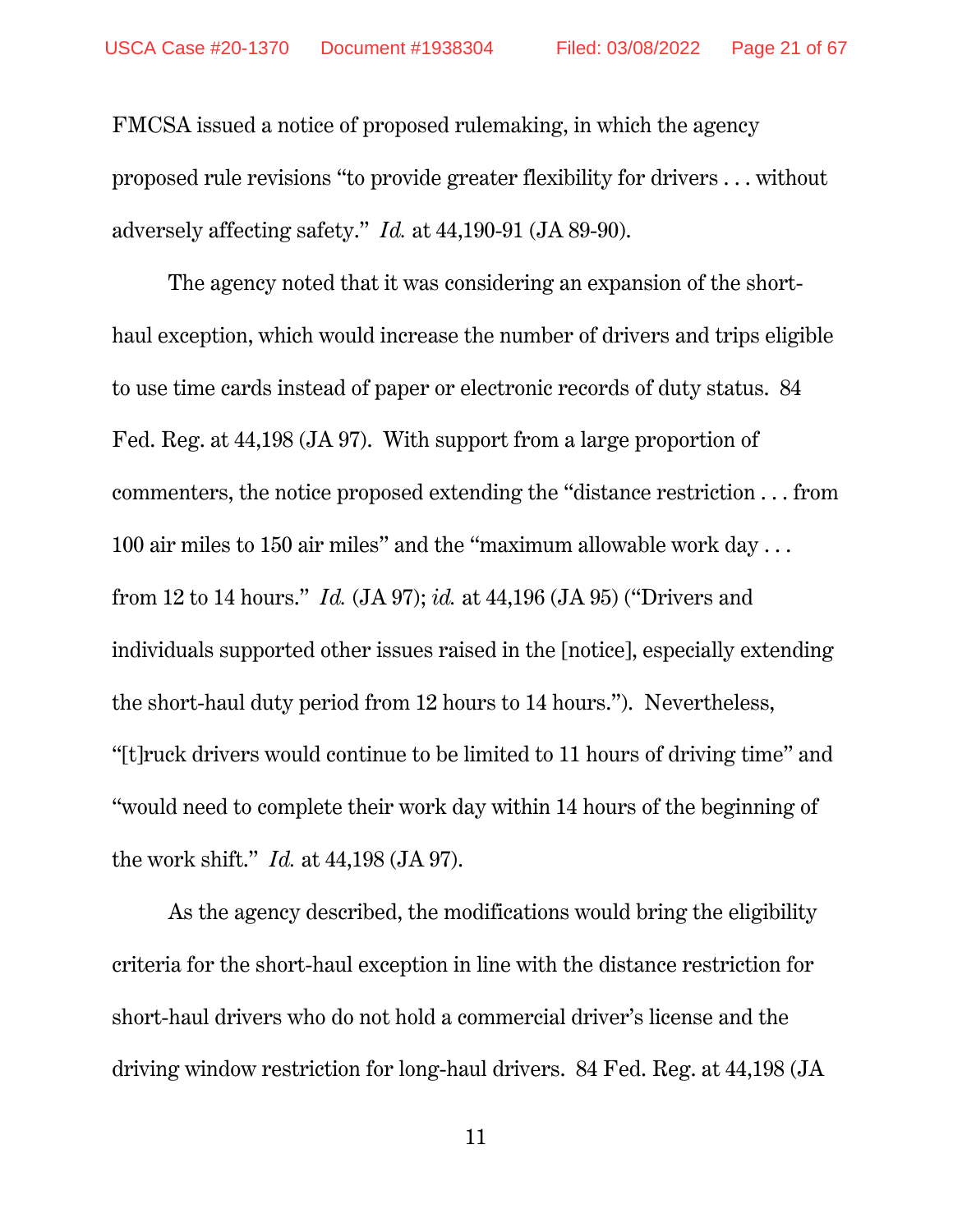97). These modifications would also provide carriers with greater "flexibility to meet existing and future market demands within the area" because "more drivers or more trips would now be eligible for the short-haul exception" and avoid "incurring the costs of preparing [records of duty status] and retaining supporting documents." *Id.* (JA 97).

FMCSA did "not anticipate any adverse impact on safety" or driver health, particularly given that its short-haul proposal "would allow neither additional drive time during the work day nor driving after the 14th hour from the beginning of the work day." 84 Fed. Reg. at 44,198 (JA 97). The agency identified limitations in a North Carolina study cited by commenters and adduced nationwide data on one type of short-haul operation showing that "increasing the duty day from 12 to 14 hours did not statistically increase the share of [drivers] involved in crashes." *Id.* (JA 97). And the agency specifically invited comments on this determination. *Id.* (JA 97).

The notice separately proposed modifying the requirement that longhaul truck drivers take a 30-minute break off duty after 8 hours on duty. 84 Fed. Reg. at 44,200 (JA 99). Instead, drivers would be required to take a 30 minute break from driving after 8 hours of cumulative driving time. *Id.* (JA 99). This change would promote "flexibility" by allowing non-driving, on-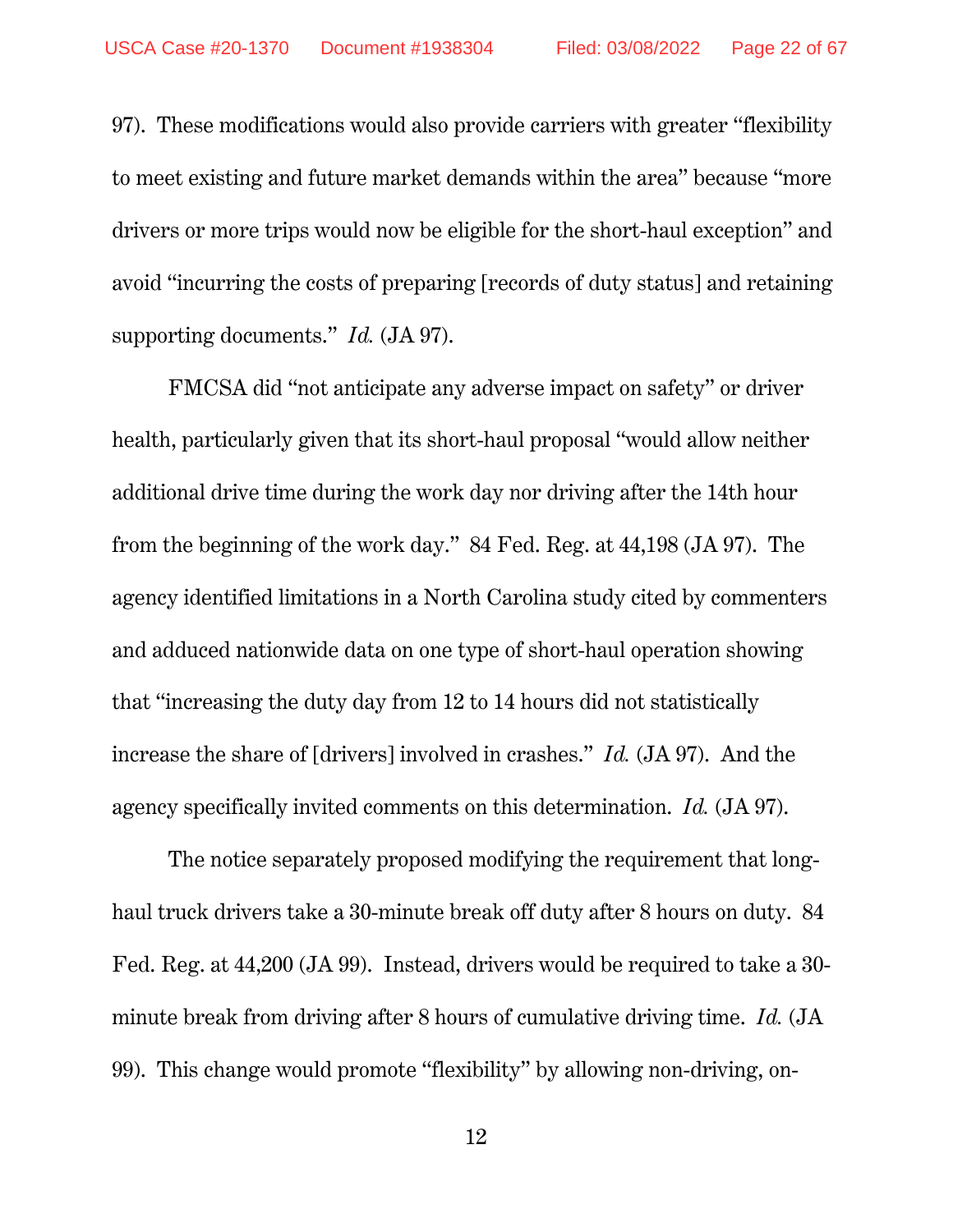duty tasks—like "completing paperwork," "stopping for fuel," and "waiting at a loading dock"—to "count as an interruption of the 8 hours of driving status" and "would allow drivers to take an off-duty break when they believe it would be most helpful at preventing them from driving while fatigued, as opposed to requiring a break regardless of the warning signs of fatigue." *Id.* at 44,200-01 (JA 99-100).

FMCSA expected this revision to be safety- and health-neutral because evidence supported that "breaks of any type reduced [safety critical events]." 84 Fed. Reg. at 44,201 (JA 100). And FMCSA reiterated that its proposal "would not allow an increase in maximum driving time during the work shift or driving after the 14th hour from the beginning of the work shift." *Id.* at 44,200 (JA 99). The agency also sought "further information on the effect of eliminating the break requirement altogether" because numerous commenters advocated this alternative. *Id.* at 44,202 (JA 101).

**B.** On June 1, 2020, FMCSA issued the current hours-of-service final rule, in which the agency determined to revise the short-haul exception and the 30-minute break requirement in the manner recommended in the notice of proposed rulemaking. 85 Fed. Reg. 33,396 (JA 218).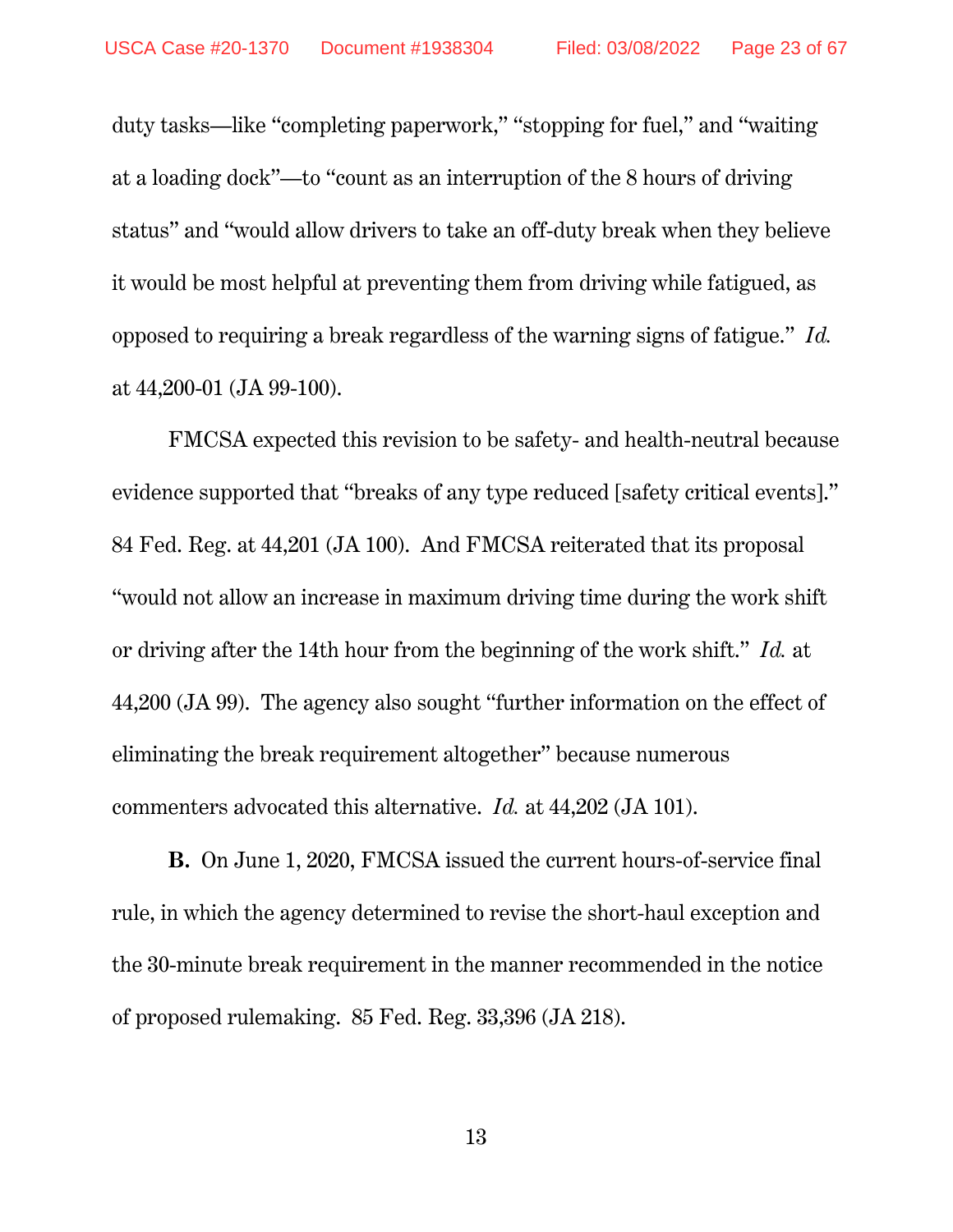**1.** The rule "extends the scope of [the short-haul hours-logging] exception from a 100- to a 150-air-mile radius" and "extends the driver's maximum workday from 12 to 14 hours." 85 Fed. Reg. at 33,437 (JA 259); *see* 49 C.F.R. § 395.1(e)(1). However, "short-haul drivers remain subject to the existing [daily and weekly] limit[s] on hours spent driving." 85 Fed. Reg. at 33,437, 33,446 (JA 259, 268).

FMCSA noted that this "revision would only benefit [covered drivers] who travel between 100 and 150 air miles of the normal work reporting location, and return to that location between 12 and 14 hours from the beginning of the work shift." 85 Fed. Reg. at 33,409 (JA 231). FMCSA does not expect "a significant change in the number of drivers or motor carriers operating under the short-haul exception." *Id.* (JA 231); *see also, e.g.*, *id.* at 33,442 (JA 264) (discussing reports that drivers usually were able to "return[] to their work reporting location within 12 hours" but sometimes "needed an additional 2 hours" due to "detention time, longer-than-expected customer service stops, traffic, or other unforeseen events").

The agency explained that these changes "will simplify motor carriers' ability to comply with and enforce the [hours-of-service] rules." 85 Fed. Reg. at 33,409 (JA 231). For example, the 150-air-mile radius is "consistent with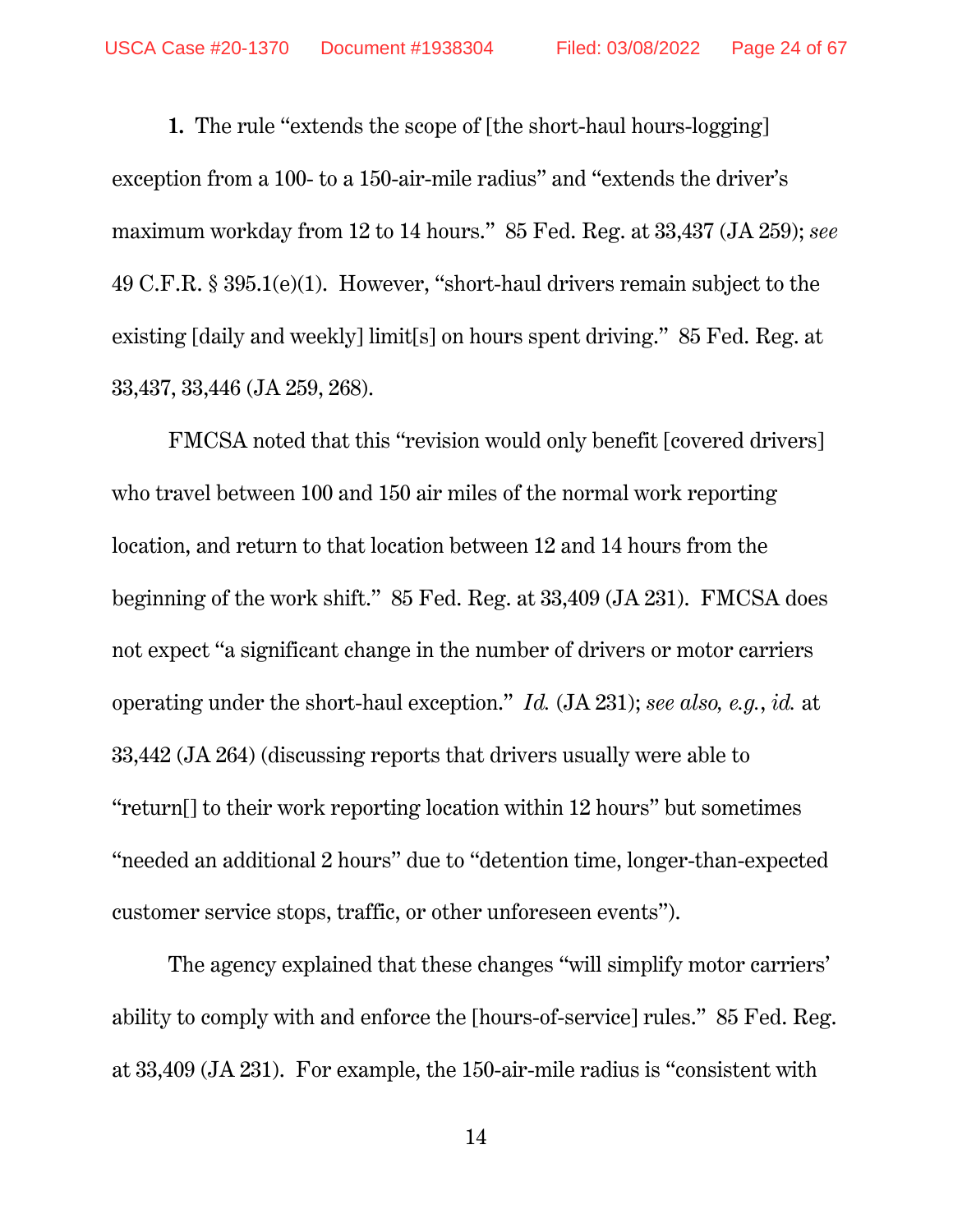the distance limitation" for short-haul drivers "who are not required to possess a [commercial driver's license]," and the 14-hour duty period is "consistent with the rule" for long-haul drivers, which will simplify enforcement where motor carriers use multiple types of drivers. *Id.* (JA 231); *see id.* at 33,407 (JA 229) (noting that current rule "align[s]" with "existing [hours-of-service] requirements" and "thereby simplif[ies] enforcement and improve[s] compliance"). Additionally, the rule provides carriers with "flexibility to meet existing and future market demands for services within a larger area" by "allow[ing] more drivers to be consistently eligible" for the exception while avoiding the burden of "preparing [records of duty status] and retaining supporting documents." *Id.* at 33,405 (JA 227).

The agency documented why the changes to the short-haul exception "are safety- and health-neutral" based on "the current scientific information and [FMCSA's] own experience with Hours of Service regulation." 85 Fed. Reg. at 33,403 (JA 225). Notably, the rule does not modify the daily or weekly maximum driving hours, and "the primary factors influencing safety outcomes for short-haul drivers are the continued adherence to the 11-hour driving time limit and the continued prohibition against driving after the 14th hour of the beginning of the work shift." *Id.* at 33,411 (JA 233); *see id.* at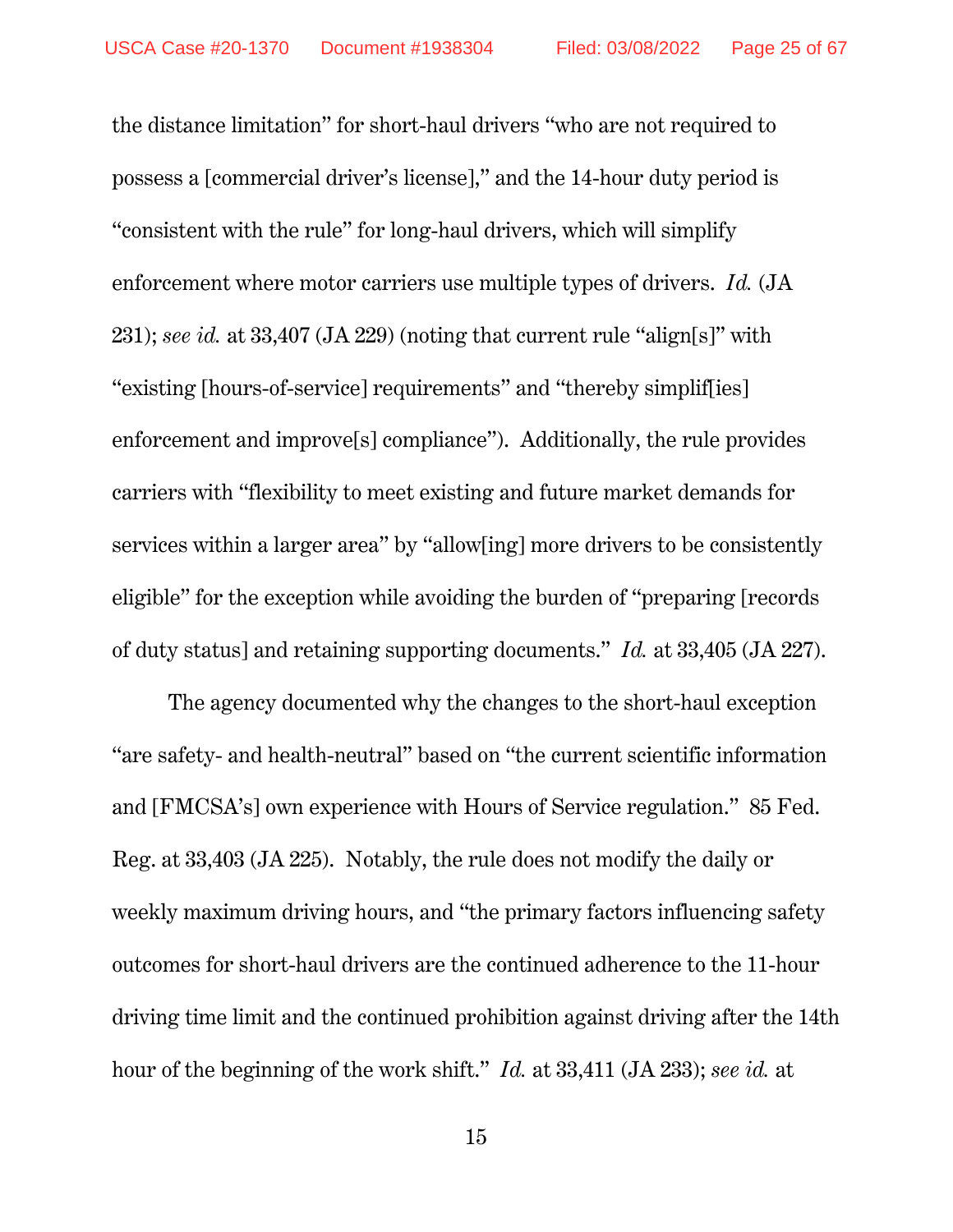33,408 (JA 230) (stating that these "factors are most critical for ensuring safe operations among short-haul operators"). Since 2011, "non-[commercial driver's license] drivers have been allowed to use, and presumably have used, the 14-hour driving window in short-haul operations, within 150 air miles of the normal work reporting location." *Id.* at 33,408 (JA 230). The extension of the workday "from 12 to 14 hours simply gives short-haul carriers the same driving window that other carriers have used for many years." *Id.* at 33,403 (JA 225). Moreover, the changes "will reduce potential pressure on drivers for timely completion of their duty day," *id.* at 33,412 (JA 234), including the need "to drive at a higher speed to finish their 11 hours of driving time" before 12 hours elapse, *id.* at 33,406 (JA 228).

FMCSA also cited data supporting the conclusion that expanding the driving window from 12 to 14 hours would not compromise safety. Congress mandated the same change to the short-haul exception for drivers of readymixed concrete delivery trucks in 2015. 85 Fed. Reg. at 33,446 (JA 268). FMCSA analyzed nationwide crash data for these vehicles and concluded that the percentage of crashes occurring "at later hours of the day (5:00 p.m. to 11:59 p.m.—when drivers are more likely to be close to their maximum hours for the day) has been declining in recent years, falling from 7.6 percent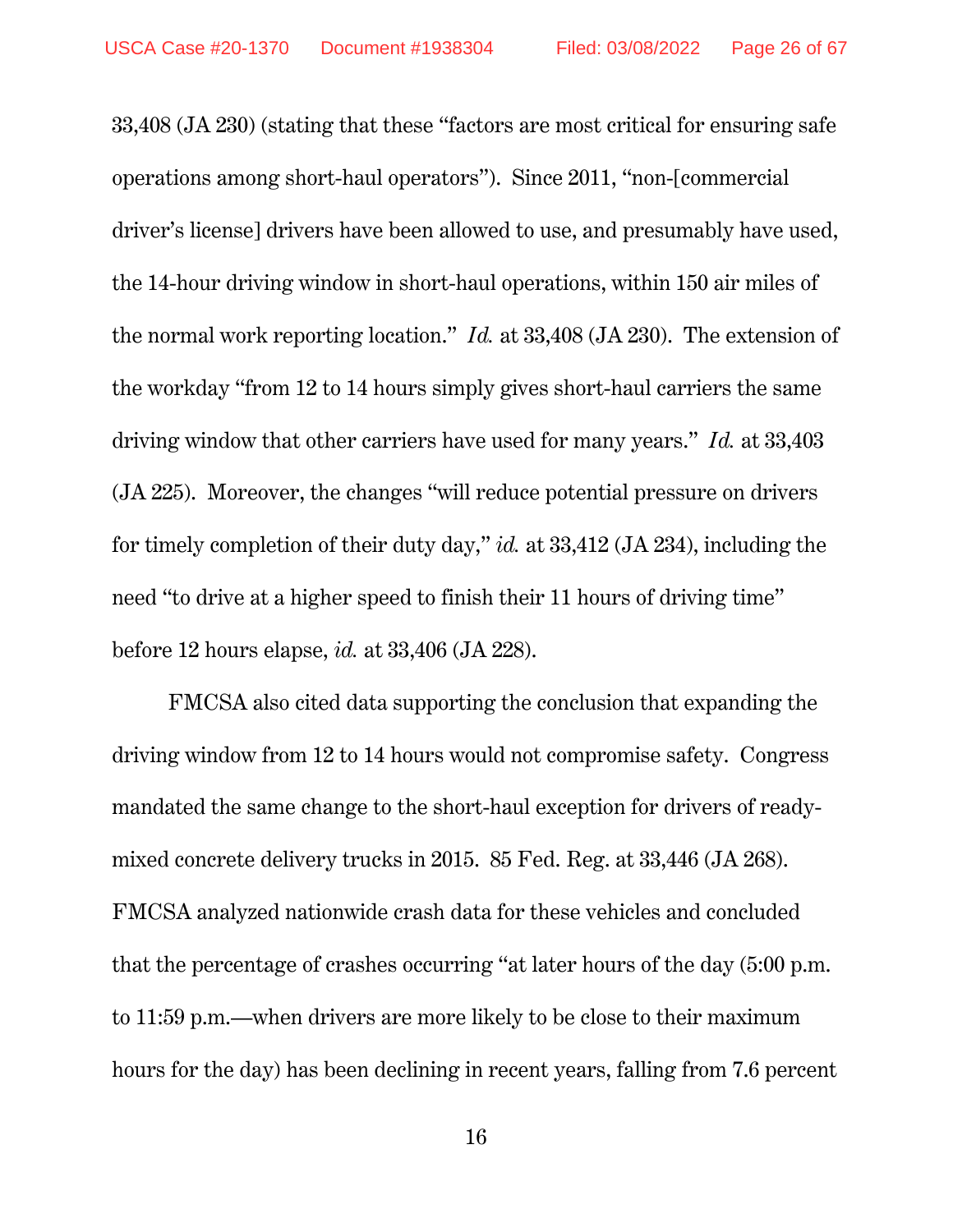in 2013 to 5.8 percent in 2017." *Id.* (JA 268). Examining these vehicles' share of the "total number of crashes" for "the 2 years before and after the congressionally mandated change went into effect," FMCSA also found that the "very minor increase" by approximately one hundredth of a percent from 2013 to 2017 "is not statistically significant." *Id.* (JA 268). These "analyses suggest that . . . extending the short-haul exception" from 12 to 14 hours "did not increase the share of concrete mixers involved in crashes." *Id.* (JA 268).

FMCSA recognized the imperfection of this data, which might not be fully "representative of all short-haul operations." 85 Fed. Reg. at 33,446 (JA 268). Nevertheless, "the analysis was offered as the best available data with a before and after comparison of changes like the changes proposed." *Id.*  (JA 268). In contrast, the study cited by petitioners drew conclusions based on "a very small sample size" of North Carolina short-haul drivers that "was not nationally representative." *Id.* (JA 268). Furthermore, the authors of the North Carolina study themselves "noted that other related factors unobserved in the study," such as the age or poor condition of the trucks, "may have led to th[e] result." *Id.* (JA 268). FMCSA relied on available data because it "did not receive comments with additional data on the impact that the [short-haul changes] would have on crash rates." *Id.* (JA 268).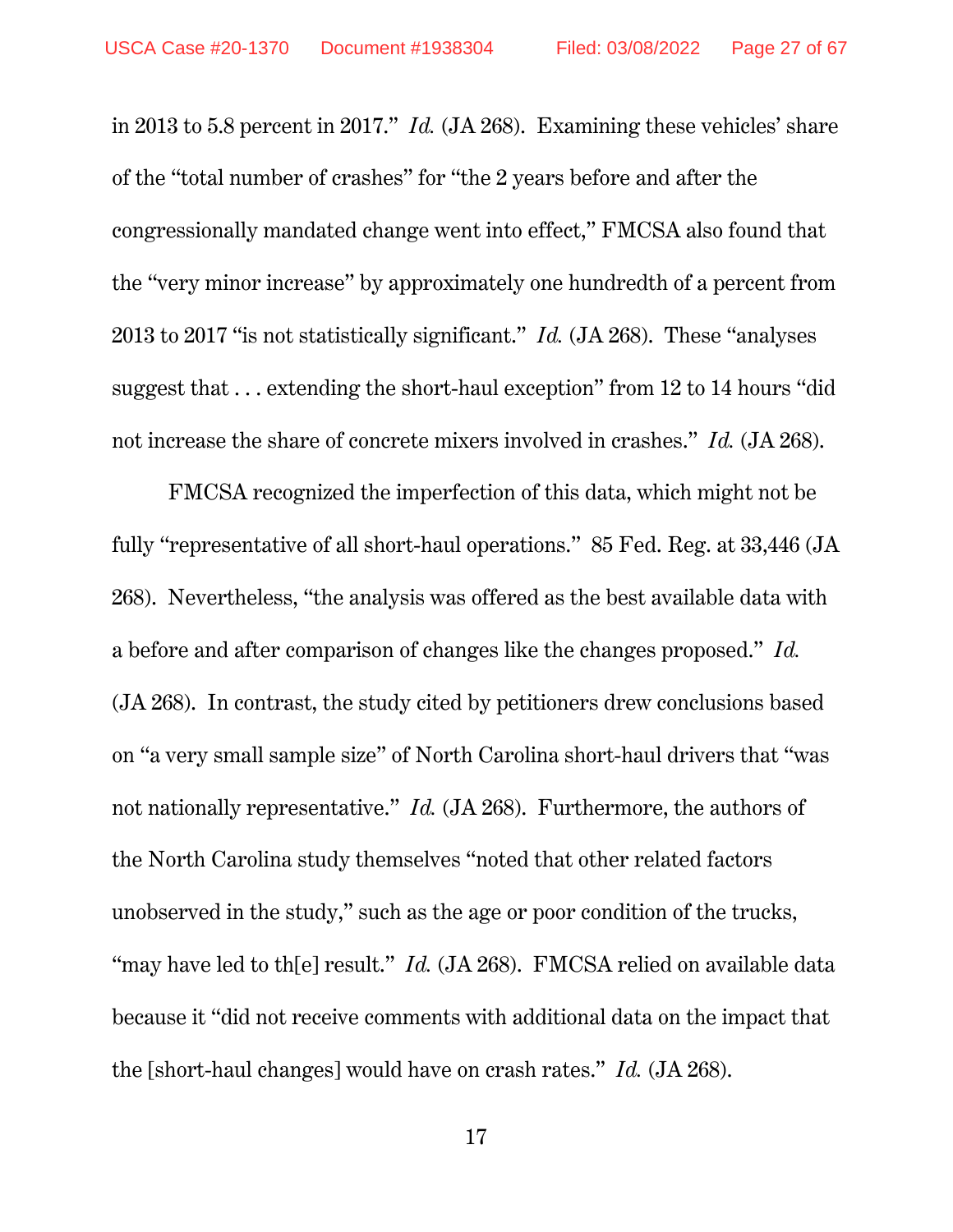The agency further explained that "[n]either of the changes to the short-haul exception increase the opportunities to falsify time records." 85 Fed. Reg. at 33,406 (JA 228); *id.* at 33,410 (JA 232) ("Nothing in the changes to the short-haul exception creates additional opportunities for short-haul drivers to falsify time records."). Under the rule, "short-haul carriers must maintain accurate records . . . document[ing] when drivers report to work and are released from work," *id.* at 33,405 (JA 227), as has long been allowed for short-haul drivers, *id.* at 33,410 (JA 232).

Although these drivers are excused from keeping records of duty status, "the nature of short-haul operations, with frequent delivery stops" and the "requirement to return to the reporting location," mean that these drivers "rarely approach the 11-hour driving limit" and that "an increase in violations of the 11-hour driving limit is highly unlikely." 85 Fed. Reg. at 33,408 (JA 230). Enforcement officials also have "a better opportunity to investigate compliance with the hours-of-service requirements" at a reporting location, where they can "request certain records . . . identify[ing] where the driver traveled and the time spent at those locations" that might not otherwise be available. *Id.* at 33,407 (JA 229). And motor carriers are subject to penalty if they "coerc[e] drivers to operate [vehicles] in violation of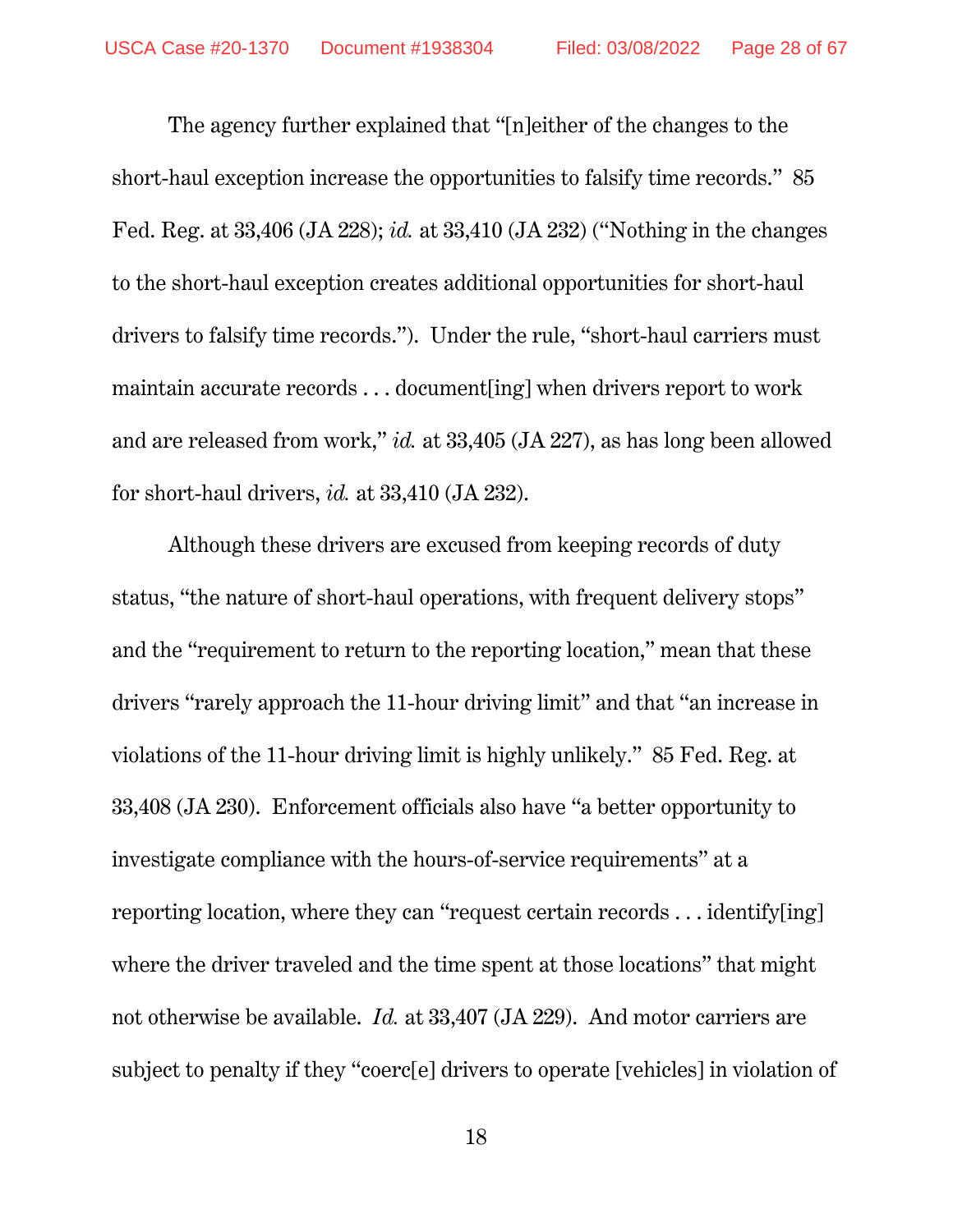. . . the [hours-of-service] regulations." *Id.* at 33,404 (JA 226) (citing 49 C.F.R. § 390.6).

**2.** As to the 30-minute break requirement, the final rule provides that "a driver may not drive more than 8 hours without an interruption of at least 30 consecutive minutes," which may be satisfied "by spending the time offduty [or] on-duty (not driving)." 85 Fed. Reg. at 33,438 (JA 260); *see* 49 C.F.R. § 395.3(a)(3)(ii). Previously, truck drivers could not perform any "work, including paperwork" during the 30-minute break, "regardless of driving time." 85 Fed. Reg. at 33,436 (JA 258). Many commenters opposed to the change "admit[ted] that an on-duty break provides real-world advantages since it allows drivers to perform routine but necessary nondriving tasks, such as refueling, instead of sitting idle and frustrated." *Id.* at 33,420 (JA 242). The agency highlighted the "scheduling flexibility" afforded by the rule, which "give[s] drivers greater ability to plan their breaks, and allow[s] for on-duty activities such as time spent at loading docks to fulfill the break requirement." *Id.* at 33,418-19 (JA 240-241); *id.* at 33,398 (JA 220) (noting that the rule may "allow drivers to reach their destination earlier").

FMCSA received numerous comments "show[ing] that the changes to the 30-minute rule are not likely to have an adverse impact on safety because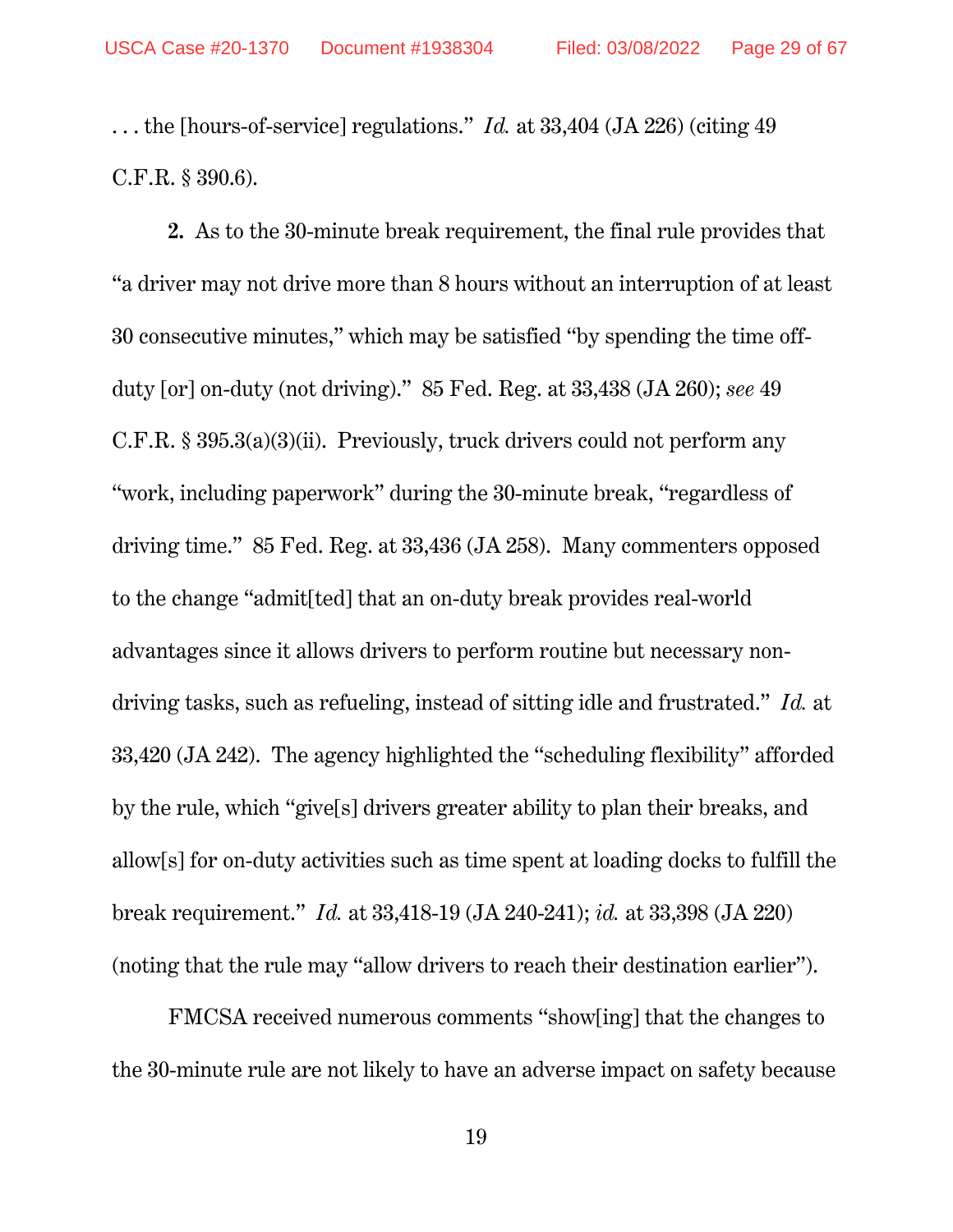the changes would not significantly decrease the number of breaks being taken by drivers." 85 Fed. Reg. at 33,418 (JA 240). Information submitted during the rulemaking process suggested that drivers already "routinely take breaks during their work shifts." *Id.* (JA 240); *id.* at 33,419 (JA 241) ("Drivers and carriers also noted that drivers take bathroom and food breaks within their 11-hour driving window, regardless of a mandated break."). The "30-minute off-duty break generates pressure as drivers attempt to keep on schedule," possibly leading "them to drive more aggressively than they would otherwise have" near the end of their shift. *Id.* at 33,416 (JA 238). Like the short-haul provision, the 30-minute break requirement does not "allow truck drivers additional driving time beyond the 11-hour limit" or "allow drivers to operate a [vehicle] after accumulating 14 hours of on-duty time during a work shift." *Id.* at 33,405-06 (JA 227-228).

In its accompanying regulatory impact analysis, FMCSA noted that it has granted several exemptions from the 30-minute break requirement, including some to allow the requirement to "be satisfied with on-duty not driving time," after "determining that they would not result in any decrease in safety." FMCSA, U.S. Dep't of Transp., *Regulatory Evaluation of the 2020 Hours of Service Final Rule* 48 & n.52 (2020) (*Regulatory Evaluation*)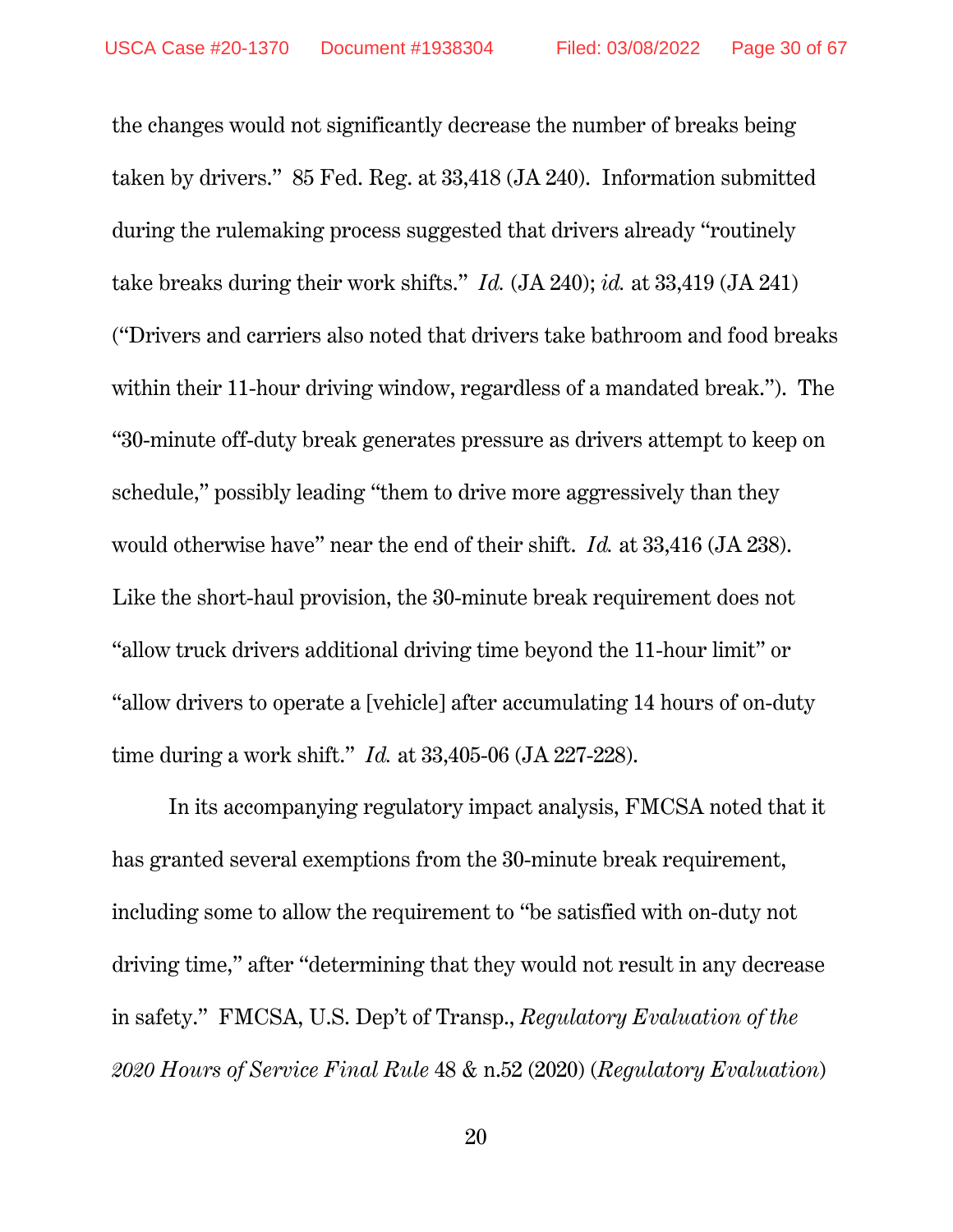(JA 216). These "exempt carriers have reported few crashes," and no crash "has been determined to be directly attributed to an exemption." *Id.* at 48 (JA 216). As an example, FMCSA described that drivers transporting certain hazardous materials were granted an exemption in August 2015 to "satisfy the 30-minute break requirement using" on-duty time attending to the hazardous load. *Id.* (JA 216). Looking at crash data "for the two years before and after the exemption went into effect," FMCSA found a "slight decrease in the percentage of [motor vehicle] crashes involving placarded [hazardous material vehicles] compared to all large truck crashes," which might "suggest that the 'attendance' exemption did not increase crash risk for operators of [these] vehicles." *Id.* at 48-49 (JA 216-217). More broadly, "FMCSA has not discovered evidence of adverse safety impacts that would require withdrawal of any 30-minute exemption." *Id.* at 49 (JA 217).

 "[A]fter reviewing available research," FMCSA concluded that "an onduty break from driving, will not adversely affect safety relative to the previous requirements." 85 Fed. Reg. at 33,445 (JA 267). Based on a reevaluation of the 2011 study on which the off-duty requirement was premised, the agency determined that "both on-duty breaks and off-duty breaks provide safety benefits essentially equivalent to those produced by an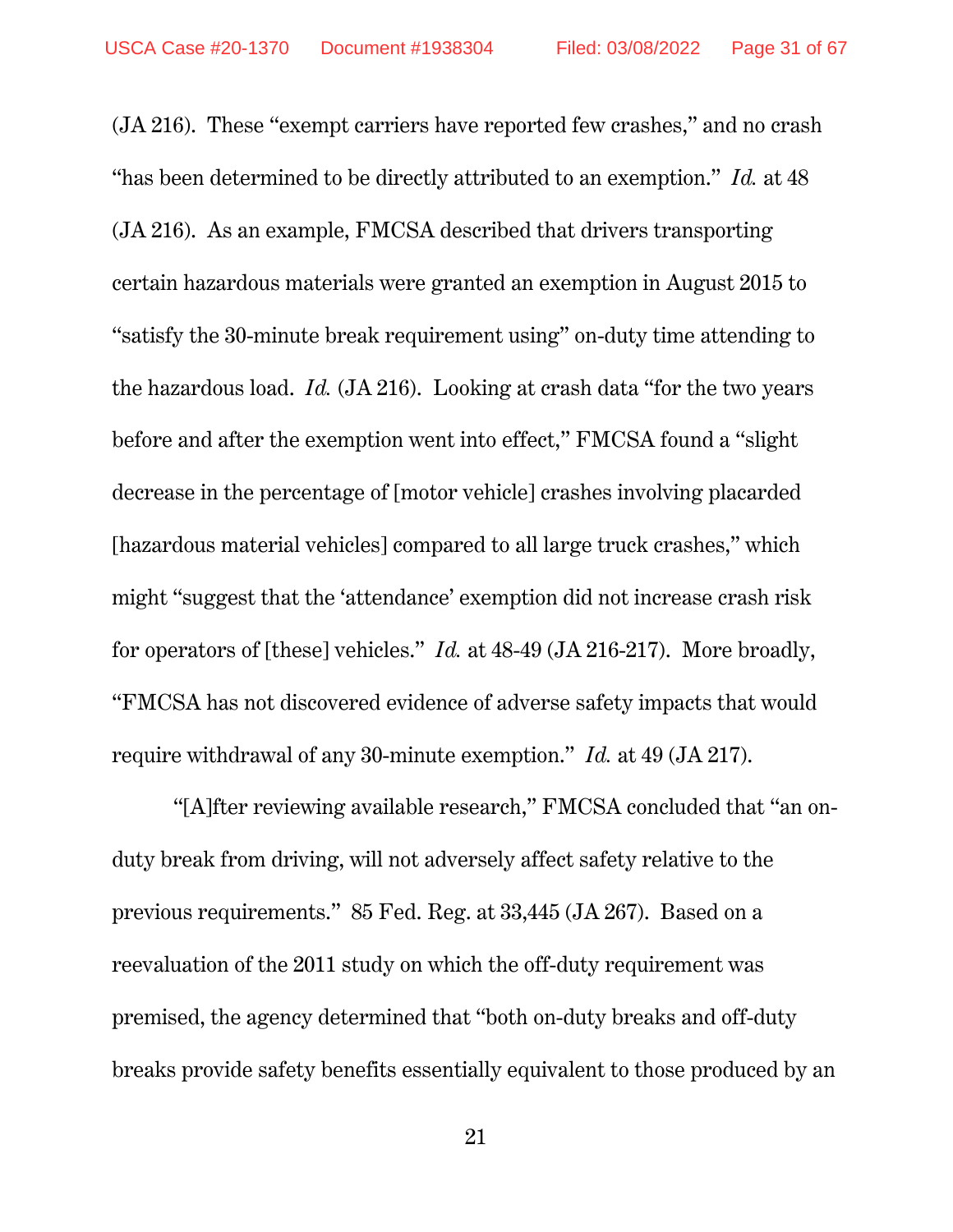off-duty break (as well as productivity benefits)." *Id.* at 33,416-17 (JA 238- 239); *id.* at 33,417 (JA 239) ("The study found that any type of break was beneficial to the driver, whether the break consisted of work activities or rest."). And because "multiple research efforts [demonstrate] that time on task is a leading contributor to driver fatigue," a break after 8 hours of driving time "addresses this concern more adequately than" a break after 8 hours of on-duty time. *Id.* at 33,412 (JA 234); *see also id.* at 33,417 (JA 239) (citing another article's conclusion that "breaks were found to be a successful countermeasure to address the negative effects of time-on-task").

The agency, however, rejected the proposal supported by a majority of commenters to eliminate the 30-minute break requirement. 85 Fed. Reg. at 33,401 (JA 223). This option would "be more flexible than the preferred alternative" and "would result in an equivalent level of motor carrier cost savings," but FMCSA explained that it "would allow drivers the opportunity to operate a vehicle for 11 hours without stopping." *Id.* at 33,445 (JA 267). FMCSA considered this possibility "detrimental to safety" (even if it would occur infrequently) and therefore adopted the current break requirement that did not "lead to a reduction in safety benefits." *Id.* (JA 267).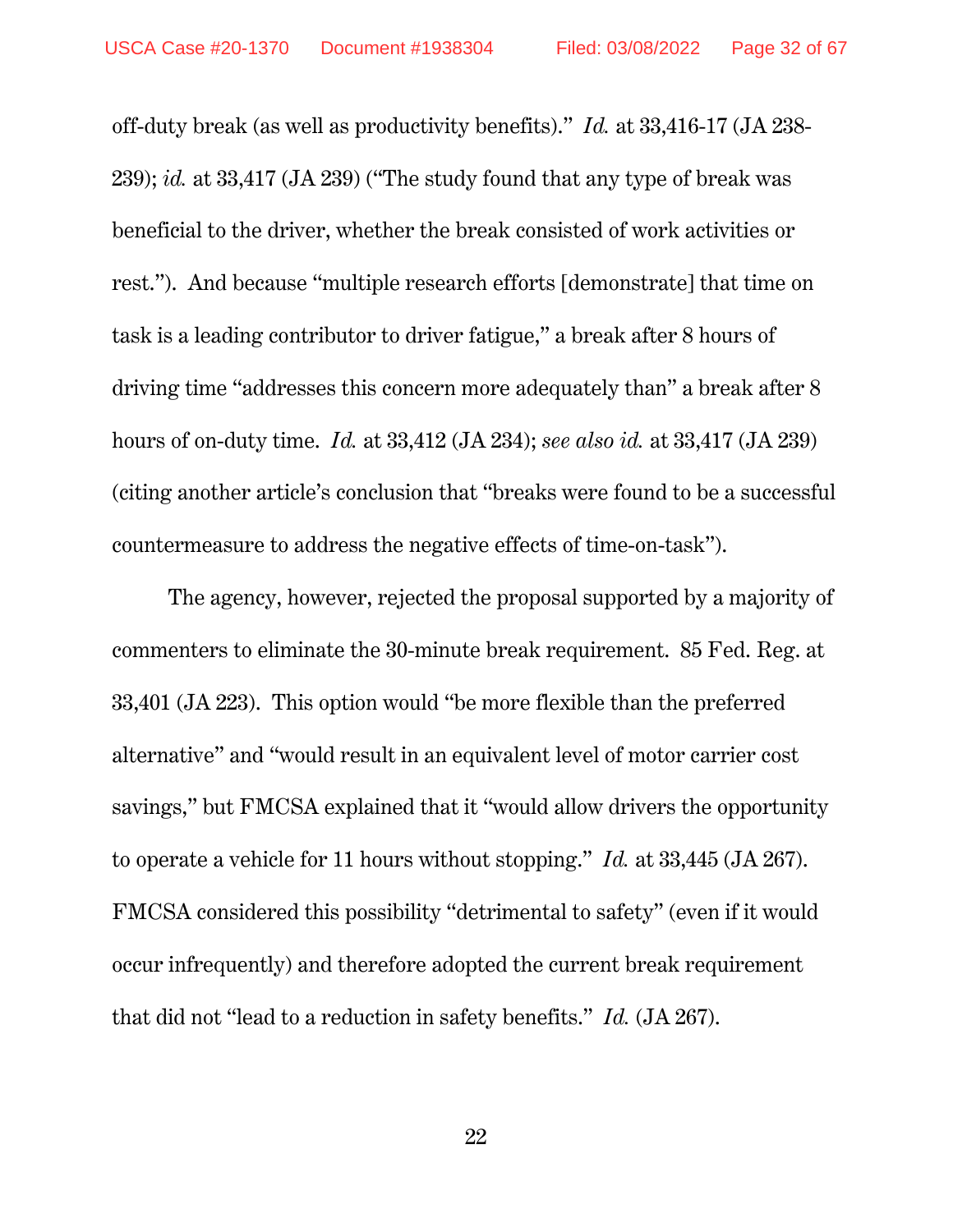**C.** Petitioners here are safety and labor organizations. They filed a joint administrative petition for reconsideration of the final rule. In identical letters, FMCSA denied that petition. FMCSA, U.S. Dep't of Transp., *Letter*  (2020) (JA 291-292). The agency stated that the petition did "not present any new data or information concerning the rulemaking." *Id.* at 1 (JA 291). And the agency explained that "the changes adopted . . . will not result in adverse safety consequences," particularly when "the basic parameters of the [hoursof-service] rule that are essential to safety remain unchanged." *Id.* (JA 291). Additionally, the various studies that FMCSA cited in the rule "provide valuable information that supports the safety rationale for the current rules and the proposed changes." *Id.* (JA 291).

#### **SUMMARY OF ARGUMENT**

The incremental changes to the hours-of-service rules challenged here reflect FMCSA's weighing of scientific evidence and its careful consideration of the potential impacts on driver health and highway safety. The current rule does not alter the length of time a driver may drive, and it generally requires a 30-minute driving break after 8 hours of driving. It represents a modest expansion of the conditions a driver must meet to qualify for an exception to logging requirements and permits truck drivers to use their 30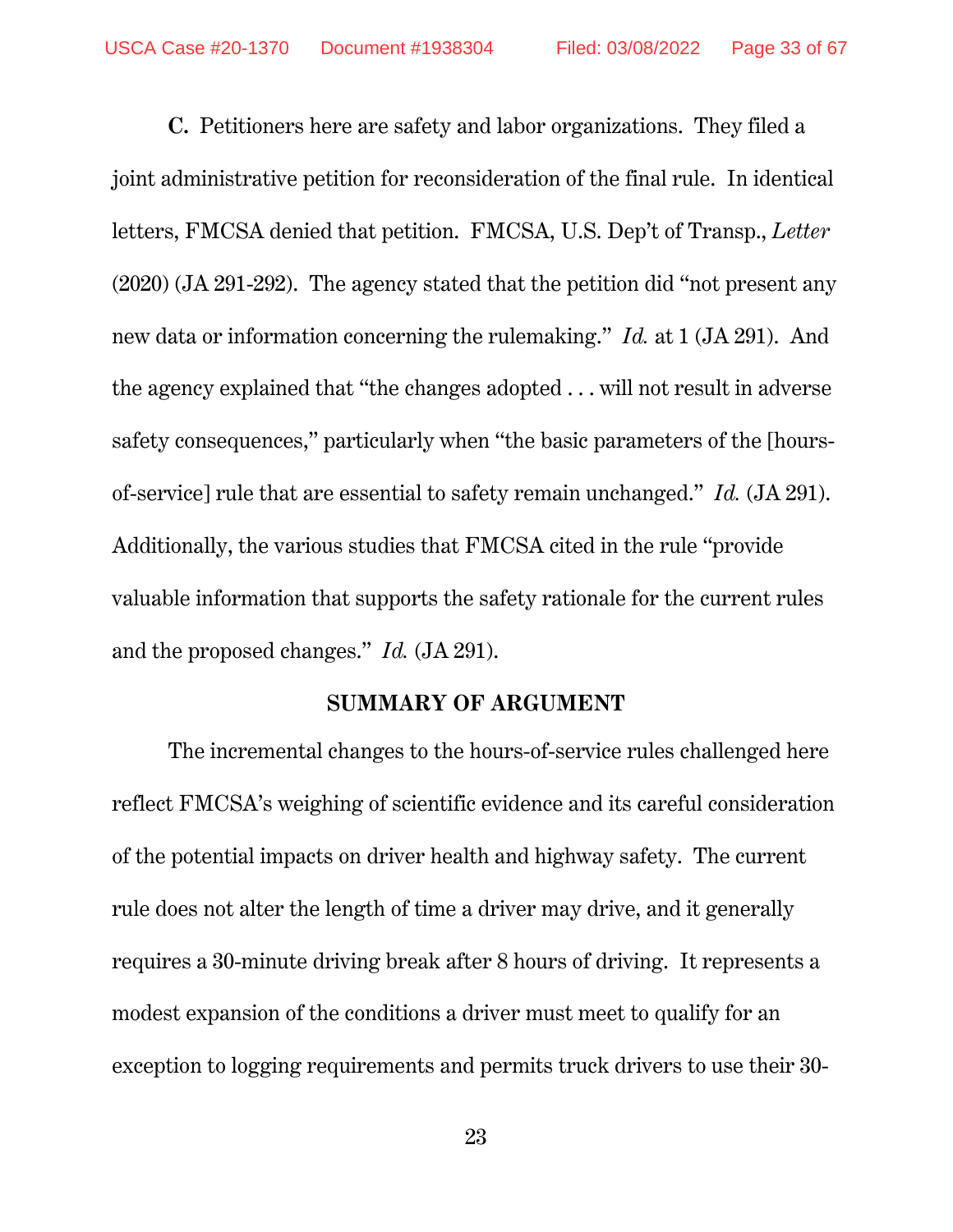minute break to perform "on-duty" activities like refueling or paperwork. Even if petitioners had established standing to challenge the final rule, FMCSA's exercise of its expertise and discretion to modify existing hours-ofservice rules was appropriate and reasonable, and the petition for review should be denied.

FMCSA reasonably explained its conclusion that the modifications to the prerequisites for the short-haul exception promote greater flexibility without compromising driver health or safety. The changes simply provide short-haul drivers with the same driving window that other truck drivers have used for many years. The agency bolstered its safety determination by comparing crash data from before and after a similar change was made for a specific class of truck drivers. In response to this sound decision-making, petitioners raise studies that the agency already considered and addressed and fail to grapple with the limited nature of the modifications adopted by FMCSA. Petitioners provide no basis to overturn FMCSA's reasoned judgment.

FMCSA also properly justified the modifications to the 30-minute break requirement. That change promotes greater flexibility without compromising driver health or safety: the change does not alter the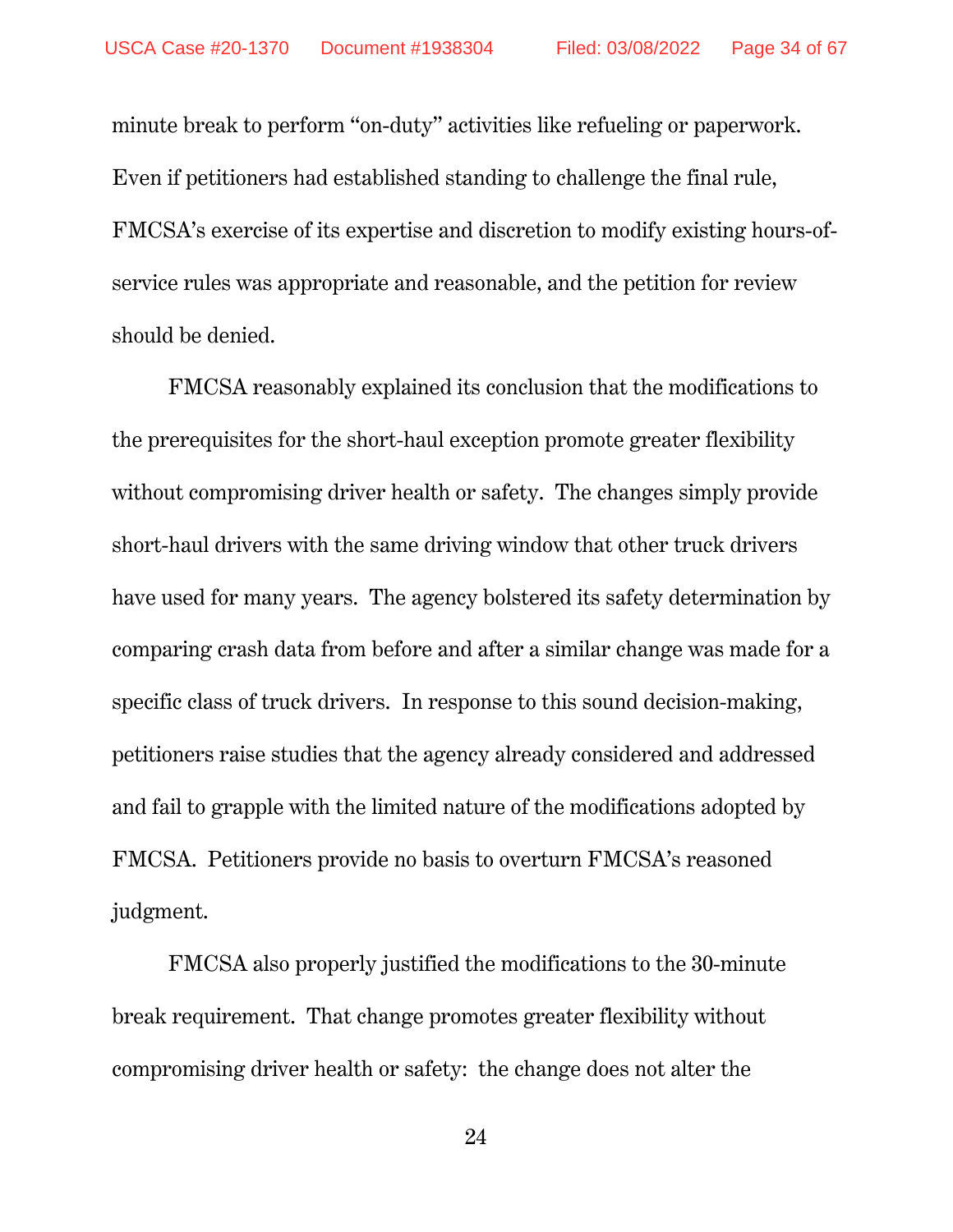applicable driving limits and continues to require that truck drivers take a break from driving. It removes the limitation that drivers not attend to certain duty-related tasks during the break. Evidence supports the conclusion that it is the break from driving itself that counteracts negative effects from fatigue, and the agency did not observe an increase in crash risk after granting an exemption similar to the current rule in a related context. Again, petitioners' arguments misunderstand the limited nature of the modification. The petition for review should be denied.

#### **STANDARD OF REVIEW**

The challenged provisions of FMCSA's final rule may not be set aside unless they are "arbitrary, capricious, an abuse of discretion, or otherwise not in accordance with law." 5 U.S.C. § 706(2)(A). This standard is "highly deferential" and "presumes agency action to be valid." *American Trucking Ass'ns v. FMCSA*, 724 F.3d 243, 245 (D.C. Cir. 2013) (quoting *American Wildlands v. Kempthorne*, 530 F.3d 991, 997 (D.C. Cir. 2008)).

#### **ARGUMENT**

### **I. Petitioners Have Failed to Establish Standing**

Petitioners bear the burden of establishing all of the elements of standing with satisfactory evidence in the record. *Twin Rivers Paper Co.*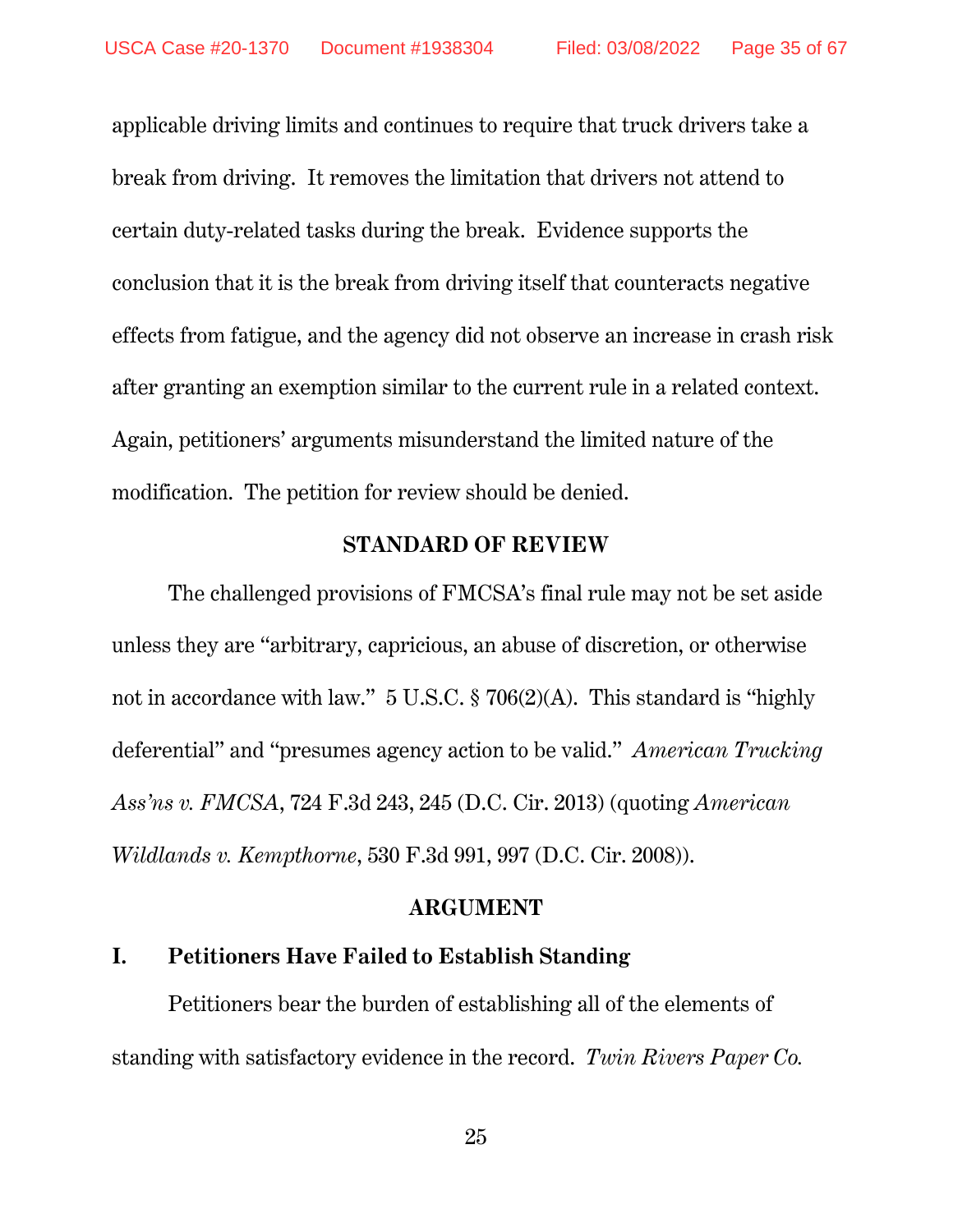*LLC v. SEC*, 934 F.3d 607, 613 (D.C. Cir. 2019). No individual driver and no representative from any of the safety organizations filed an affidavit—the lone declaration was submitted by an employee of the labor union. Petitioners have failed to provide the Court with sufficient evidence to support a claim of standing.

The labor union primarily asserts "standing to sue on behalf of [its] members" (Opening Br. 20-21). That representational standing theory fails at the outset because "it is not enough to aver that unidentified members have been injured." *Chamber of Commerce of U.S. v. EPA*, 642 F.3d 192, 199 (D.C. Cir. 2011). The labor union has not even attempted to "specifically identify members who have suffered the requisite harm," *id.* (quotation marks omitted), despite the clear obligation to do so, *see Twin Rivers*, 934 F.3d at 613 (finding no standing where petitioner failed "to submit any member affidavits with its opening brief" or "to identify any individual members" in "its own affidavit").

That deficiency is all the more glaring because the asserted harms to members rest on speculation about steps that employers may (or may not) take. For example, the labor union's bare assertion that their members "can be required by their employers to drive even if they have not had a 30-minute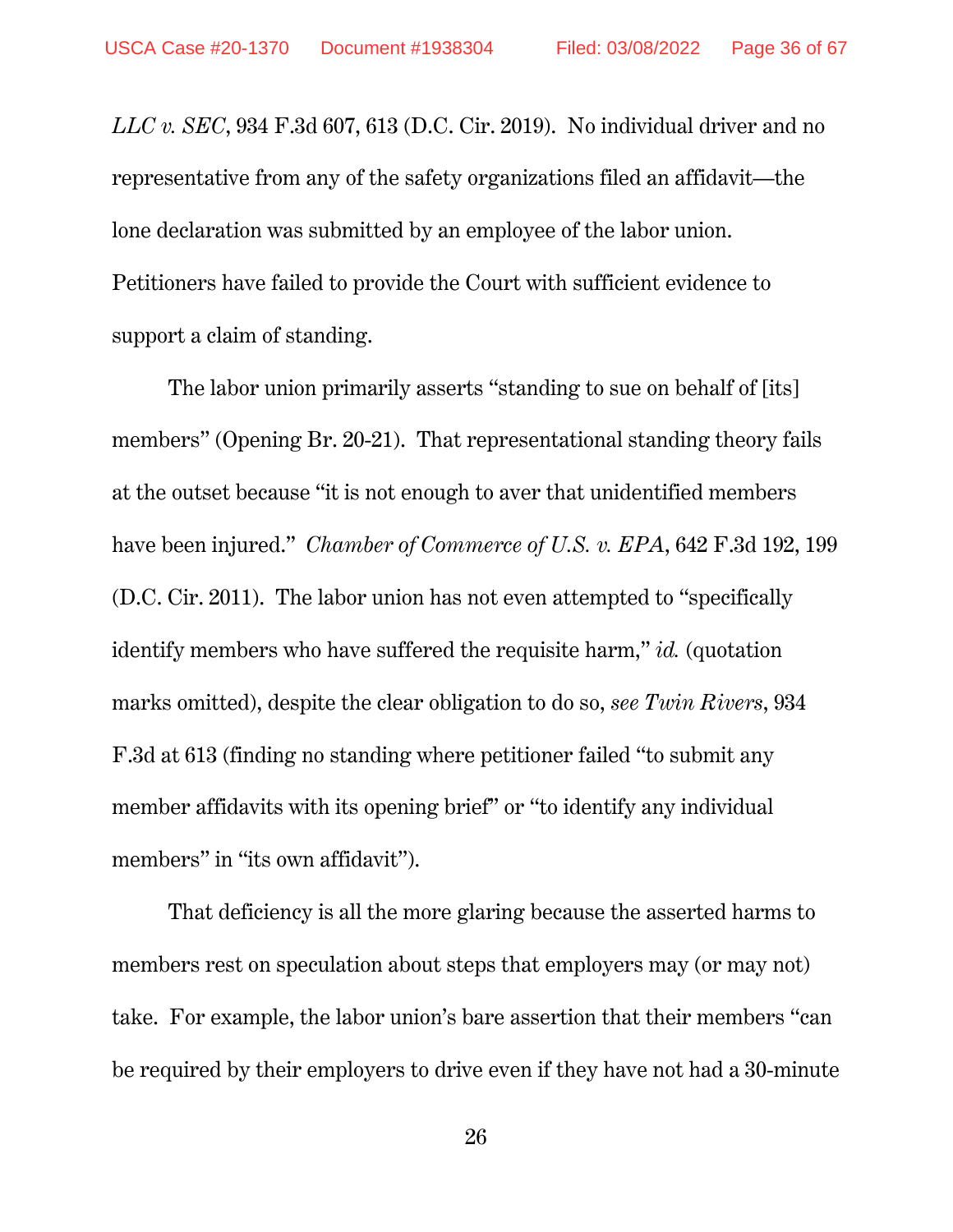off-duty or sleeper-berth break in the previous eight hours" (Opening Br. 20- 21; Byrd Decl. ¶ 4) is insufficient. The evidence before FMCSA showed that the modest changes to the break requirement "would not significantly decrease the number of breaks being taken by drivers." 85 Fed. Reg. at 33,418 (JA 240); *see also, e.g.*, *id.* at 33,417 (JA 239) (quoting long-time member of trucking association who stated that "99.9 percent of all drivers will take a break of more than 30 minutes in any given 8-hour period"). In the face of this record, it was incumbent on petitioners to make specific allegations about members being held to mandated breaks by their employers.

The conjectural nature of the harm is even more apparent with respect to the short-haul exception. The labor union suggests that its members "who are short-haul drivers can be required by their employers to drive farther and work longer hours than before" (Opening Br. 20; Byrd Decl. ¶ 3). But the short-haul exception governs which drivers must prepare logbooks of duty status, and the labor union makes no effort to demonstrate that its members' employers will respond to the marginal changes to the driving distance and window when drivers could already exceed those limits provided that they kept the requisite logs. *See* 85 Fed. Reg. at 33,405-06 (JA 227-228).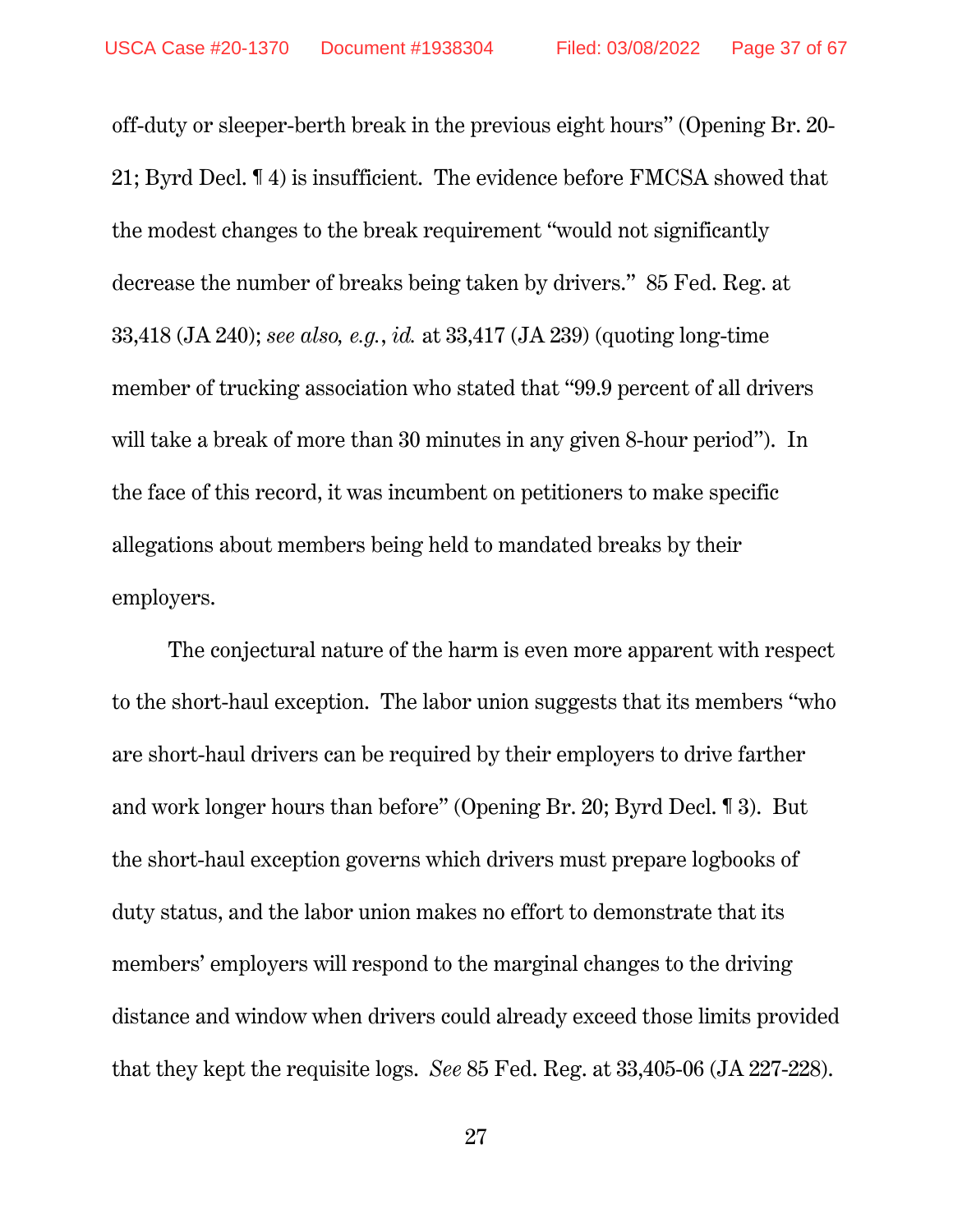Although FMCSA observed that some "individual drivers *may* see a change" in hours or miles, *id.* at 33,397 (JA 219) (emphasis added), petitioners do not establish that any of their members is among the affected subset.

Petitioners' remaining allegations are similarly flawed. The labor union's statement (Opening Br. 21; Byrd Decl. ¶ 5) that it may have to negotiate over the scope of the short-haul exception and the 30-minute break requirement assumes that members want the union to secure such terms in collective bargaining agreements.<sup>2</sup> Furthermore, the union's usual business is to engage in such negotiations on behalf of workers, *see* Byrd Decl. ¶ 2, and the union has neither asserted nor established that it would need to divert resources or make additional expenditures, *see Havens Realty Corp. v. Coleman*, 455 U.S. 363, 379 (1982).

 $\overline{a}$ 

<sup>2</sup> Petitioners misread *Clinton v. City of New York*, 524 U.S. 417 (1998), to the extent they suggest (Opening Br. 21) that unions have standing whenever a regulatory change may theoretically affect tradeoffs in future negotiations. In that case, the Supreme Court concluded that a farmer's cooperative demonstrated "a sufficient likelihood of economic injury to establish standing" to challenge the constitutionality of the Line Item Veto Act when the President cancelled a tax benefit designed to facilitate the acquisition of processing plants by a defined category of potential purchasers that included the cooperative. *Clinton*, 524 U.S. at 432-33 & n.22. This case is materially distinct from that situation.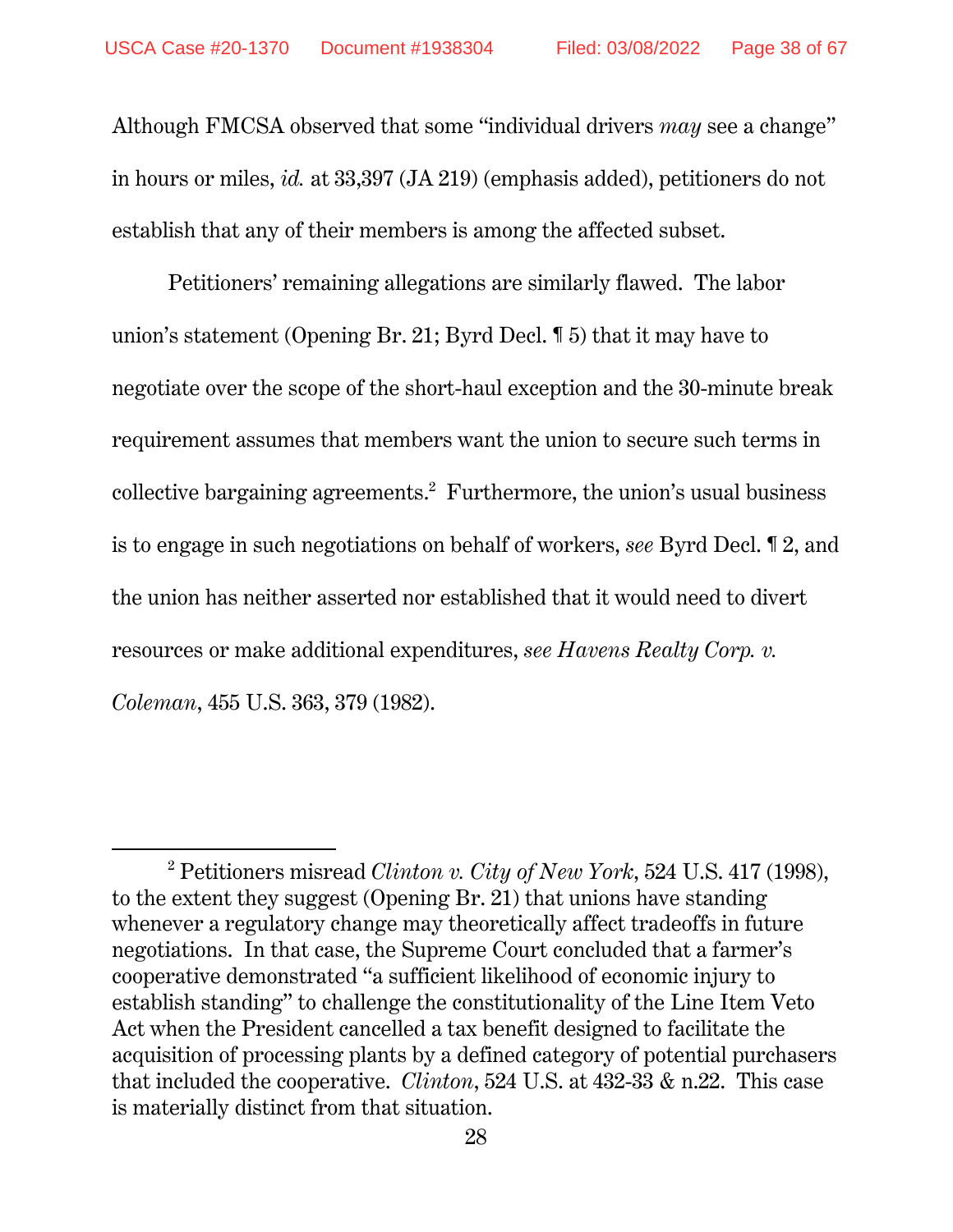Any supposed competitive injury is self-inflicted. The fact that some employers might "choose to continue to abide by [previous] limitations" that are no longer in effect or that some collective bargaining agreements may already memorialize such provisions (Byrd Decl. ¶ 6) is "not fairly traceable" to the final rule. *Clapper v. Amnesty Int'l USA*, 568 U.S. 398, 418 (2013). And petitioners nowhere explain how the rule puts them or their members at a comparative disadvantage or "allow[s] increased competition against them," given that the rule does not permit drivers to drive for a longer time. *International Bhd. of Teamsters v. U.S. Dep't of Transp.*, 724 F.3d 206, 211- 12 (D.C. Cir. 2013). Accordingly, this Court should dismiss the petition for lack of standing.

## **II. FMCSA's Incremental Changes to the Hours-of-Service Provisions Were Not Arbitrary and Capricious**

FMCSA's changes to the hours-of-service rules reflect a detailed analysis of extensive technical evidence and a careful balance of safety considerations, costs and benefits, and the practical effects of the rule on the regulated industry. The agency plainly satisfied its obligation to "examine the relevant data and articulate a satisfactory explanation for its action including a 'rational connection between the facts found and the choice made.'" *Motor Vehicle Mfrs. Ass'n of the U.S., Inc. v. State Farm Mut. Auto.*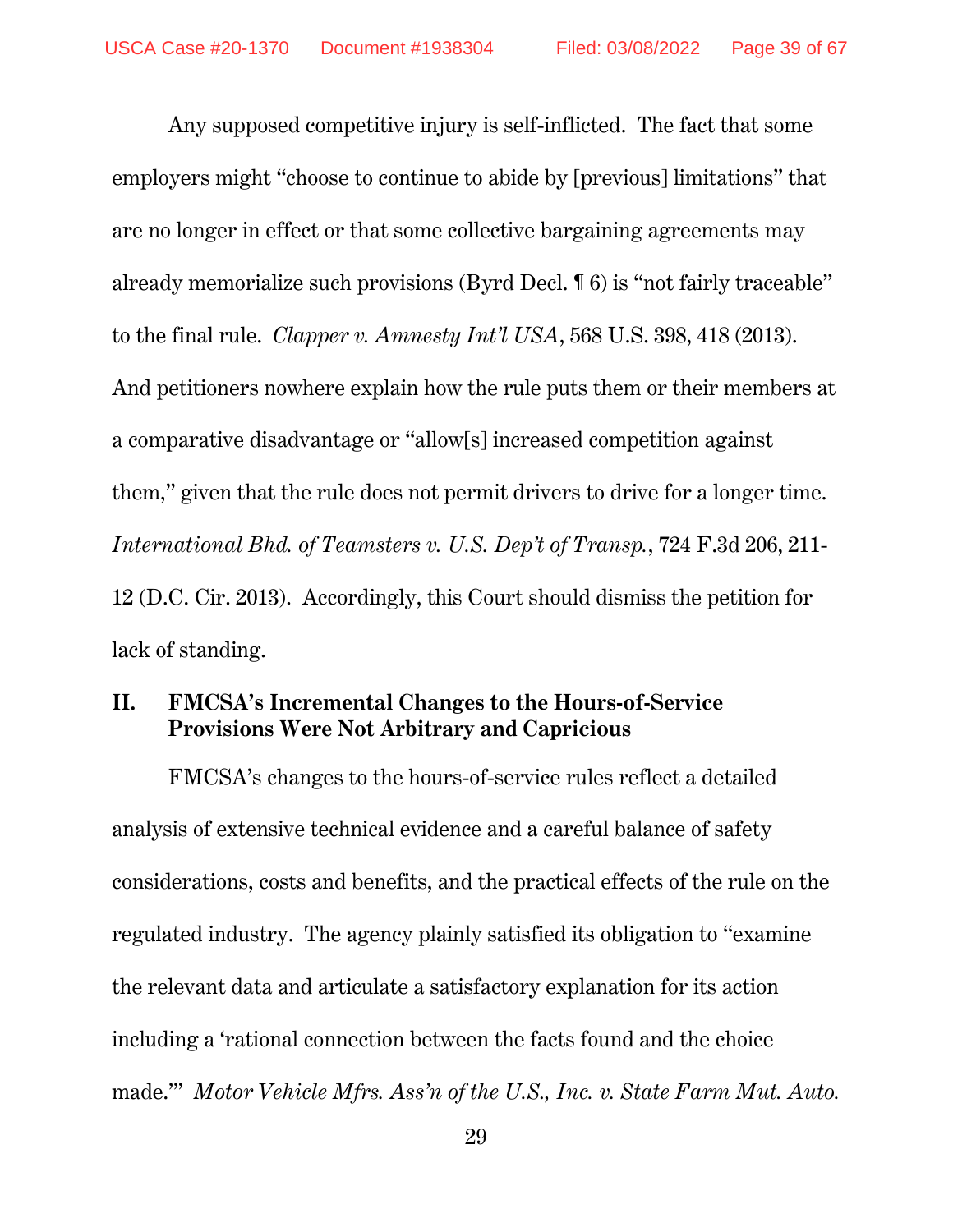*Ins. Co.*, 463 U.S. 29, 43 (1983) (quoting *Burlington Truck Lines v. United States*, 371 U.S. 156, 168 (1962)). This Court applies a high degree of deference where, as here, the administrative determinations are "based upon highly complex and technical matters" within the agency's experience and expertise. *Domestic Sec., Inc. v. SEC*, 333 F.3d 239, 248 (D.C. Cir. 2003) (quoting *Appalachian Power Co. v. EPA*, 251 F.3d 1026, 1035 (D.C. Cir. 2001)).

- **A. FMCSA Provided Ample Explanation and Empirical Evidence to Support the Modifications to the Short-Haul Exception from the Hours-Logging Requirement** 
	- **1. FMCSA Reasonably Determined that the Short-Haul Changes Promote Flexibility Without Adversely Affecting Driver Safety or Health**

**a.** As FMCSA detailed, the modifications to the short-haul exception were a response to the rigidity of the prior rule. *See* 85 Fed. Reg. at 33,396 (JA 218). The agency had expected that drivers "qualifying for the shorthaul exception would be able to take advantage of the exception," but that was not always true in practice due to "[carriers'] business practices and normal operating conditions." *Id.* at 33,442 (JA 264). For example, drivers sometimes "needed an additional 2 hours in their workday" to account for delays resulting from "detention time, longer-than-expected customer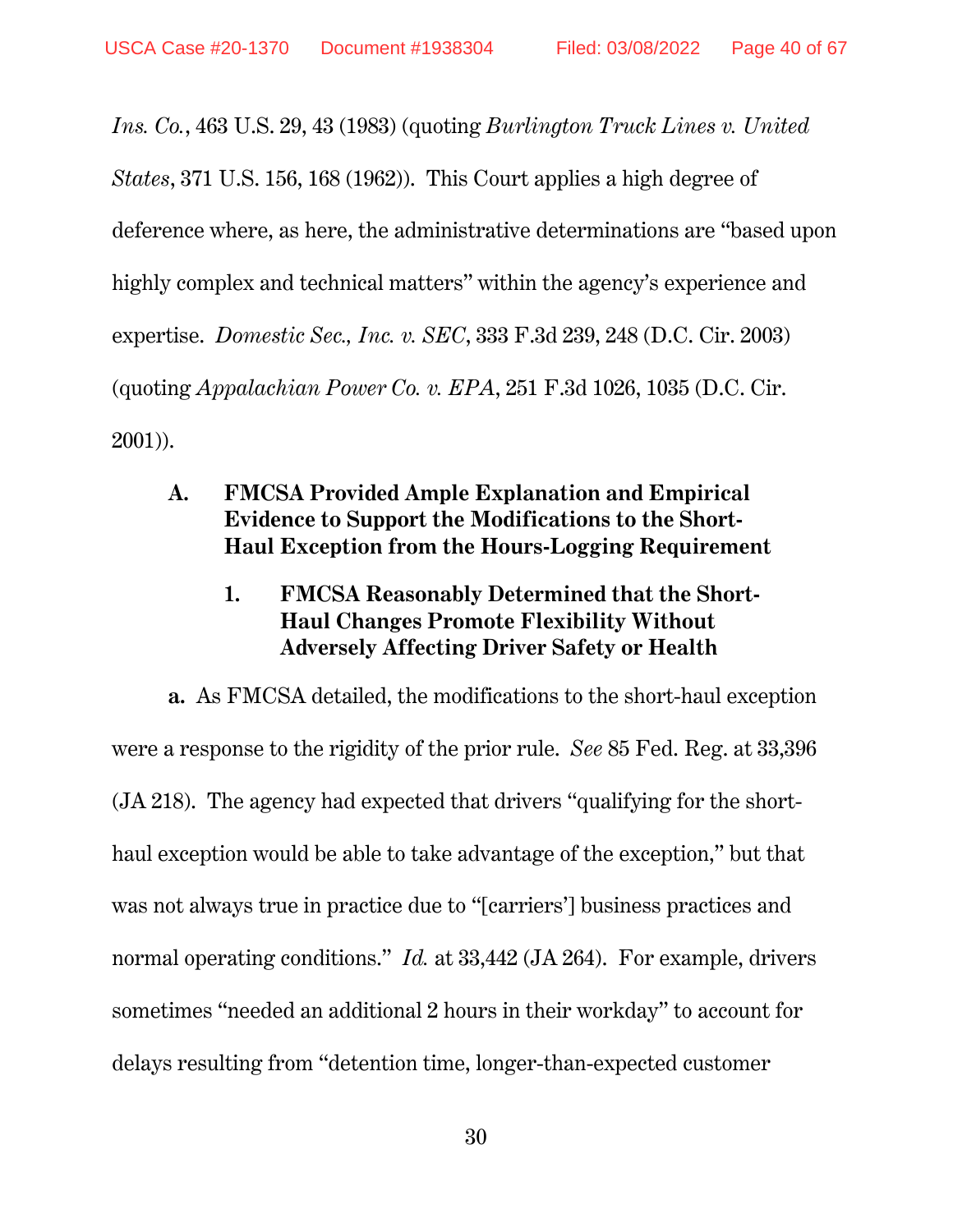service stops, traffic, or other unforeseen events." *Id.* (JA 264). And because there was "uncertainty surrounding the driver's [short-haul] eligibility at the beginning of the workday," carriers sometimes incurred "unnecessary [electronic logging device] expenses" by needlessly treating drivers as though they were not eligible. *Id.* (JA 264).

To provide greater "flexibility to meet existing and future market demands for services within a larger area" and greater consistency in determining which drivers need not prepare records of duty status, 85 Fed. Reg. at 33,405 (JA 227), the agency extended "the scope of [the short-haul] exception from a 100- to a 150-air-mile radius" and "the driver's maximum workday from 12 to 14 hours." *Id.* at 33,437 (JA 259). These changes were also intended to simplify compliance and enforcement with the hours-ofservice rules because they create harmony with distance and workday limits applicable to other drivers that carriers may have as part of their fleet. *See id.* at 33,409 (JA 231).

FMCSA amply explained and substantiated its determination that the changes to the short-haul exception "are safety- and health-neutral." 85 Fed. Reg. at 33,403 (JA 225). Under the revised rule, "short-haul drivers remain subject to the existing [daily and weekly] limit[s] on hours spent driving." *Id.*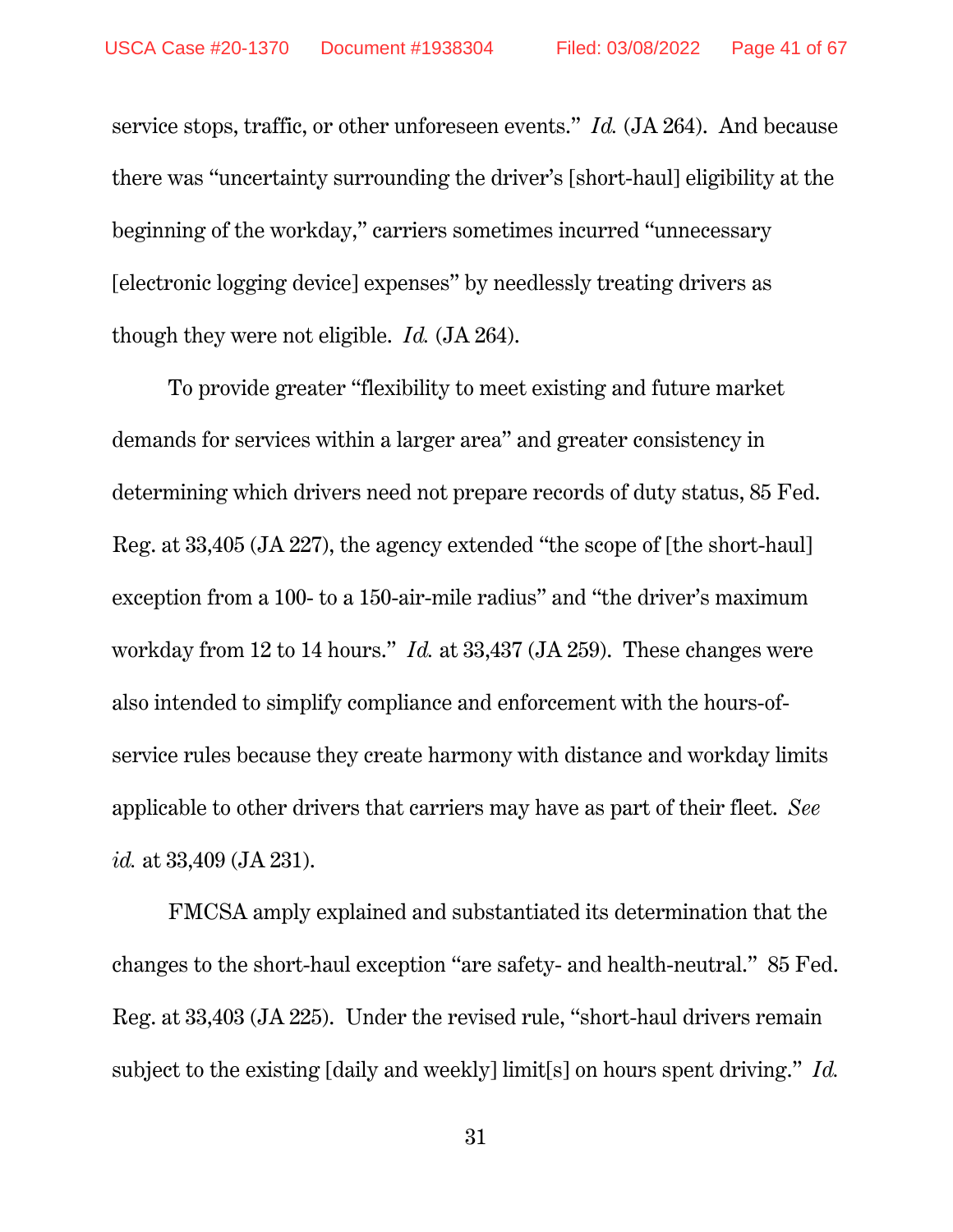at 33,437, 33,446 (JA 259, 268). As the agency repeatedly emphasized, the rule "allow[s] neither additional drive time during the workday, nor driving after the 14th hour from the beginning of the workday." *Id.* at 33,405 (JA 227); *see also, e.g.*, *id.* at 33,411, 33,446 (JA 233, 268). Given FMCSA's determination that these are the "most critical" factors for ensuring safe operations, *id.* at 33,408 (JA 230), it was reasonable to conclude that the changes "will not affect the crash risk of drivers operating under the shorthaul exception," *id.* at 33,446 (JA 268).

FMCSA justified that conclusion with various pieces of evidence. Drawing on its own experience with hours-of-service regulation, the agency listed many types of drivers that already operate under these conditions. The short-haul exception for vehicles not requiring a commercial driver's license uses a 150-air-mile radius and a 14-hour (or sometimes 16-hour) shift. 85 Fed. Reg. at 33,407 (JA 229). Long-haul drivers have a 14-hour driving window (without a distance restriction), for which the agency thoroughly analyzed the health and safety impacts in a prior rule. *Id.* at 33,447 (JA 269). Several industry groups and carriers have an exemption extending the 12 hour short-haul limit to 14 hours based on a showing that it would achieve at least an equivalent level of safety. *Id.* at 33,401-02 (JA 223-224). And even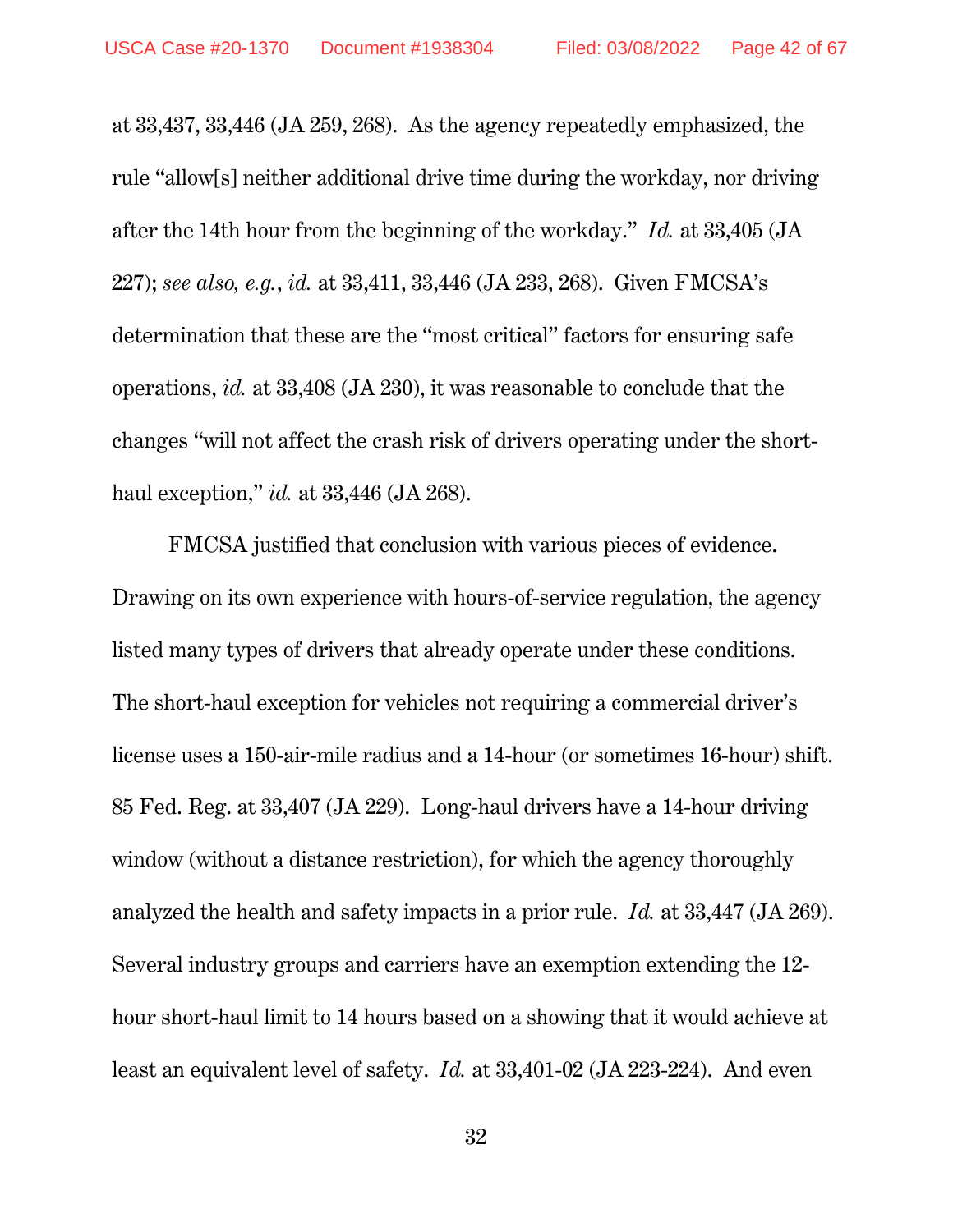drivers who typically fall under the short-haul exception may exceed its distance and workday limits for 8 out of every 30 days so long as they keep paper records of duty status for those days. *Id.* at 33,406 (JA 228).

FMCSA further cited data supporting the conclusion that expanding the driving window would not compromise safety. In 2015, Congress extended the short-haul exception for concrete mixers from a 12-hour to a 14 hour workday. 85 Fed. Reg. at 33,446 (JA 268). Based on an analysis of nationwide crash data for these vehicles, FMCSA observed a decline from 7.6% in 2013 to 5.8% in 2017 of crashes occurring in the evening (when drivers are likely to be near the end of their shift). *Id.* (JA 268). For the same period, the agency saw a "very minor increase" from 0.907% to 0.919% in concrete mixers' share of total large truck crashes. *Id.* (JA 268). Recognizing that this data was not conclusive or perfectly analogous to all short-haul operations, FMCSA concluded that its analyses "suggest" that extending the short-haul exception from 12 to 14 hours "did not increase the share of concrete mixers involved in crashes." *Id.* (JA 268).

With no "additional data on the impact that the [changes] would have on crash rates" from commenters, FMCSA relied on the concrete-mixer data as "the best available data with a before and after comparison of changes."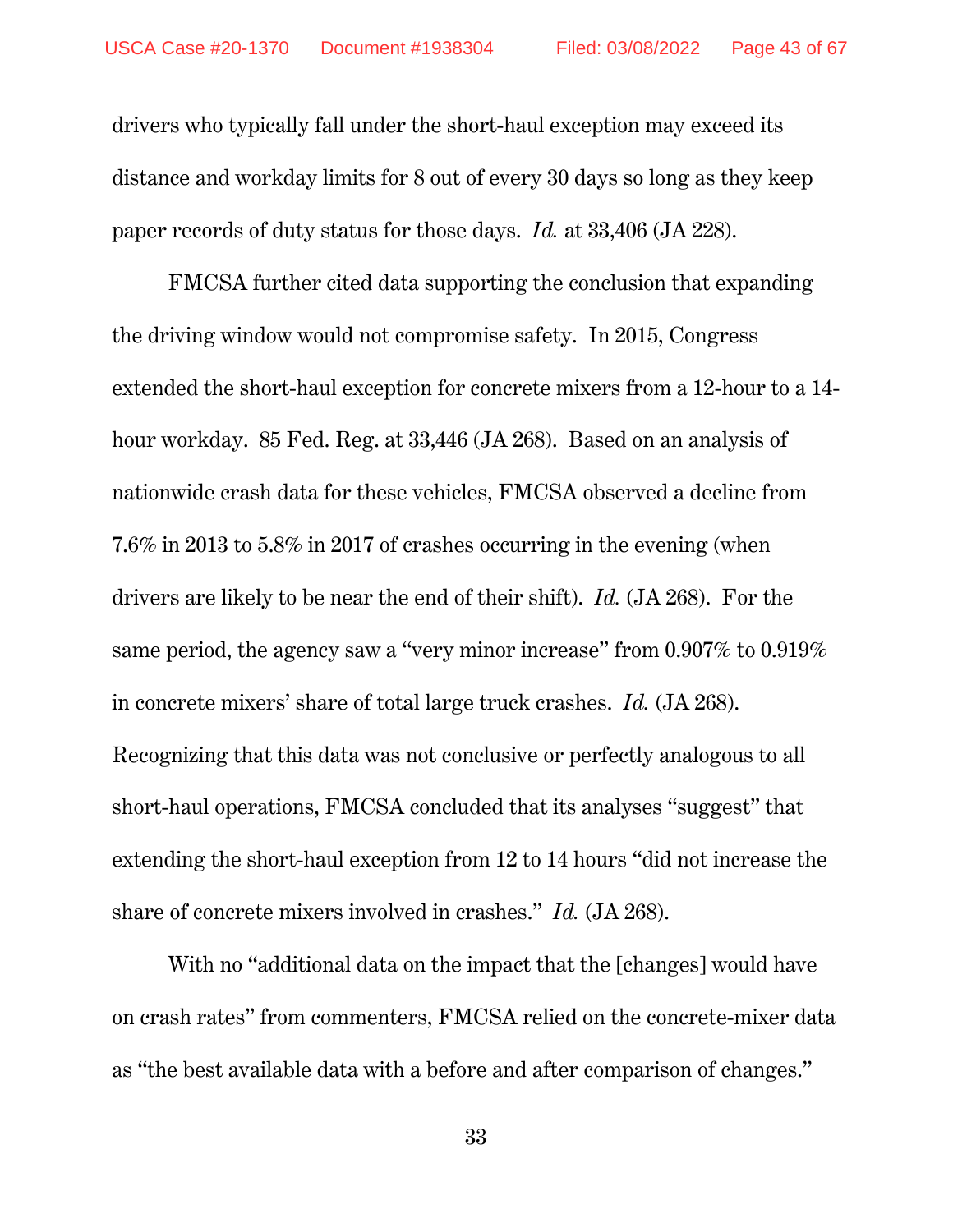85 Fed. Reg. at 33,446 (JA 268). FMCSA identified several problems and limitations with the Teoh study cited by petitioners. *See* Eric R. Teoh, et al., *Crash Risk Factors for Interstate Large Trucks in North Carolina*, 62 J. Safety Res. 13 (2017) (Teoh). Although that study's finding that drivers operating in North Carolina under the short-haul exception "had a crash risk 383 percent higher than those not using the exception" was statistically significant, the "very small sample size" meant that the authors could not perform a robust analysis "restricted to drivers operating under a short-haul exception." 85 Fed. Reg. at 33,446 (JA 268). The authors themselves also "noted that other related factors unobserved in the study," such as the age or poor condition of the trucks, "may have led to [the] result." *Id.* (JA 268). FMCSA's safety determination reflects a careful weighing of the entire evidentiary record.

**b.** With respect to driver health, FMCSA broadly recognized that drivers might experience a change in driving or working hours "on a given day," but that these "time shifts" are not likely to "negatively impact drivers' health." 85 Fed. Reg. at 33,447 (JA 269). To the contrary, drivers' increased flexibility to make decisions may lead to "decrease[s] in stress" as well as "increases in health benefits." *Id.* (JA 269). The changes to the short-haul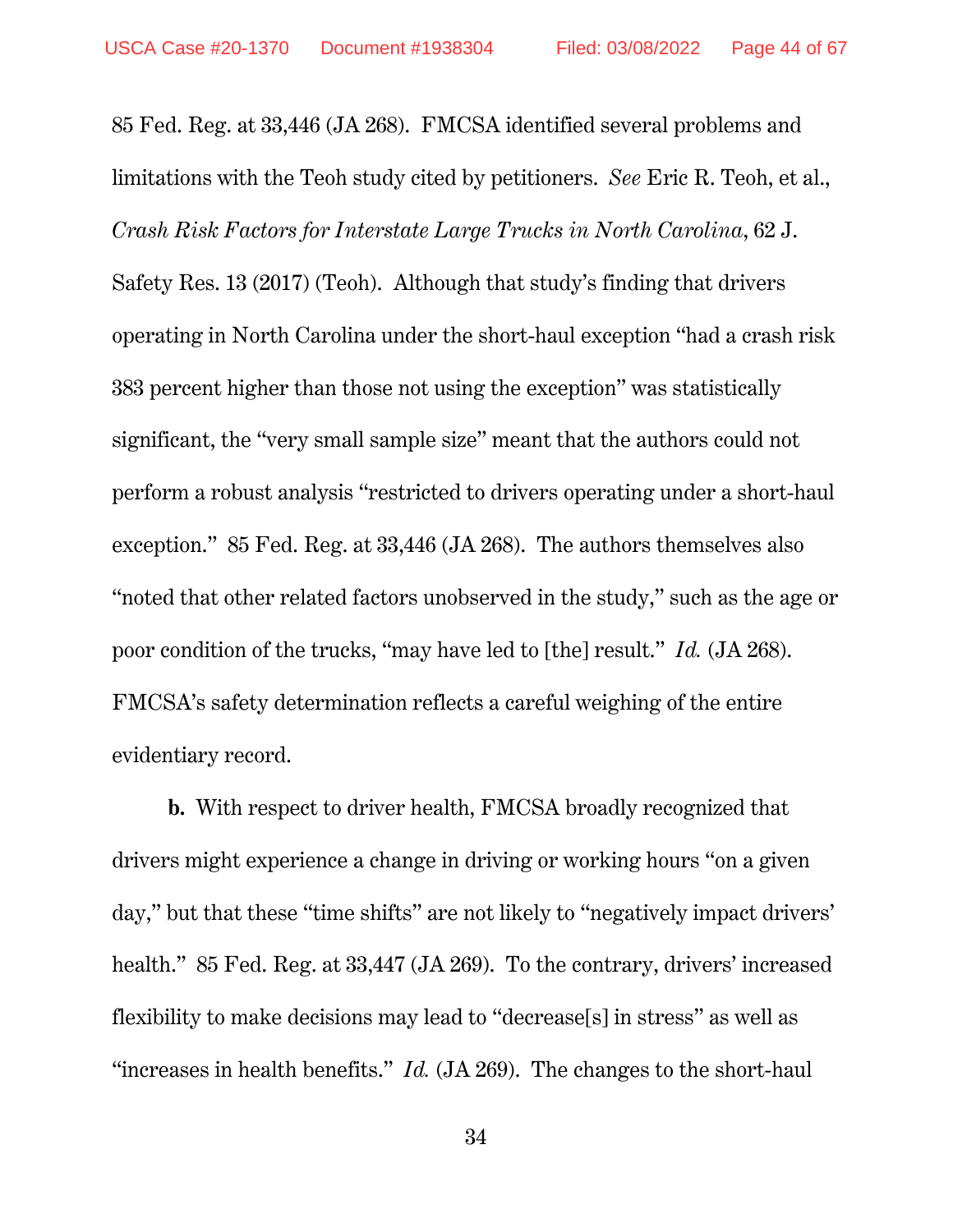exception "simply give[] short-haul carriers the same driving limit and driving window that other carriers have utilized for many years." *Id.* (JA 269). Indeed, the rule cites the 2005 rule's extensive discussion of health with respect to the 11-hour driving limit and 14-hour driving window, which remain in effect. *See id.* at 33,403 (JA 225).

In response to a comment from one of the petitioners about short-haul drivers suffering injuries on the job, FMCSA explained that "some carriers [may] make longer runs with fewer deliveries than before, which may minimize, or even eliminate, an increase in the number of stops, where [petitioner] claims workplace injuries typically occur." 85 Fed. Reg. at 33,409 (JA 231). FMCSA was not aware of, and petitioner did not submit, "any study that purports to establish a dose-response curve showing workplace injuries as a function of each hour worked." *Id.* (JA 231). Similarly, "[n]o data was provided to suggest that driving distance was directly related to injuries received by short-haul drivers." *Id.* at 33,408 (JA 230).

**c.** FMCSA further explained that the "expansion of the short-haul provision (both the extension of the time and distance limits)" would allow more drivers to opt out of using electronic logging devices, but that fact alone "does not mean that the carriers in question would experience increased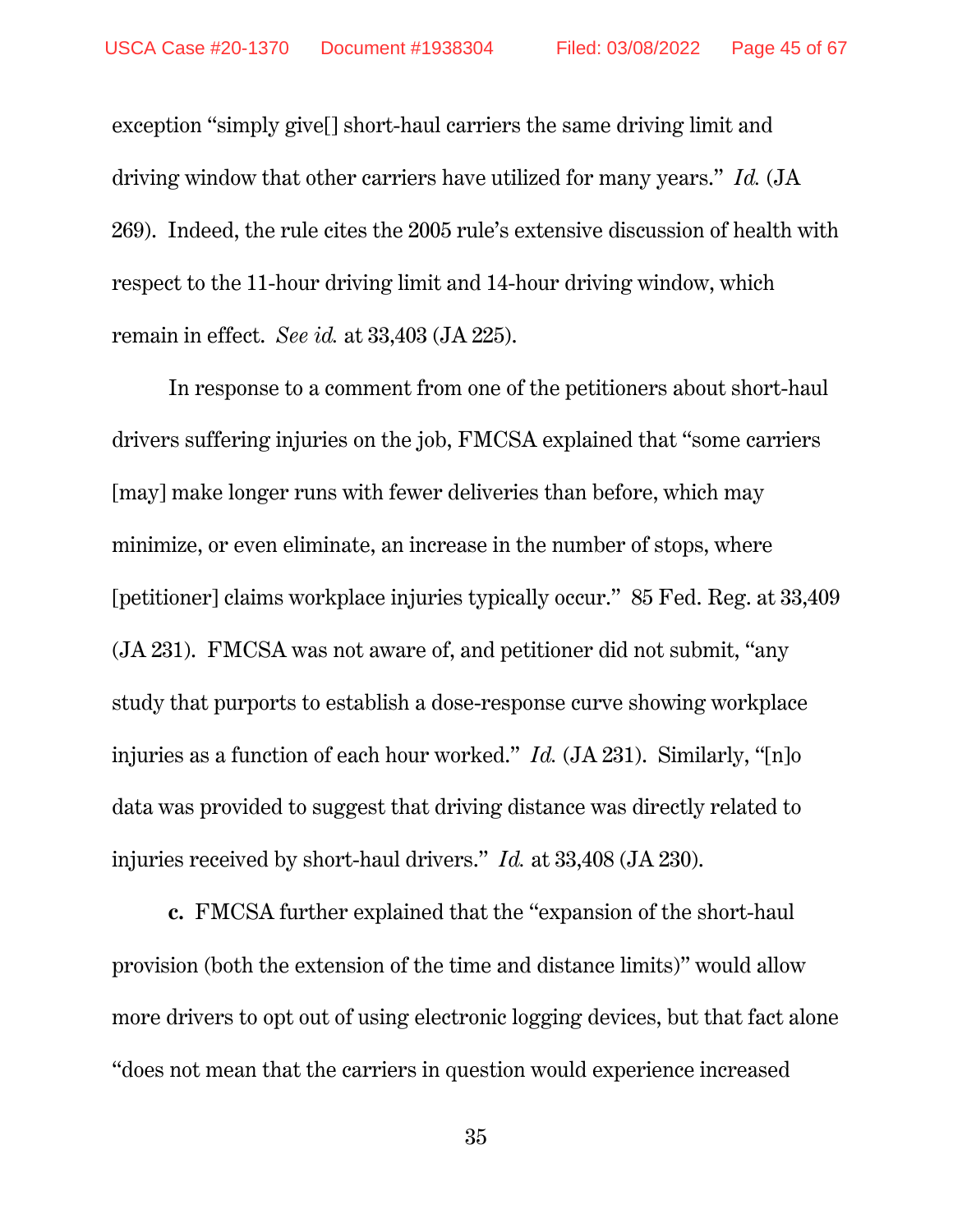levels of non-compliance with the applicable [hours-of-service] rules." 85 Fed. Reg. at 33,406-07 (JA 228-229). By making the limits in the short-haul exception more consistent with other provisions, the changes will simplify compliance and enforcement for carriers with diverse fleets. *Id.* at 33,409 (JA 231).

Under the threat of penalty if they coerce drivers to commit hours-ofservice violations, 85 Fed. Reg. at 33,404 (JA 226), carriers must ensure that their short-haul drivers do not exceed 11 hours of driving time per day, *id.* at 33,409 (JA 231). To that end, carriers must keep records of short-haul driver start and end times at the driver's reporting location. *Id.* at 33,407 (JA 229). Performing compliance investigations at these sites has the benefit of allowing enforcement personnel to examine on-duty time and total distance traveled, with "access to" supporting records about "where the driver traveled and the time spent at those locations" when more information is needed. *Id.* (JA 229).

As the agency noted, it is nothing new for short-haul drivers to be excepted from logging duty status. 85 Fed. Reg. at 33,410 (JA 232). Indeed, the exception at issue in this case has long allowed drivers to operate without preparing such records under slightly different distance and workday limits.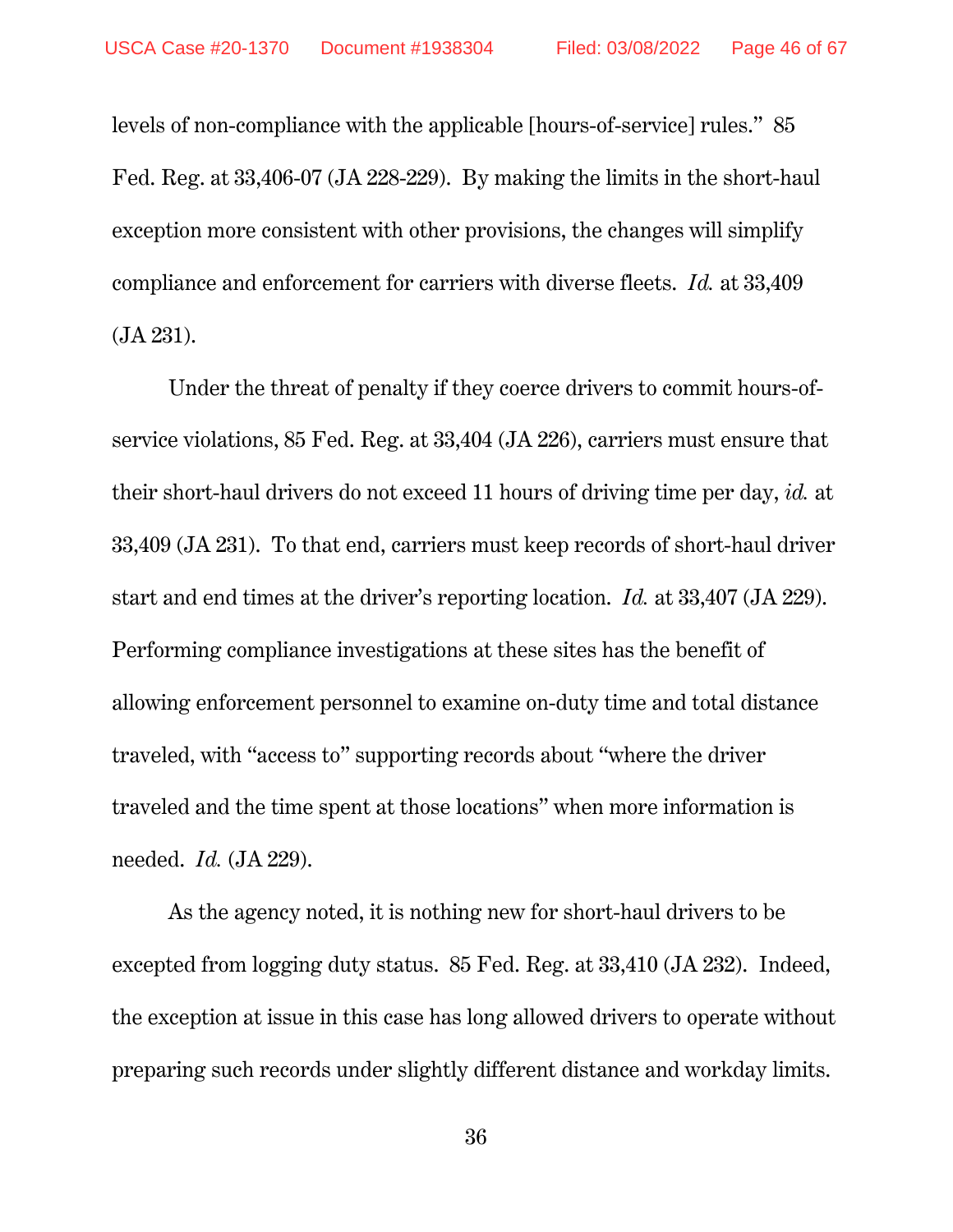*See id.* at 33,397 (JA 219). And since 2005, drivers operating vehicles not requiring a commercial driver's license have had a short-haul exception with the same "time and distance limits" adopted in the current rule. *Id.* at 33,407 (JA 229). The agency discussed that because of the "nature of short-haul operations," which entail frequent delivery stops and a return to the reporting location at the end of each workday, "an increase in violations of the 11-hour driving limit," which applies regardless of any exception to logging requirements, "is highly unlikely." *Id.* at 33,408 (JA 230). These drivers have "rarely approach[ed] the 11-hour driving limit" in the past, and FMCSA found that "total driving time will usually continue to fall short of the 11-hour limit" after the changes. *Id.* (JA 230). In short, FMCSA "engaged in reasoned decisionmaking" by describing its evidence-supported rationales for the modifications to the short-haul exception. *FERC v. Electric Power Supply Ass'n*, 577 U.S. 260, 292, 295 (2016).

## **2. Petitioners' Contentions Before This Court Should Be Rejected Because They Misunderstand the Regulatory Changes and Were Fully Considered and Addressed by FMCSA**

In their effort to overcome the reasonableness of FMCSA's modification of the prerequisites for the short-haul exception, petitioners quibble with individual findings while discounting evidence that supported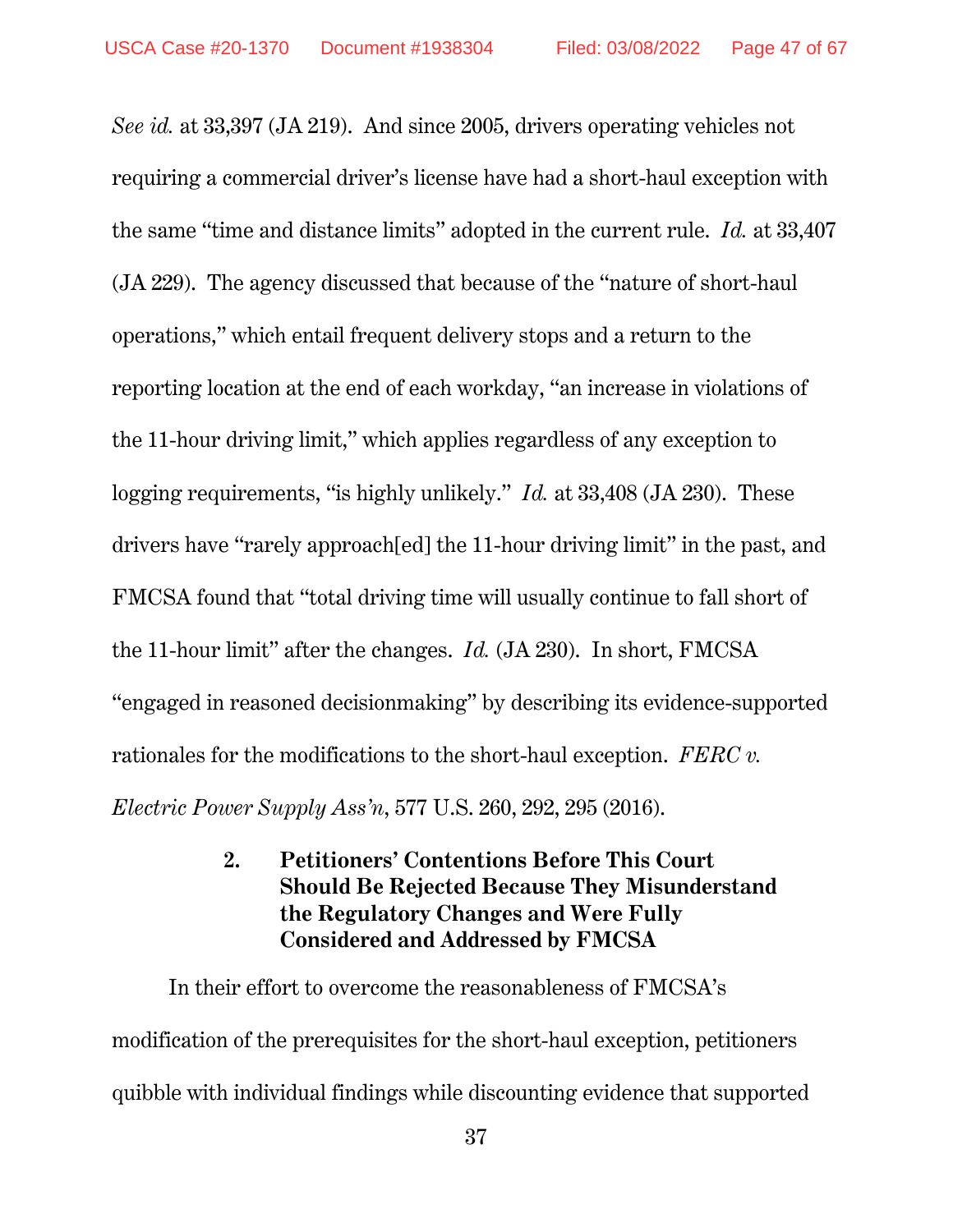the agency's conclusions. These sorts of disagreements with the agency's considered judgment do not demonstrate that the agency offered an inadequate explanation or "entirely failed to consider an important aspect of the problem." *State Farm*, 463 U.S. at 43. FMCSA thoroughly considered and addressed the arguments petitioners raise here, and this Court should reject them.

**a.** The majority of petitioners' safety concerns misapprehend that the changes to the short-haul exception do not mean that drivers can "operate for longer hours" and "drive longer distances" (Opening Br. 33) than they could before. Rather, the 14-hour and 150-air-mile limitations dictate which drivers are entitled to an exception from keeping logs of their duty status. Drivers could already exceed 12 hours and 100 air miles so long as they prepared and maintained records of duty status, either in paper format (if they exceeded these limits 8 or fewer days in a 30-day period) or by use of an electronic logging device (if they exceeded these limits more frequently). *See* 85 Fed. Reg. at 33,406 (JA 228).

Relatedly, FMCSA did not allow drivers any additional driving time. Most notably, the agency retained "the continued adherence to the 11-hour driving time limit" as well as "the continued prohibition against driving after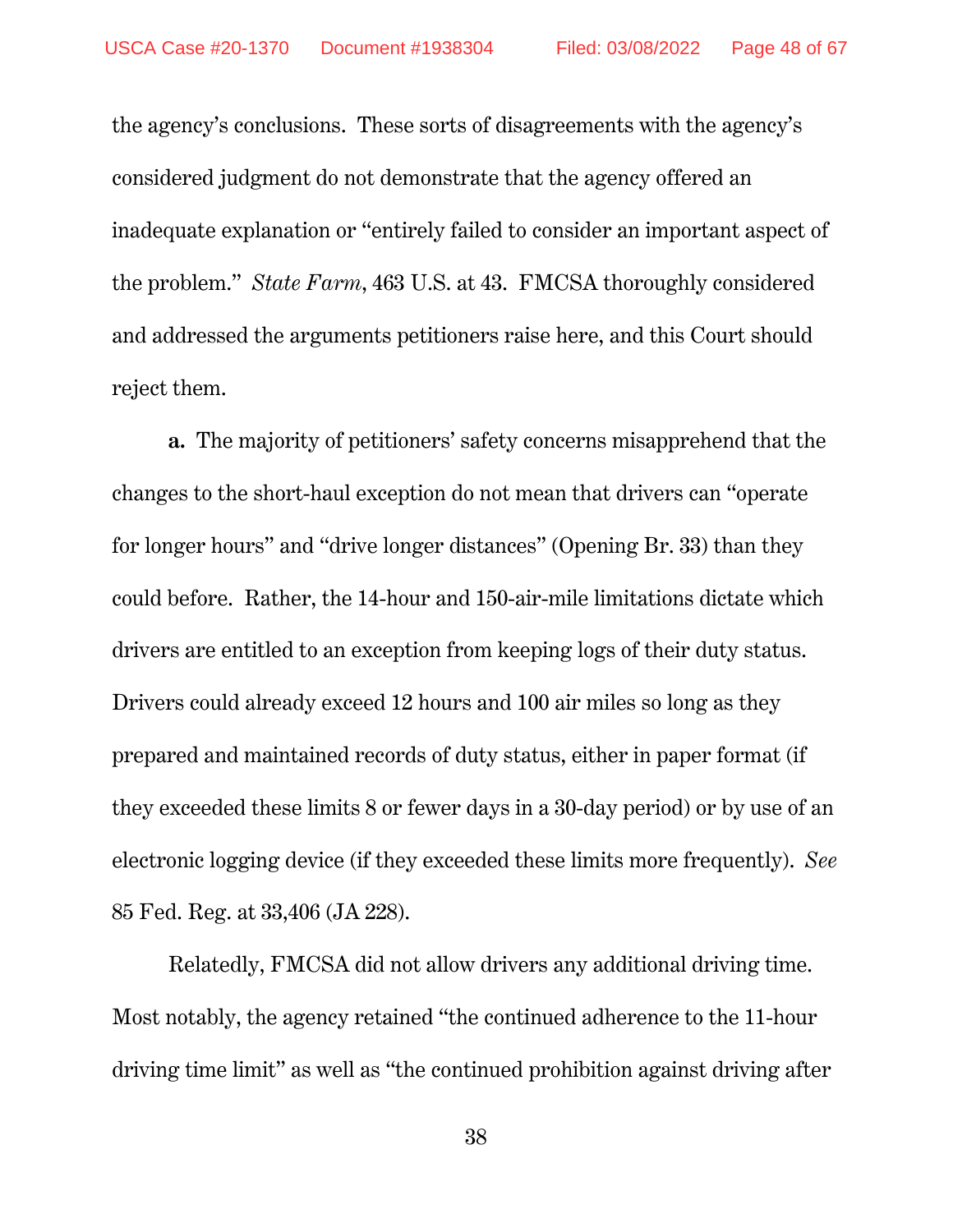the 14th hour of the beginning of the work shift." 85 Fed. Reg. at 33,411 (JA 233). Petitioners dismiss these limits out of hand (Opening Br. 26-27), but they overlook the agency's determination that these limits are "the primary factors influencing safety outcomes," 85 Fed. Reg. at 33,411 (JA 233). FMCSA reasonably concluded that changes to when the short-haul exception applies, viewed in conjunction with these other limits, would not compromise safety, particularly when the agency's actions brought the short-haul exception into alignment with similar or identical restrictions that for many years have governed short-haul drivers not required to hold a commercial driver's license and long-haul drivers.

Petitioners wrongly suggest that FMCSA should have blinded itself to the experience of these other drivers on the ground that "the prior rule" is the only "relevant comparison" (Opening Br. 27, 44). That argument misses the point. In issuing the rule, the agency properly recognized that the modifications only affect drivers "who travel between 100 and 150 air miles" and "return . . . between 12 and 14 hours." 85 Fed. Reg. at 33,409 (JA 231); *see also id.* at 33,405 (JA 227) ("[T]he extension of both the 12-hour limit to 14 hours, and the 100 air-mile radius to 150 air miles will provide the increased flexibility for drivers without compromising overall safety."). As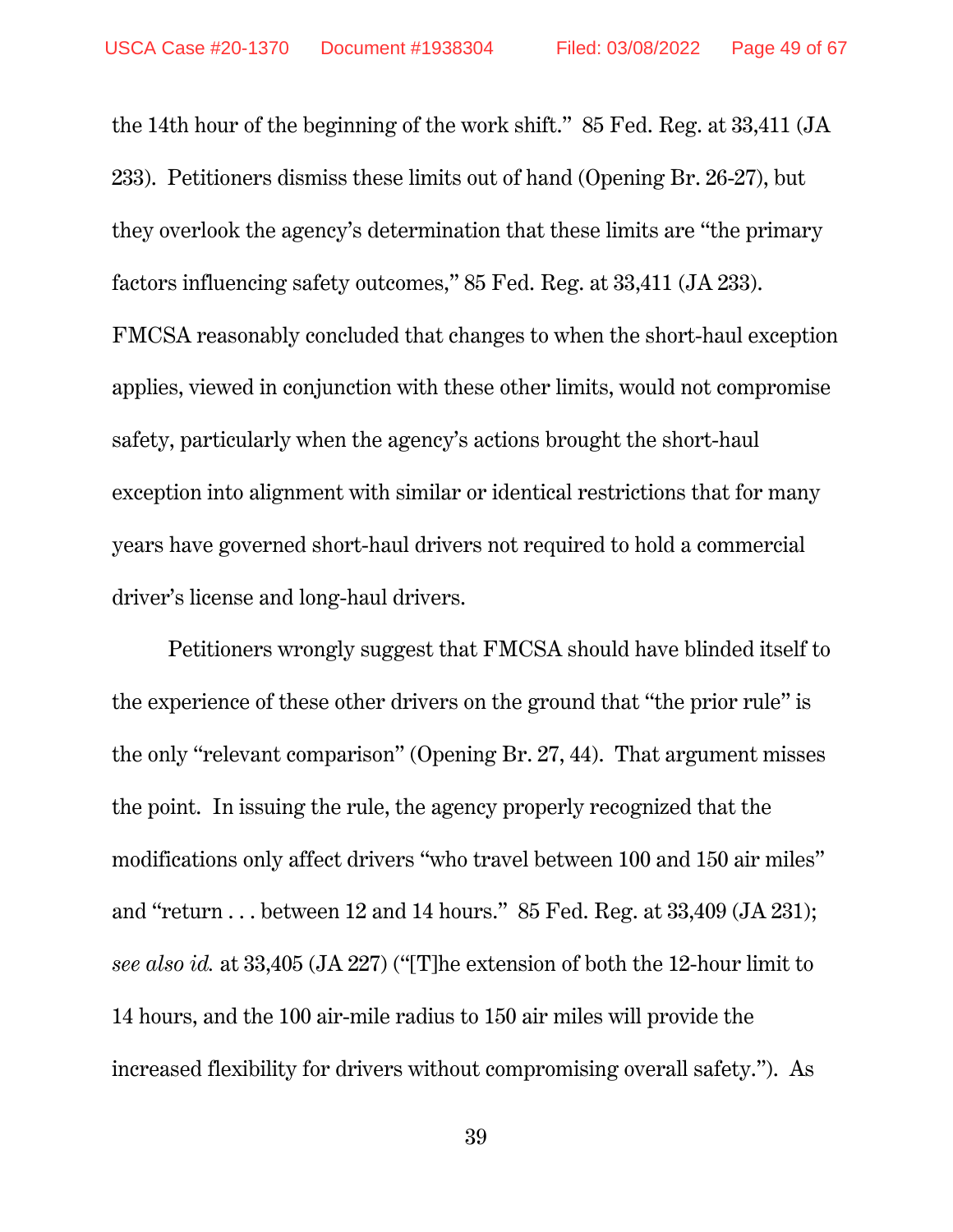evidence supporting those changes, FMCSA noted that other drivers have safely operated under a short-haul exception with the same "time and distance limits" since 2005, *id.* at 33,407 (JA 229), and that the 11-hour driving limit and 14-hour driving window applicable to long-haul drivers have long been understood as "consistent with the statutory obligation to protect driver safety and health," *id.* at 33,447 (JA 269). Contrary to petitioners' assertion, the fact that the changes "simply give[] short-haul carriers the same driving limit and driving window that other carriers have utilized for many years," *id.* (JA 269), is relevant and probative.

Petitioners also raise meritless objections (Opening Br. 28-32) to FMCSA's analysis of crash data for concrete mixers in the two years before and after Congress extended their short-haul period from 12 to 14 hours in 2015. For example, petitioners ask this Court (Opening Br. 29-30) to disregard the concrete-mixer data because the drivers' schedules vary. But even assuming petitioners are correct that drivers of concrete mixers sometimes "start [one day] at 7 a.m. and the next at 12 p.m.," Opening Br. 29 (quotation marks omitted), that fact is consistent with FMCSA's assumption that the workday for most of these drivers "begins in the morning hours and ends in the evening hours" such that these drivers "are more likely to be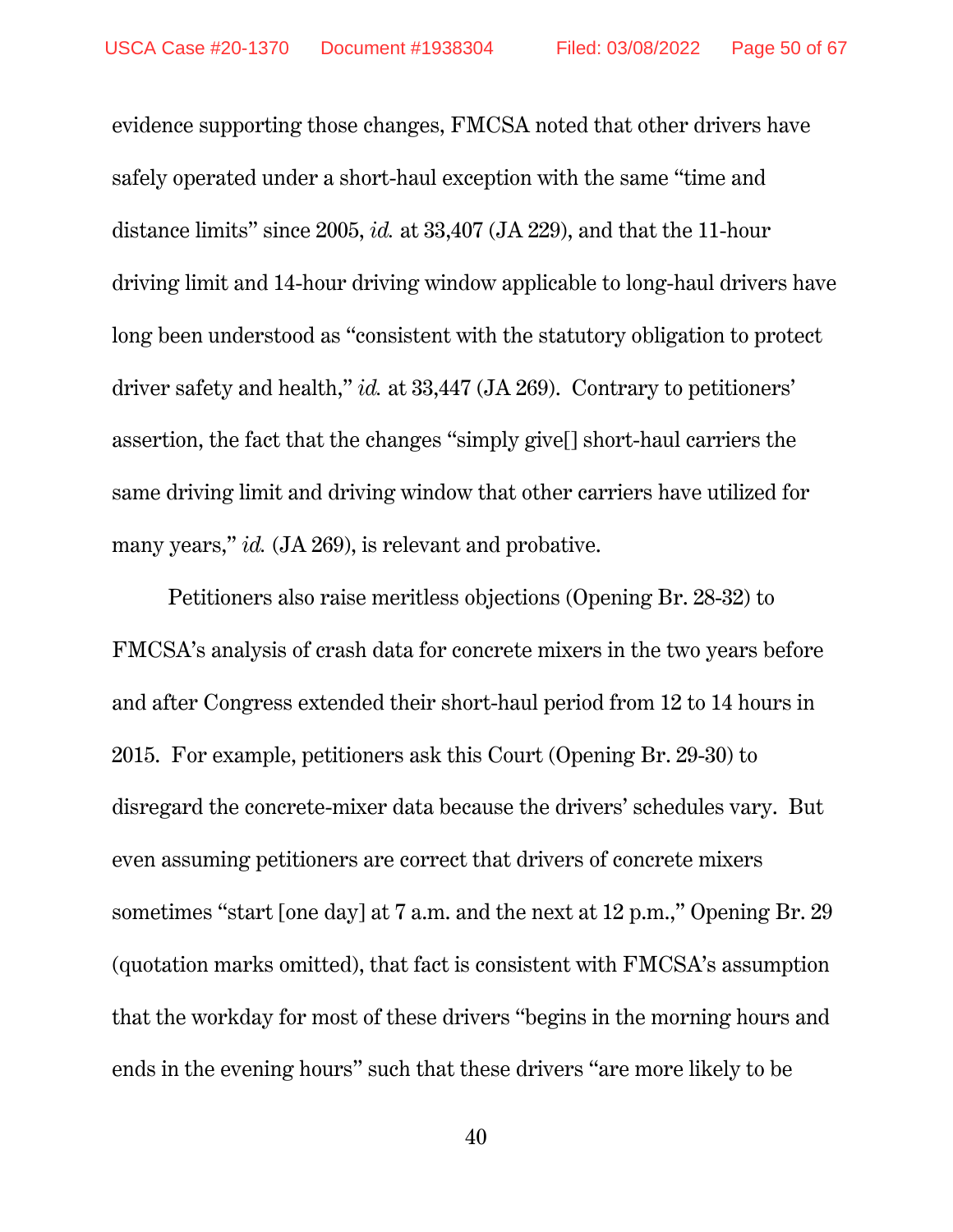$\overline{a}$ 

close" to the end of a 12- or 14-hour shift between 5 p.m. and 11:59 p.m., 85 Fed. Reg. at 33,446 (JA 268). Petitioners' arguments thus do not undermine the significance of the nearly 2% decline in concrete-mixer "crashes at later hours of the day" from 2013 to 2017. *Id.* (JA 268). Petitioners also do not dispute that FMCSA observed no statistically significant jump in concrete mixers' share of total large-truck crashes in the same timeframe. *See id.* (JA 268). All of this supports FMCSA's limited finding that these "analyses suggest that the [congressional change] did not increase the share of concrete mixers involved in crashes when extending the short-haul exception requirement from 12 to 14 hours." *Id.* (JA 268).3

Of course, FMCSA may have been able to make a more robust conclusion from this concrete-mixer data if the agency had information about numbers and "trends within trucking operations in general" (Opening Br. 30) or a data set "limited to ready-mix concrete vehicles whose drivers operated under the short-haul exemption" (Opening Br. 29). But FMCSA never

<sup>&</sup>lt;sup>3</sup> Petitioners' passing suggestion (Opening Br. 31) that Congress's decision to extend the short-haul exception for concrete mixers implicitly precluded a similar extension for other vehicles finds no basis in the statute which discusses the applicability of FMCSA's regulation to concrete mixers, 49 U.S.C. § 31502(f), but does not purport to constrict FMCSA's authority to fine-tune hours-of-service regulations as appropriate.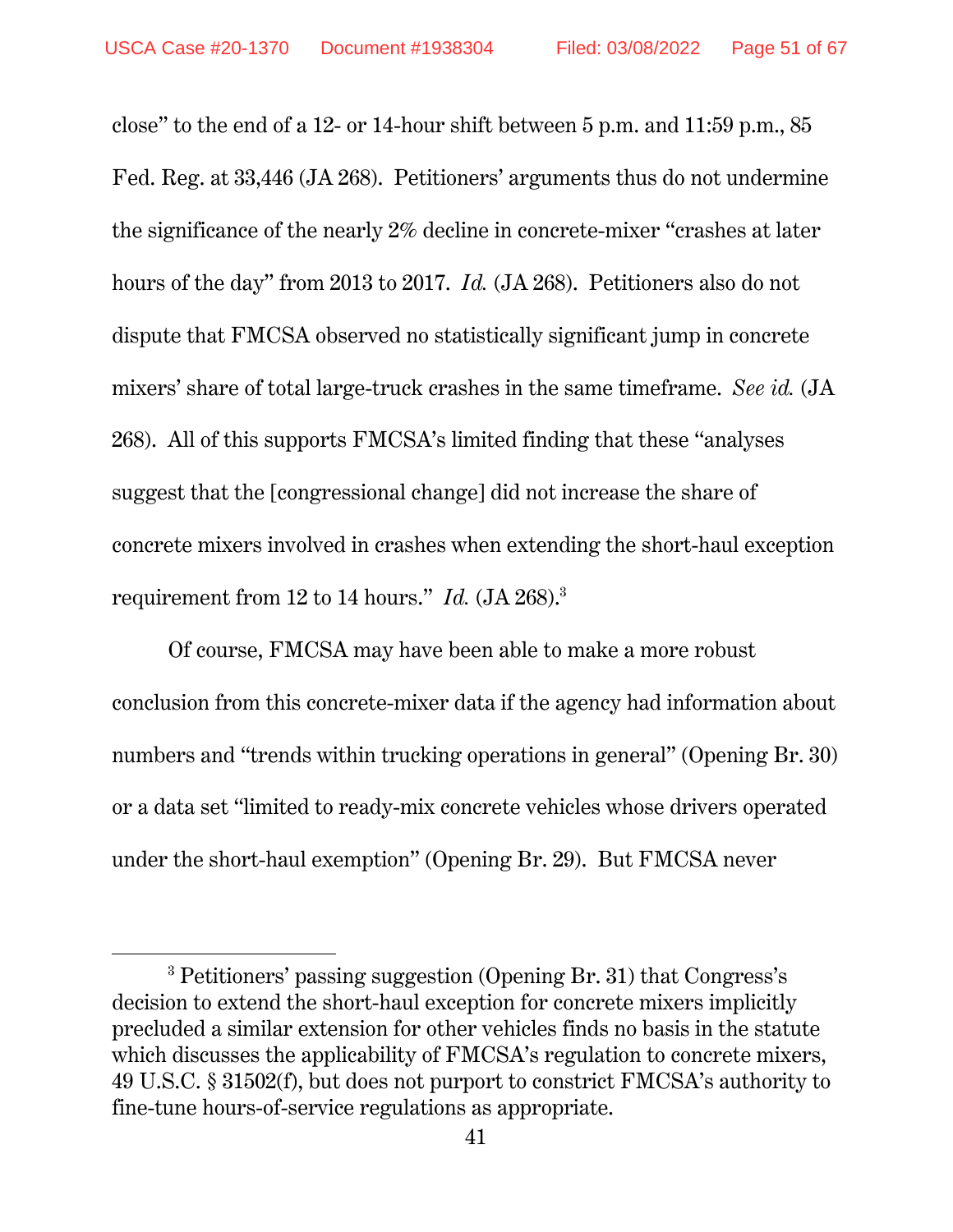claimed that this evidence was perfect, 85 Fed. Reg. at 33,446 (JA 268), and "[i]t is not infrequent that the available data does not settle a regulatory issue," *State Farm*, 463 U.S. at 52. As FMCSA explained, the natural experiment of concrete mixers was "the best available data with a before and after comparison of changes," and no commenter produced anything comparable, 85 Fed. Reg. at 33,446 (JA 268), despite the agency's express request for such information, *see* 84 Fed. Reg. at 44,198 (JA 97). FMCSA reached a reasonable "judgment based on the evidence it had." *FCC v. Prometheus Radio Project*, 141 S. Ct. 1150, 1160 (2021).

In a similar vein, petitioners recognize (Opening Br. 33-34) that FMCSA expressly set forth its reasons for rejecting the Teoh study, but they nonetheless insist that the explanation is insufficient. Their criticisms fail to grapple with the fact that the basis for FMCSA's objection was not simply that the study "involved a small sample size" of trucks operating in North Carolina (Opening Br. 34) but that the sample size was so small that the authors were unable to approximate a crash risk limited to short-haul drivers, 85 Fed. Reg. at 33,446 (JA 268). The study itself was explicit in this regard, stating that "[t]he sample was too small to estimate a matched-pair odds ratio restricted to short-haul exemption trucks" and that the lack of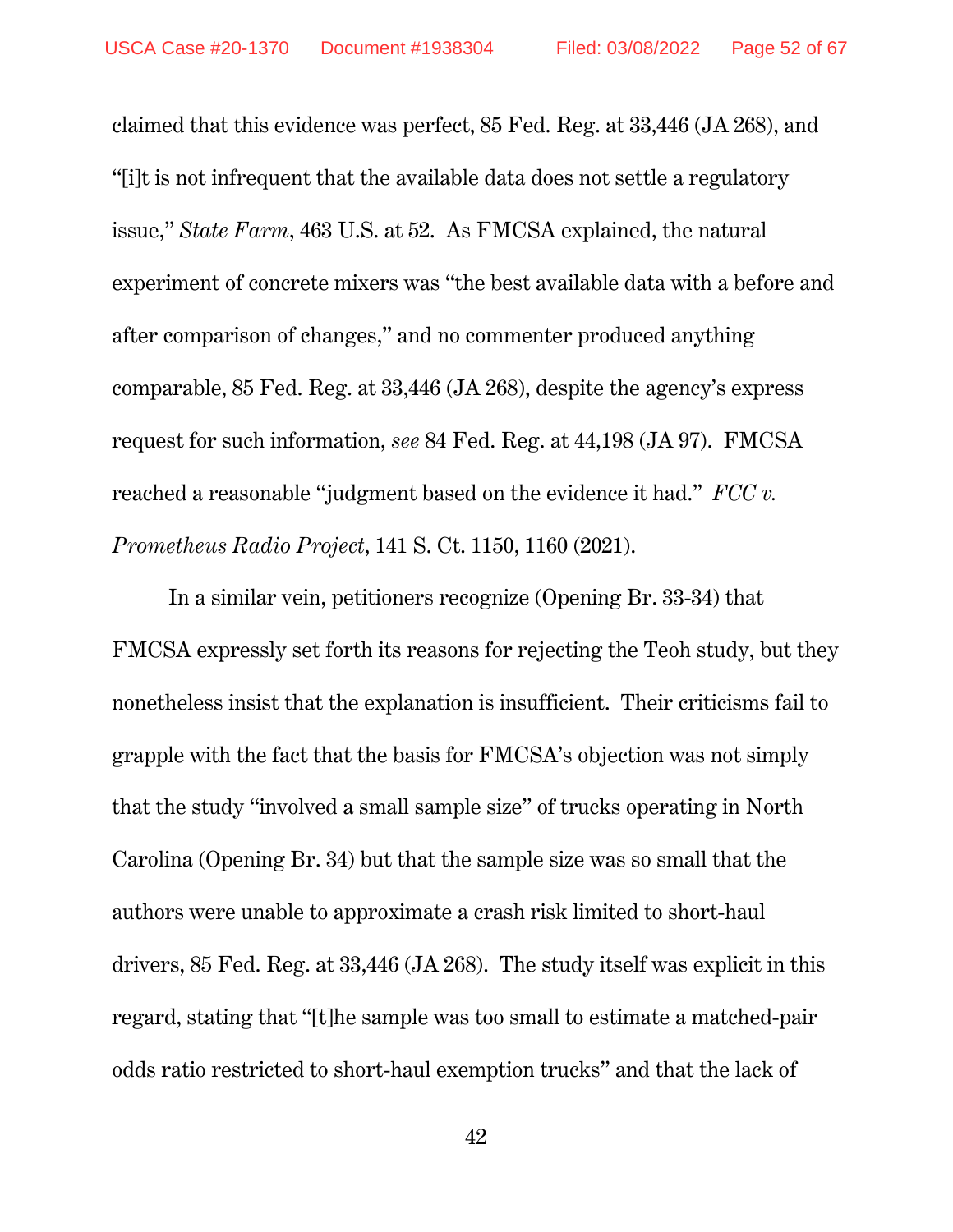data "limited the statistical power and the ability to disaggregate the data by various factors such as short-haul exemption." Teoh 18, 20. And petitioners offer nothing more than conjecture (Opening Br. 34) to try to overcome the study authors' own acknowledgement that confounding variables—such as truck age or maintenance—may explain the result, *see* Teoh 19. FMCSA was entitled to "exercise its judgment" as to how little weight to afford the Teoh study in light of these deficiencies and in the face of competing evidence. *State Farm*, 463 U.S. at 52.

Petitioners are equally wrong in their broader assertion (Opening Br. 24-28) that FMCSA did not consider the import of the 2011 Blanco study. *See* U.S. Dep't of Transp., *The Impact of Driving, Non-Driving Work, and Rest Breaks on Driving Performance in Commercial Motor Vehicle Operations* (2011). The agency specifically reviewed and discussed that study in the context of the changes to the short-haul exception. As FMCSA explained, the study shows that drivers saw reduced safety critical events by taking an on- or off-duty break from the driving task. *See* 85 Fed. Reg. at 33,412 (JA 234); *see also id.* at 33,445 (JA 267) (describing the "key finding in the Blanco study" that "significant safety benefits can be achieved when drivers take breaks from driving" and that "breaks can ameliorate the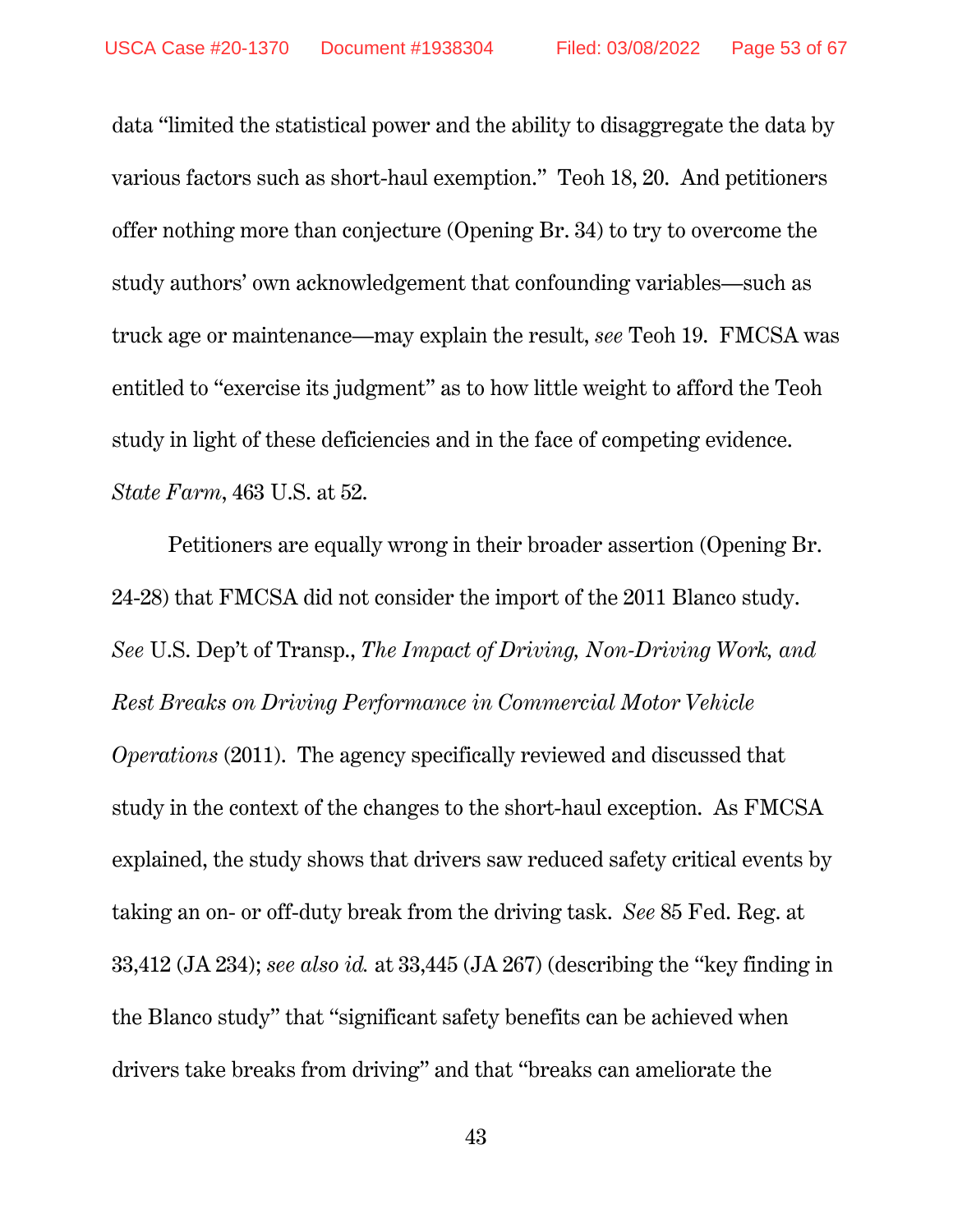negative impacts associated with fatigue and time on task"). That conclusion also aligns with research demonstrating that "time on task is a leading contributor to driver fatigue." *Id.* at 33,412 (JA 234). Accordingly, FMCSA determined that short-haul drivers would not typically accumulate concerning levels of fatigue because short-haul operations by their nature involve "frequent breaks from driving throughout the day." *Id.* (JA 234).

The agency's analysis also cross-references its discussion of the changes to the 30-minute break requirement. *See* 85 Fed. Reg. at 33,412 (JA 234) (referring to "the Agency's decision concerning changes to the 30 minute break"). In that section, FMCSA reiterates its conclusion that the Blanco study "found that any type of break was beneficial to the driver, whether the break consisted of work activities or rest" and that "breaks were found to be a successful countermeasure to address the negative effects of time-on-task." *Id.* at 33,417 (JA 239) (quotation marks omitted). Petitioners cannot sustain their claim that FMCSA failed to consider "driving later in the workday" (Opening Br. 26) when the agency explicitly noted that shorthaul drivers utilize the types of breaks that "counter the effects of driving time that occurred later in the driver's workday," *id.* at 33,417 (JA 239). Moreover, petitioners ignore FMCSA's finding that expanding the workday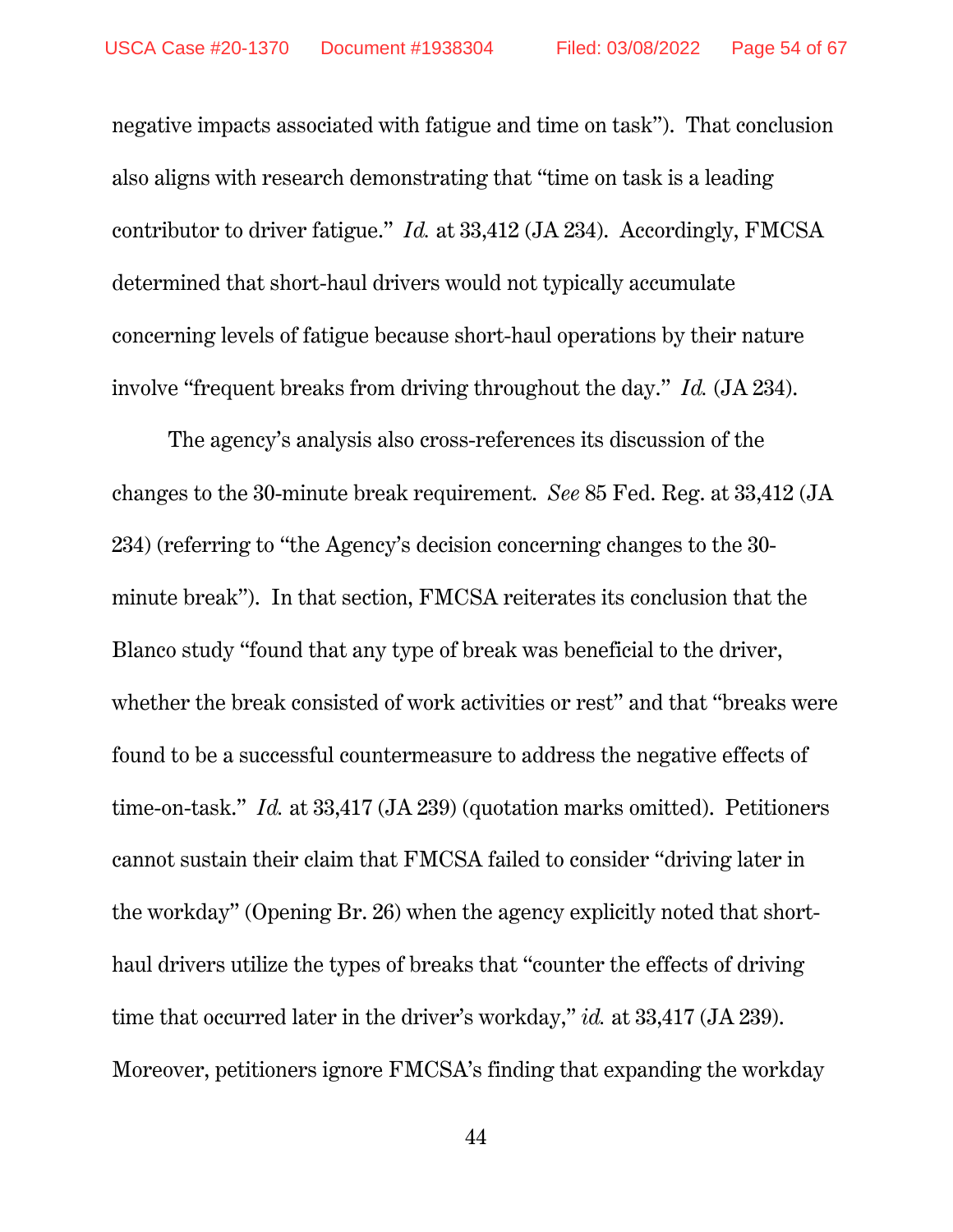under the short-haul exception "will reduce potential pressure" for drivers to speed at the end of the day in order to timely complete their shift. *Id.* at 33,412 (JA 234).

**b.** FMCSA also had an adequate basis to conclude that the changes to the short-haul exception are "health-neutral." 85 Fed. Reg. at 33,447 (JA 269). Petitioners do not address, let alone contest, the benefits stemming from lower stress. *See id.* (JA 269). Instead, petitioners claim that these drivers will perform more non-driving tasks and thereby "experience increased incidence of occupational injuries" (Opening Br. 35). Even for the subset of drivers who will undertake more non-driving tasks in a workday, FMCSA knew of no study "purport[ing] to establish a dose-response curve showing workplace injuries as a function of each hour worked." 85 Fed. Reg. at 33,409 (JA 231). Petitioners cannot fill that gap (Opening Br. 39-40) by reference to a generic remark in a 2004 report that did not examine health effects after 12 hours of work.

On the other hand, FMCSA properly relied on the experience of other drivers operating under similar restrictions. For example, drivers of vehicles not required to hold a commercial driver's license already operate under a short-haul exception with the same (or even more permissive) limits. *See* 49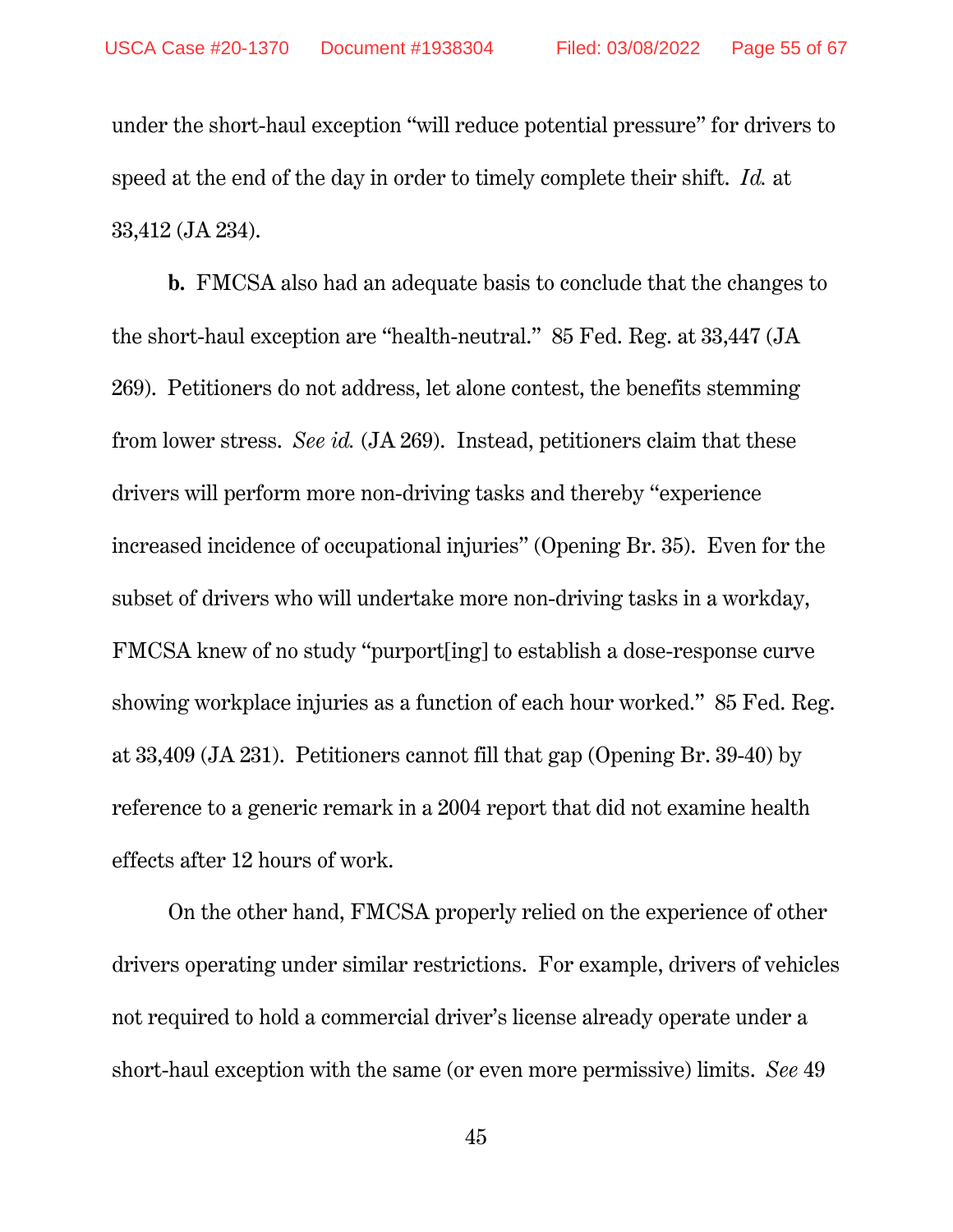C.F.R. § 395.1(e)(2). Furthermore, the 2005 rule discussed health effects from substantive driving and workday limitations that apply to the current rule. For example, the combination of the 14-hour shift limit and the 10-hour off-duty requirement between shifts was shown to improve sleep by promoting a normal 24-hour sleep-waking cycle. *See* 70 Fed. Reg. at 49,990- 91. Similarly, for those drivers who maximize driving time, the 11-hour driving limit plus the 10-hour off-duty period results in a 21-hour schedule that allows drivers to reap many of the same benefits. *See id.*<sup>4</sup> These positive health effects, which derive from the rule itself and are not limited to long-haul drivers (Opening Br. 36-37), underscore the reasonableness of FMCSA's conclusion that the incremental changes to the short-haul exception will not adversely affect driver health.

**c.** Petitioners' unsubstantiated assertion that "exempting more drivers from the electronic-logging-device requirement" will invariably result in "increased noncompliance with [hours-of-service] rules" (Opening Br. 43) falters on multiple grounds. Petitioners assume the conclusion by starting and ending with the premise that "electronic logging devices reduce

 $\overline{a}$ 

<sup>4</sup> Petitioners cannot (Opening Br. 37-38) use this opportunity to resurrect a challenge to the prior rule that they could have raised previously.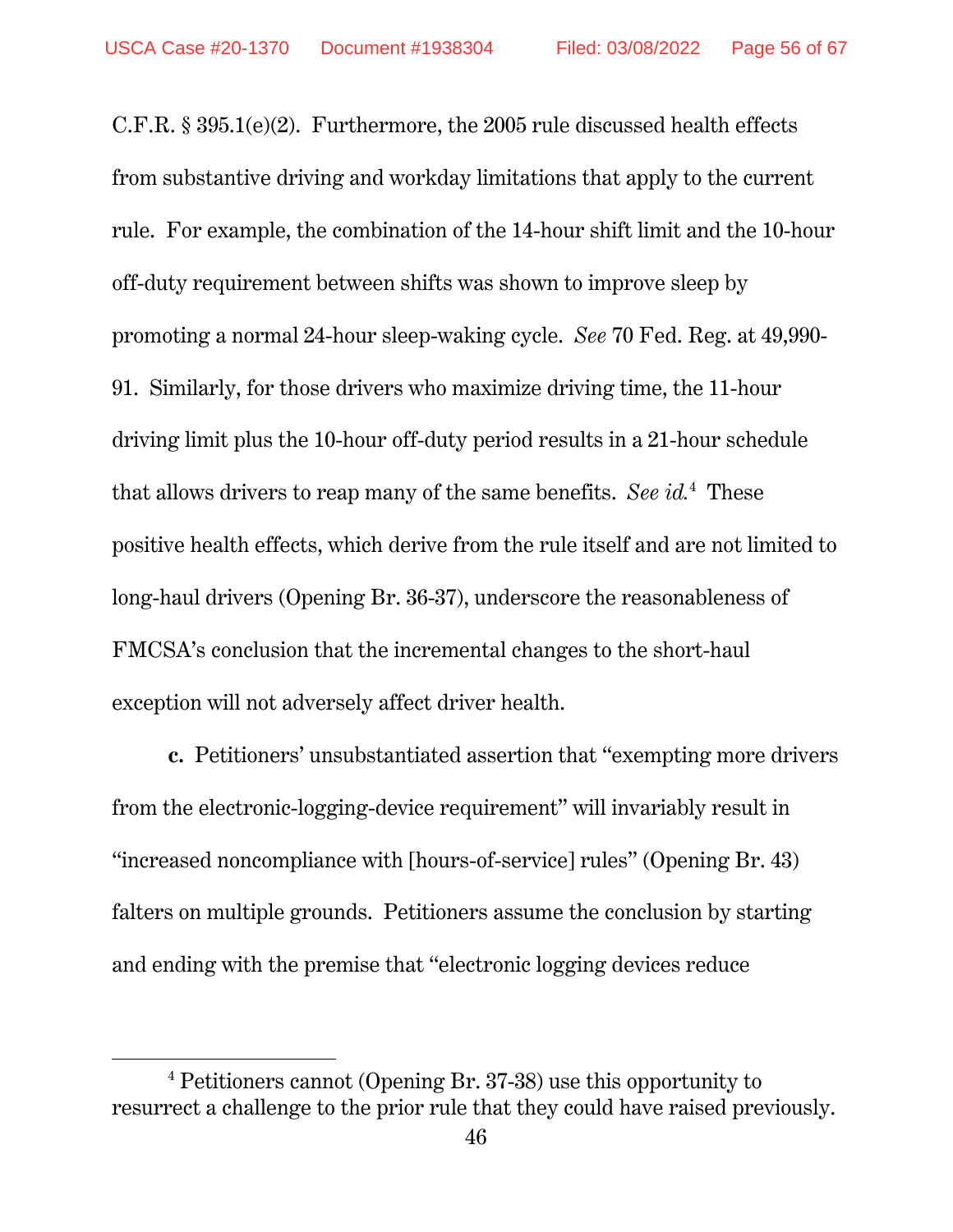noncompliance with hours-of-service rules" (Opening Br. 43), and they ignore the countervailing considerations that the changes to the short-haul exception will provide "more flexibility to spend time with customers, respond to changes in market demand such as peak holiday delivery times, and reduce the administrative burden," 85 Fed. Reg. at 33,409 (JA 231). Petitioners' reasoning, taken to its logical end, would cast doubt on the agency's ability to expand or even countenance an exception from the electronic-logging-device requirement. Instead, FMCSA reasonably concluded that, despite the importance of these devices, allowing a slightly broader exception from their use does not "in and of itself" foretell hours-ofservice violations. *Id.* at 33,407 (JA 229).

Petitioners largely overlook the "self-limiting" nature of short-haul operations. 85 Fed. Reg. at 33,407 (JA 229). Because short-haul drivers must return to their reporting location at the end of each shift, there is little cause for petitioners' concern (Opening Br. 42) that drivers will be able to cover a significant portion of the expanded operating area. *See* 85 Fed. Reg. at 33,408 (JA 230). And as petitioners acknowledge (Opening Br. 41-42, 45), short-haul operations characteristically involve either "several stops for pickup and/or delivery" or "few trips with extended periods at the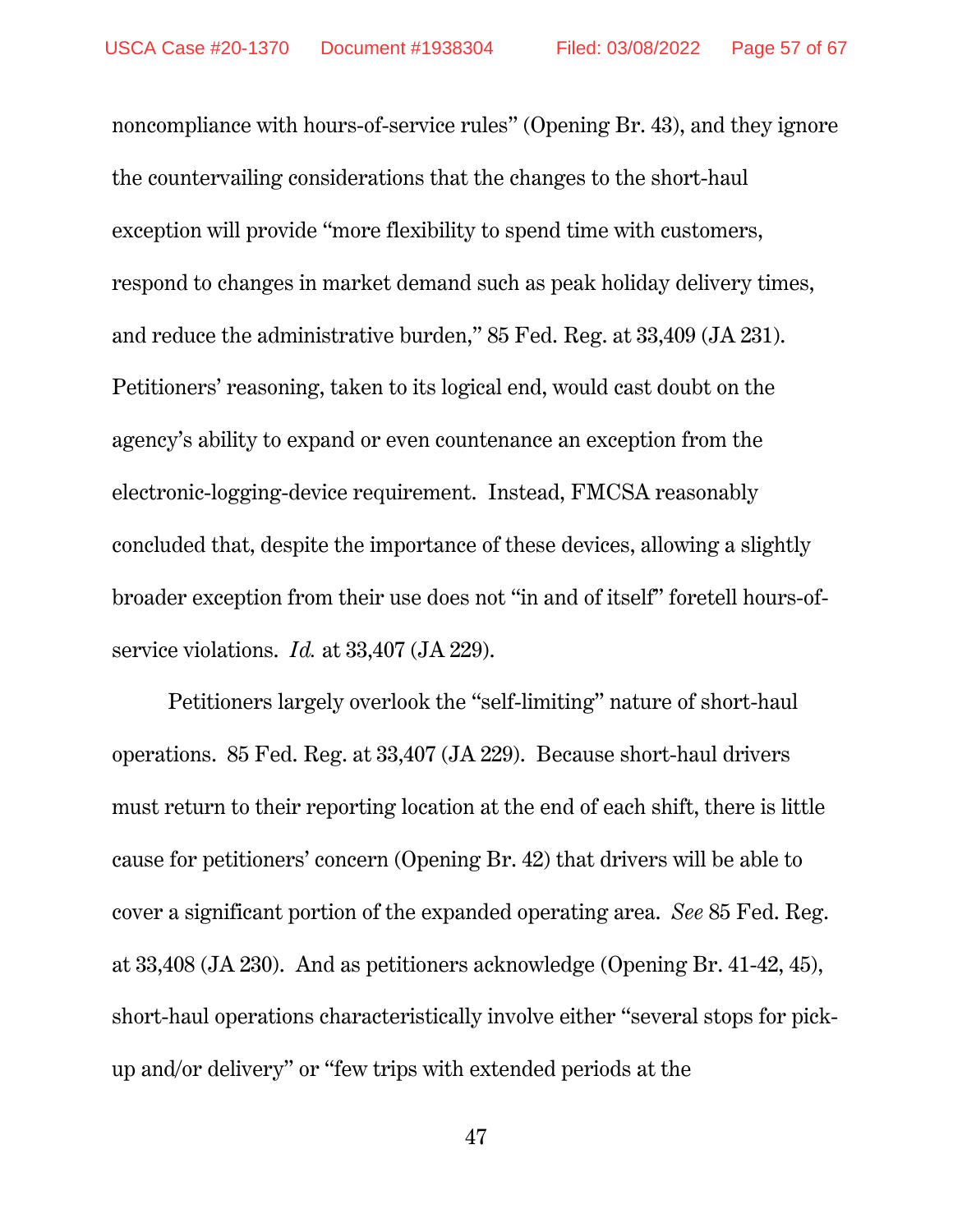delivery/service site," including many non-driving tasks like "loading and unloading" and "spend[ing] time with customers," plus bathroom and food breaks, 85 Fed. Reg. at 33,407-09, 33,419 (JA 229-231, 241). When considered with the fact that most short-haul drivers generally fall well below the 11 hour driving limit, FMCSA reasonably rejected the notion that drivers would exceed that limit with a marginally longer workday. *See id.* at 33,408 (JA 230).5

Nor do petitioners offer (Opening Br. 43-44) any reason to believe that existing enforcement techniques will be ineffective at preventing violations. *See* 85 Fed. Reg. at 33,410 (JA 232) ("Enforcement personnel will . . . use the same investigative techniques as they currently do to verify radius of travel, driving time, and start time for the work shift."). Although short-haul drivers are not required to log driving time, *see* Opening Br. 44-45, records of "where the driver traveled and the time spent at those locations" are available at the driver's reporting location, 85 Fed. Reg. at 33,407 (JA 229). Drivers of vehicles not required to hold a commercial driver's license qualify

 $\overline{a}$ 

<sup>&</sup>lt;sup>5</sup> Petitioners are mistaken in urging (Opening Br. 45-46) that FMCSA was obligated to mention decades-old decisions by its predecessor agency about how to calibrate the short-haul exception before the existence of electronic logging devices. Here, FMCSA properly evaluated the current, relevant considerations without contradicting a prior position.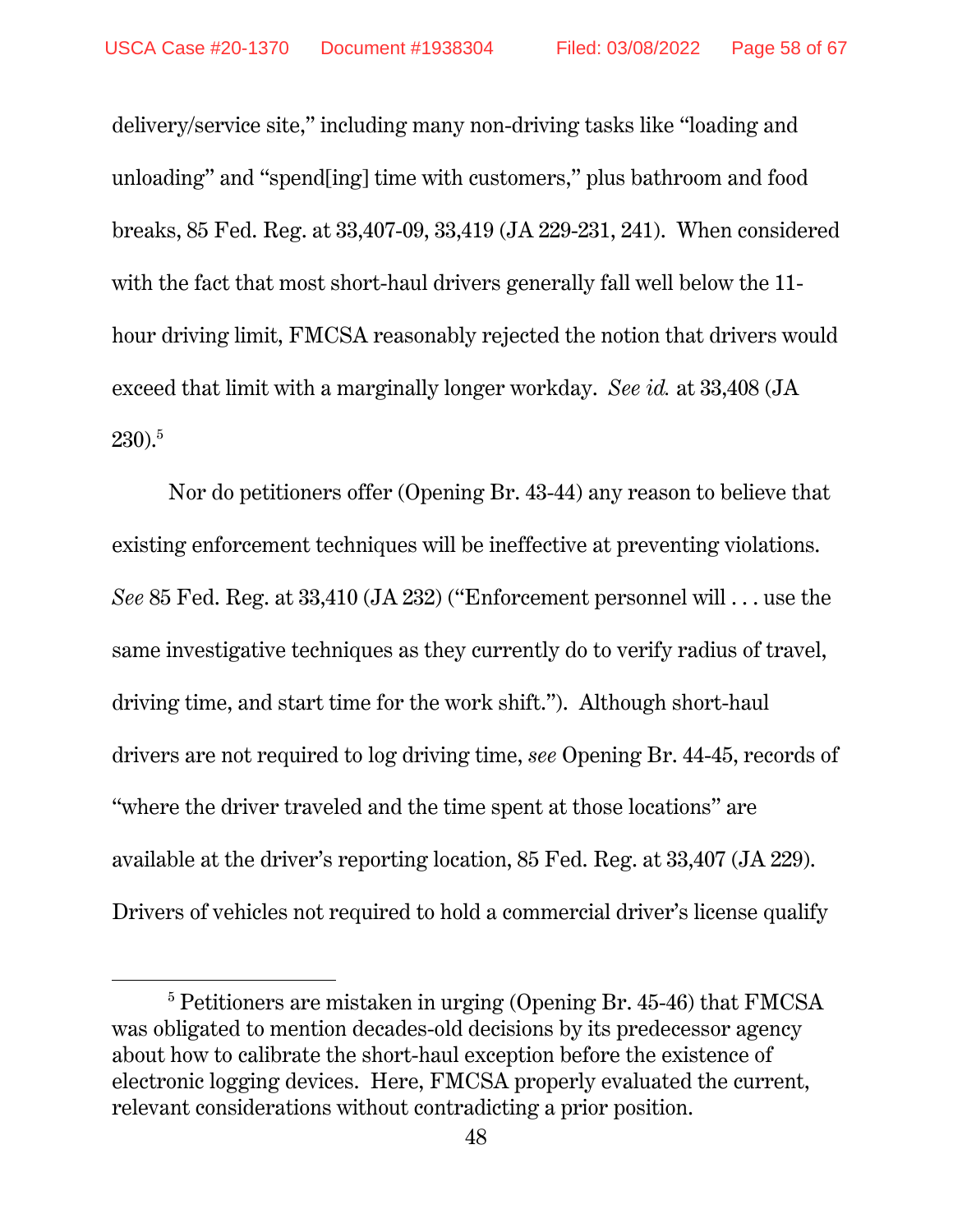for a nearly identical short-haul exception, *id.* (JA 229), but petitioners have identified no analytical or anecdotal evidence in the record suggesting driving-time violations for this class of drivers.

## **B. FMCSA Properly Applied Its Expertise and Experience in Light of the Evidentiary Record to Support the Modifications to the 30-Minute Break Rule**

## **1. FMCSA Reasonably Determined that the Changes to the Break Rule Promote Flexibility Without Adversely Affecting Driver Safety or Health**

As FMCSA detailed, the prior hours-of-service rule required that truck drivers take a 30-minute off-duty break after 8 hours of on-duty time, regardless of the work performed up to that point or a driver's level of fatigue. 85 Fed. Reg. at 33,416 (JA 238). In some instances, drivers would drive "more aggressively" at the end of their shift to stay "on schedule." *Id.* (JA 238). The agency thus opted for a rule providing flexibility for drivers to plan their schedules and "take breaks without penalty when they need rest." *Id.* at 33,397 (JA 219).

The final rule keeps the substantive driving and workday limits in place and provides that "a driver may not drive more than 8 hours without an interruption of at least 30 consecutive minutes," which may be satisfied "by spending the time off-duty [or] on-duty (not driving)." 85 Fed. Reg. at 33,438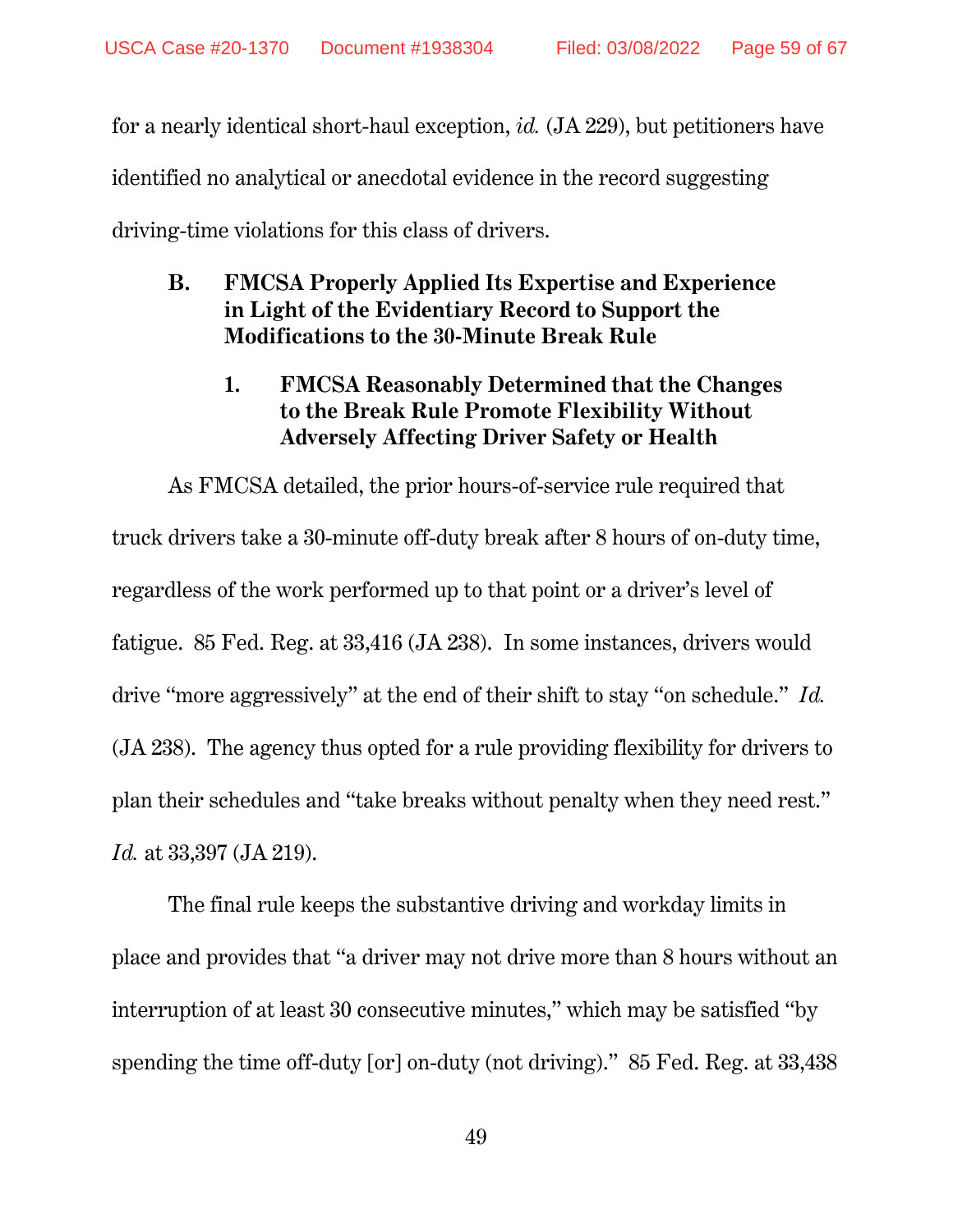(JA 260). Thus, drivers must still cease driving but may count tasks like refueling and completing paperwork toward the required 30 minutes, *id.* at 33,436 (JA 258), thereby allowing drivers "to reach their destination earlier" in many cases, *id.* at 33,398 (JA 220). Even commenters who opposed the changes to the 30-minute break requirement admitted these "real-world advantages." *Id.* at 33,420 (JA 242).

FMCSA documented why the changes "will not adversely affect safety relative to the previous requirements." 85 Fed. Reg. at 33,445 (JA 267). Based on extensive input from commenters such as drivers, the agency explained that, whether or not drivers are subject to a mandatory break, they have taken breaks as needed and will continue to do so, including to use the restroom and eat food. *See id.* at 33,418-19 (JA 240-241). Even those "who drive for fewer than 8 hours would take some sort of break during the work shift due to the naturally occurring breaks (such as when cargo is loaded or unloaded)." *Id.* at 33,419 (JA 241). Thus, the changes were not expected to "significantly decrease the number of breaks being taken by drivers," but they still cover those likely "to accumulate the levels of fatigue necessitating a mandatory 30-minute break in addition to breaks that naturally occur during their workday." *Id.* at 33,418 (JA 240).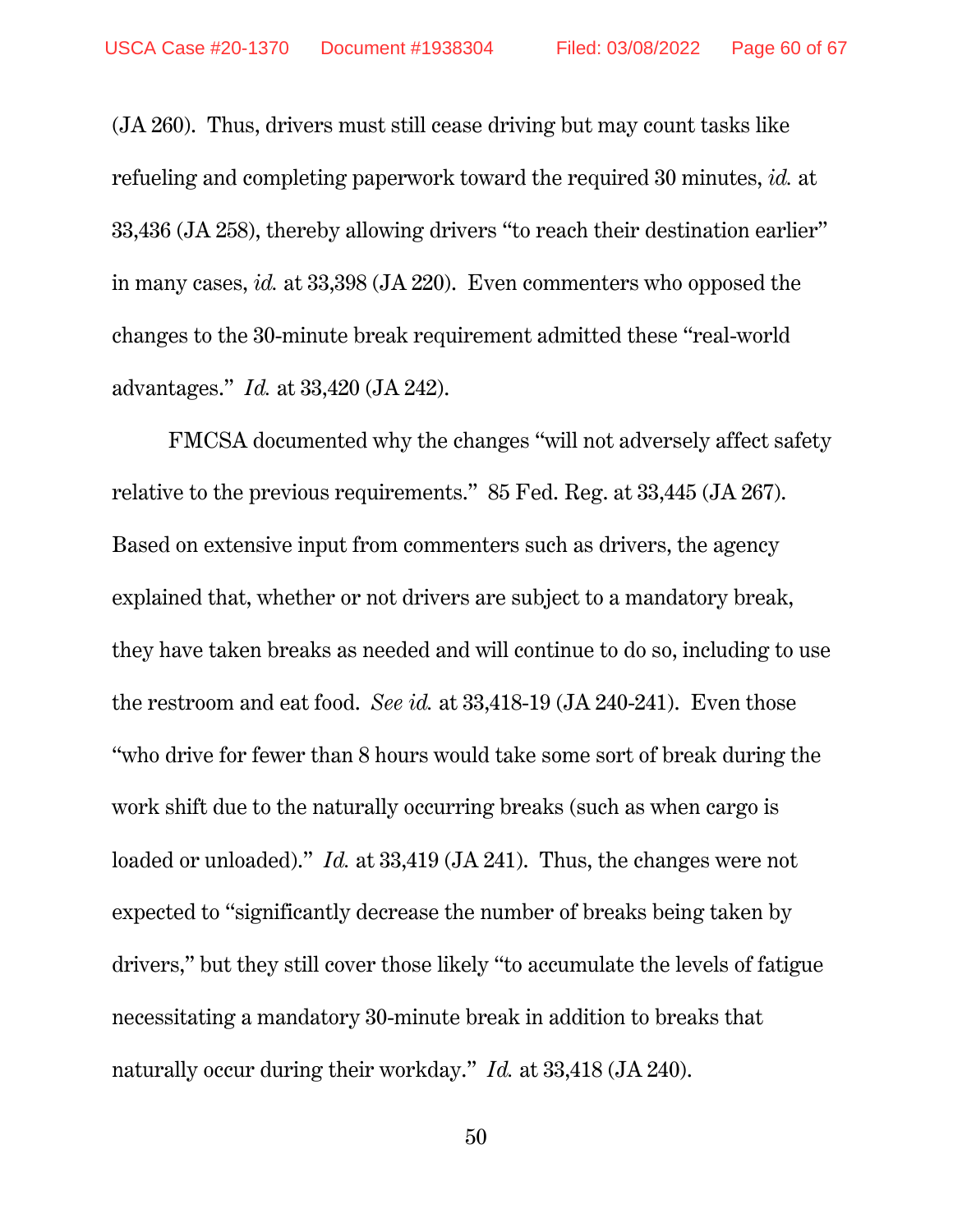Crash data for vehicles that hold FMCSA-granted exemptions similar to the revised rule further support the agency's determination. Drivers have operated under those exemptions with few reported crashes and none directly attributable to the exemption. *Regulatory Evaluation* 48 (JA 216). After granting such an exemption to drivers transporting certain hazardous materials, FMCSA found a decrease from 2.616% to 2.419% in these vehicles' share of the total crashes involving large trucks. *Id.* (JA 216). This data "may suggest that the [granted] exemption did not increase crash risk for operators of [these] vehicles." *Id.* at 48-49 (JA 216-217).

These conclusions are also consistent with scientific research in the administrative record. Reevaluating the 2011 Blanco study on which the offduty requirement was premised, the agency determined that "both on-duty breaks and off-duty breaks provide safety benefits essentially equivalent to those produced by an off-duty break (as well as productivity benefits)." 85 Fed. Reg. at 33,416-17 (JA 238-239); *id.* at 33,417 (JA 239) ("[A]ny type of break was beneficial to the driver, whether the break consisted of work activities or rest."). And because "multiple research efforts [demonstrate] that time on task is a leading contributor to driver fatigue," *id.* at 33,412 (JA 234), and that breaks effectively combat these "negative effects," *id.* at 33,417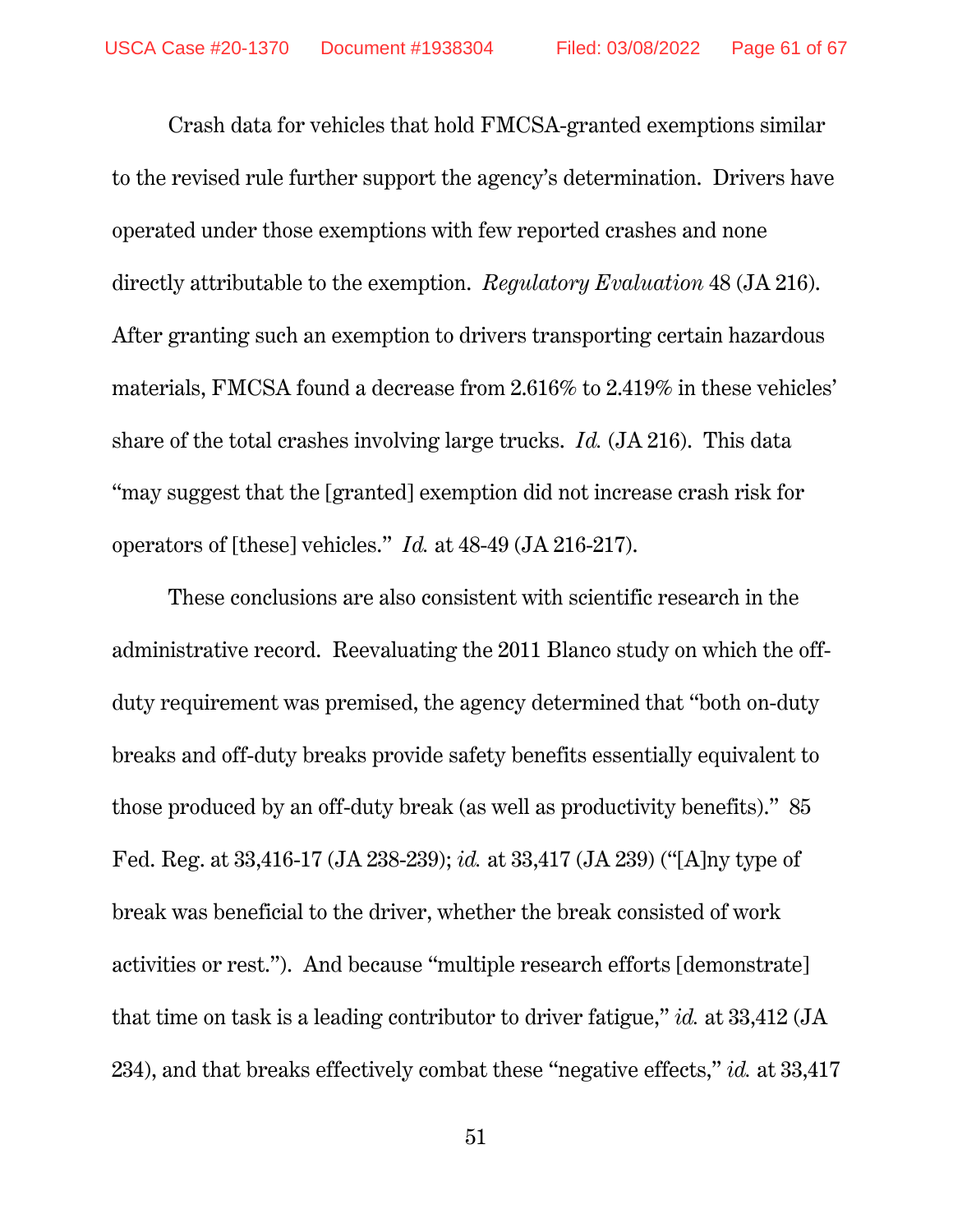(JA 239) (quotation marks omitted), a break after 8 hours of driving time is well suited to address that concern. *See id.* at 33,412 (JA 234).

## **2. Petitioners' Counterarguments Lack Merit and Ignore Aspects of FMCSA's Reasoned Decision**

In their attack on the rule, petitioners omit key facets of FMCSA's explanation and the underlying evidentiary support. They take no serious issue (Opening Br. 47-48) with FMCSA's understanding of the 2011 Blanco study, which FMCSA called the "best evidence on the effect of breaks." 85 Fed. Reg. at 33,416 (JA 238). As a threshold matter, FMCSA indicated respects in which the Blanco study "deviate[d]" from the strict 30-minute offduty requirement in the prior rule—in the study, the break time was longer (up to 59 minutes), and off-duty breaks were voluntary. *Regulatory Evaluation* 46 (JA 214). FMCSA also reclassified data from the study in accordance with the hours-of-service rules and concluded that there was not a significant disparity between the safety effects afforded by on-duty vs. offduty breaks. *Id.* at 47 (JA 215). Because FMCSA previously "placed too great a value on off-duty breaks," it revised the rule to accord with the supported conclusion that "breaks of any type reduced" safety critical events. *Id.* (JA 215).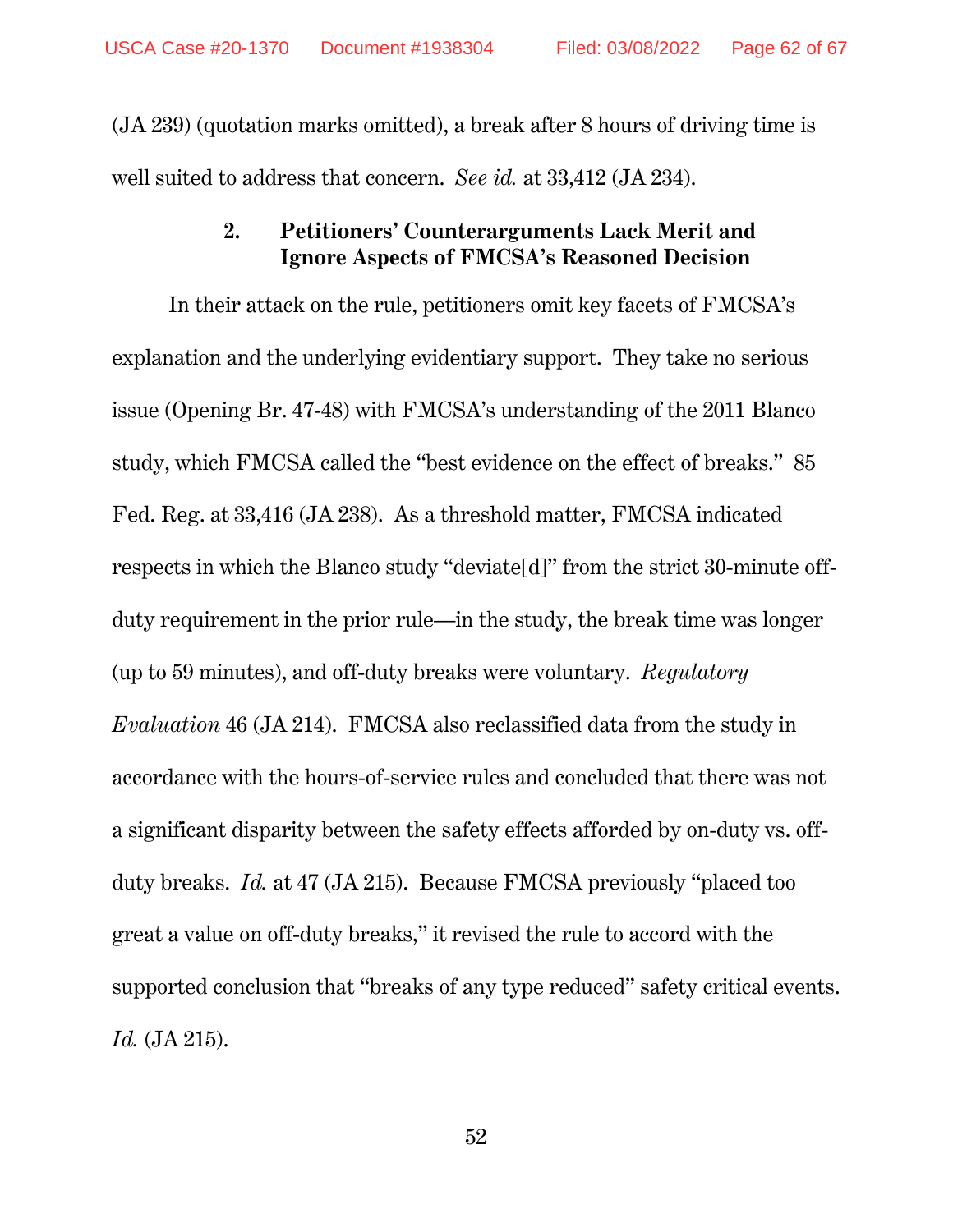Petitioners' bare assertions that FMCSA's analysis does not account for "the effect on safety of cumulative fatigue and fatigue from non-driving work" (Opening Br. 48) and that only off-duty breaks can be restful (Opening Br. 49) are incorrect. Although the prior rule required off-duty breaks, it did not dictate that off-duty breaks had to be restful or not involve strenuous activities. And FMCSA explained that the Blanco study "did not clearly demonstrate a significant difference between off-duty and on-duty breaks." 85 Fed. Reg. at 33,420 (JA 242). FMCSA cited multiple studies, including the Blanco study, demonstrating that breaks from the driving task reduce fatigue and safety critical events. *See id.* at 33,417 (JA 239); *see also id.* at 33,445 (JA 267) ("The results from the break analyses indicated that significant safety benefits can be achieved when drivers take breaks from driving. This was a key finding in the Blanco study and clearly shows that breaks can ameliorate the negative impacts associated with fatigue and time on task."). Even for the less than 4% of shifts that extend beyond 13.5 hours, *id.* at 33,419 (JA 241), FMCSA's finding of "[n]o anticipated fatigue effect" is fully applicable because drivers must abide by driving limits and take breaks from driving, *see id.* at 33,398 (JA 220).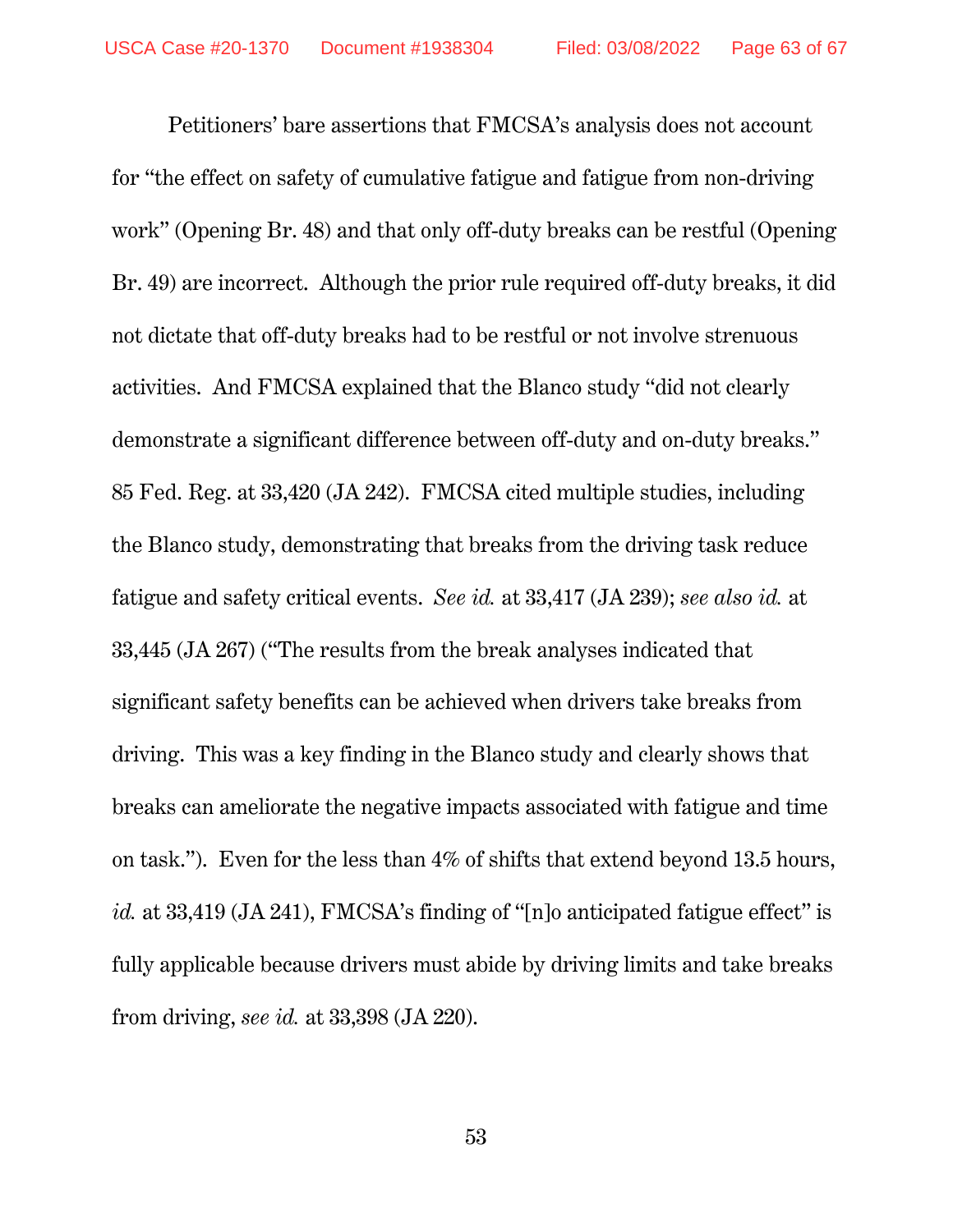Petitioners cannot make much headway in urging (Opening Br. 49) that drivers will exert themselves by performing tasks like loading and unloading, when they simultaneously recognize (Opening Br. 37) that "most long-haul drivers do not load or unload the cargo," 76 Fed. Reg. at 81,141. FMCSA listed multiple other less-onerous on-duty tasks that drivers may count toward their break, such as completing paperwork and stopping for fuel. 85 Fed. Reg. at 33,416 (JA 238). In all events, nothing in the prior or current rule prevents drivers from taking needed bathroom, food, and other breaks. *See id.* at 33,419 (JA 241).

Nor did FMCSA disregard health benefits, as petitioners claim (Opening Br. 50-52). FMCSA recognized that drivers' ability to control their schedules may decrease stress, and workday variability is not expected to "negatively impact drivers' health." 85 Fed. Reg. at 33,447 (JA 269). As described in more detail above, the rule cited the 2005 rule's extensive discussion of the health benefits attendant to the 11-hour driving limit and 14-hour driving window, which remain in effect. *See id.* (JA 269). And petitioners identify no error (Opening Br. 51-52) in FMCSA's statement about the difficulties in evaluating what effect "specific regulatory changes" have on "driver health," 85 Fed. Reg. at 33,447 (JA 269).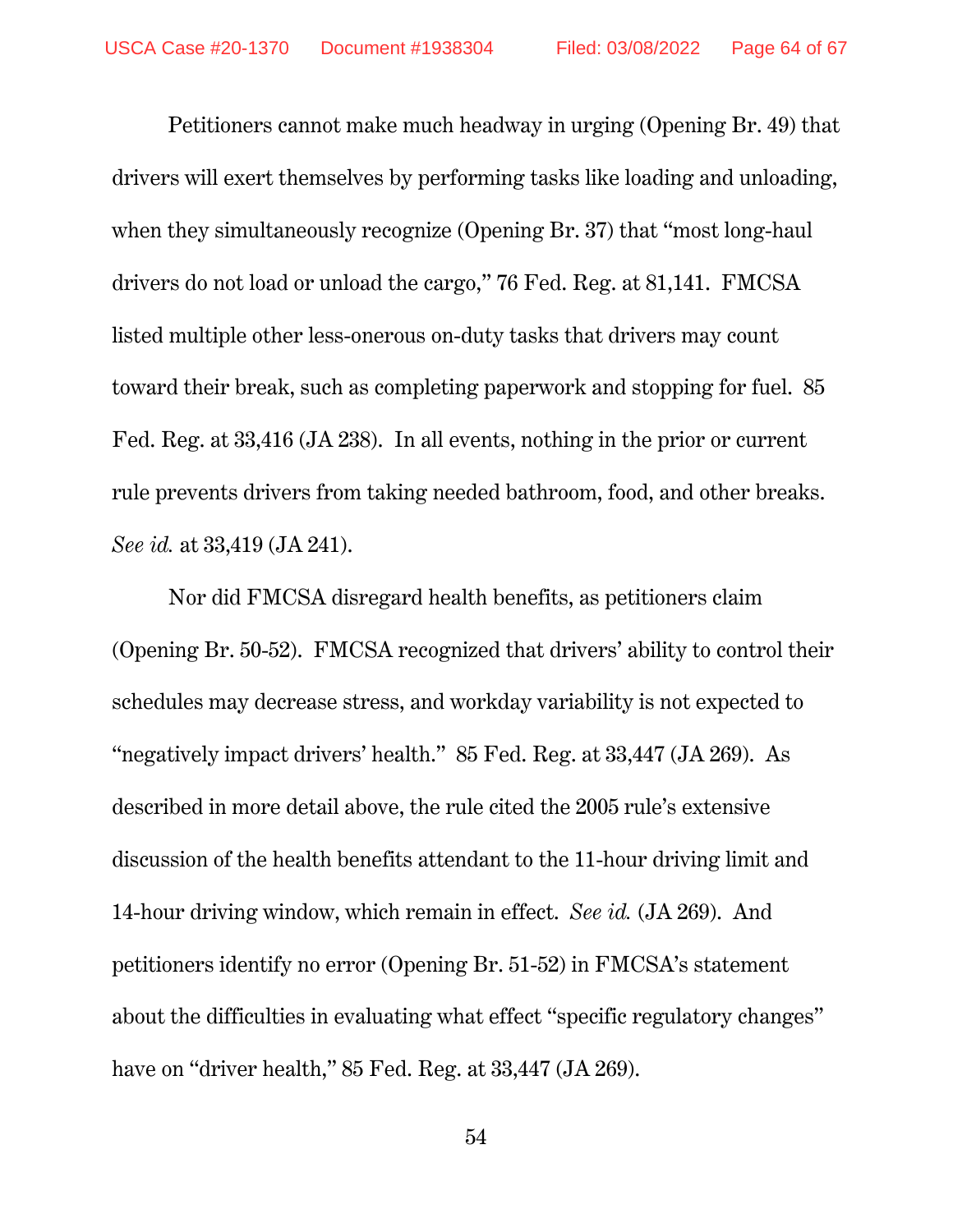Petitioners do not dispute (Opening Br. 50) that the 2011 rule's health benefits were largely attributable to the 34-hour restart provision and therefore carry over to the current rule. *See* 85 Fed. Reg. at 33,447 (JA 269). But they insist that any separate benefits derived from the 30-minute break requirement have diminished in light of the changes to the rule (Opening Br. 50-51). However, petitioners have not identified evidence undercutting FMCSA's reasonable conclusions that drivers will continue to take routine breaks during their shifts, as they did prior to the changes, 85 Fed. Reg. at 33,418 (JA 240), and that "any type of break (both off-duty, and on-duty not driving) [is] beneficial to the driver," *id.* at 33,412 (JA 234). FMCSA reasonably justified the incremental changes to the hours-of-service rules.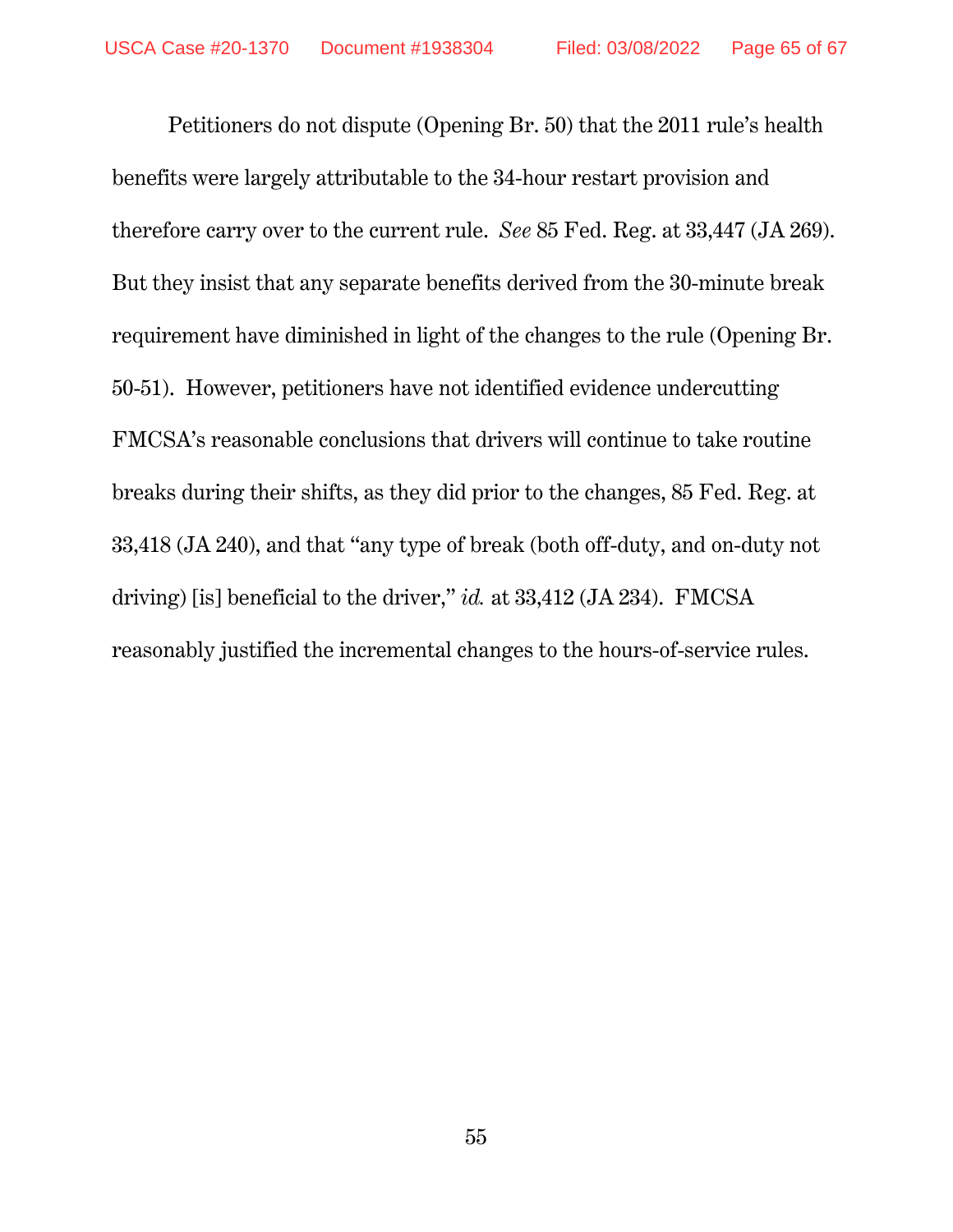## **CONCLUSION**

For the foregoing reasons, the petition for review should be dismissed

or denied.

*Of Counsel:* 

Respectfully submitted,

BRIAN M. BOYNTON *Principal Deputy Assistant Attorney General* 

ABBY C. WRIGHT

JOHN E. PUTNAM *Deputy General Counsel*  PAUL M. GEIER *Assistant General Counsel for Litigation and Enforcement* PETER J. PLOCKI *Deputy Assistant General Counsel for Litigation and Enforcement U.S. Department of Transportation* 

EARL ADAMS, JR. *Chief Counsel*  VALERIE S. BECK *Attorney-Advisor Federal Motor Carrier Safety Administration* 

MARCH 2022

*/s/ Brian J. Springer* 

BRIAN J. SPRINGER *Attorneys, Appellate Staff Civil Division, Room 7537 U.S. Department of Justice 950 Pennsylvania Avenue NW Washington, DC 20530 (202) 616-5446 brian.j.springer@usdoj.gov*